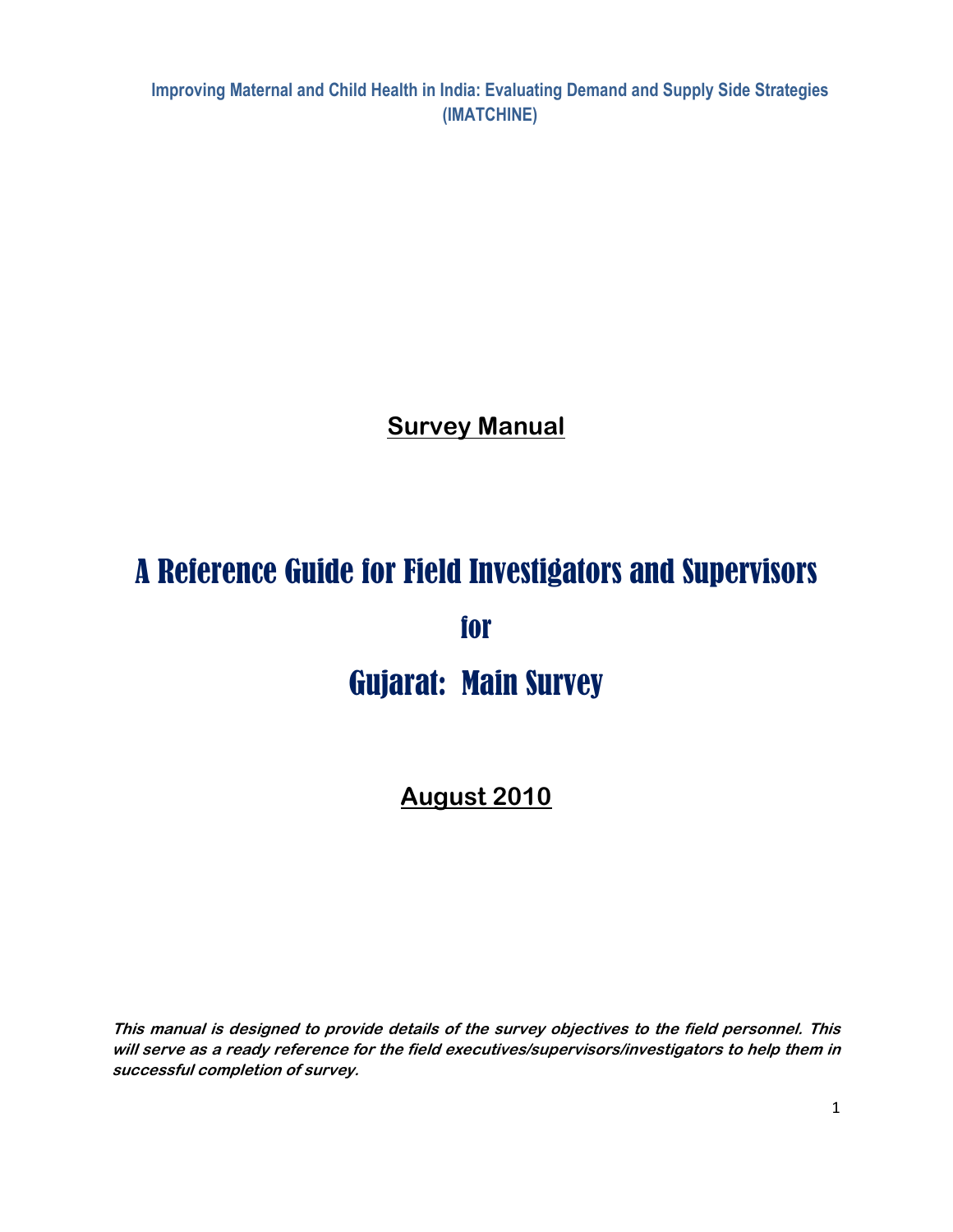# **Background**

According to estimates, South Asia is among the regions of the world that have highest incidences of maternal mortality. Most of these deaths are preventable if they are given appropriate and timely medical care. Amongst the various reasons for maternal death, hemorrhaging remains one of the most prominent reasons.

In order to address maternal and infant mortality and improve birth outcomes, several Indian states have developed innovative new programs to increase medical supervision of childbirth and institutional delivery of newborns among to poor. Most of these programmes are routed under the private-public partnership model wherein private practitioners are empanelled under the scheme. As a matter of principle, the poor are those as defined by the state and enlisted in the BPL or Below Poverty Line list. (The government of India issues BPL cards to households deemed poor according to the BPL index, which consists of 13 components ranging from ownership of various assets, literacy, household members' occupations, migration, child labour, etc. Index scores range from 0 to 52, and the bright-line BPL poverty lines range from 16 to 25 across states.)

Gujarat, like other states also initiated a flagship program under the name of Chiranjeevi Yojana (CY) program to enhance the rate of institutional delivery of child and subsequently reduce the maternal and child mortality rates. The program began in response to an acute shortage of Obstetrics and Gynecologists (OB/GYNs) in the public sector (there were only 8 in rural areas in 2006), contracting with private sector OB/GYNs to provide free maternity care to BPL women in exchange for a negotiated fee (approx \$40 per delivery in Gujarat). The scheme was operationalized on pilot basis in five backward districts of Gujarat (Banaskantha, Dahod, Panchmahal, Sabarkantha and Kutch) in 2005. By 2008, CY program coverage was universalized in the state, with over 850 empanelled providers providing maternity care to more than 165,000 women. Gujarat has received national and international attention for the perceived success of this program despite the absence of any rigorous evidence.

# Purpose of the Survey Manual

This manual is designed for the field investigators and supervisors as a reference guide to conduct survey. It is divided into two parts. First section briefly explains the study, its objectives, design, and sampling framework. Second section has specific instructions for the investigators and protocols to be followed while administering the survey questionnaire in the field.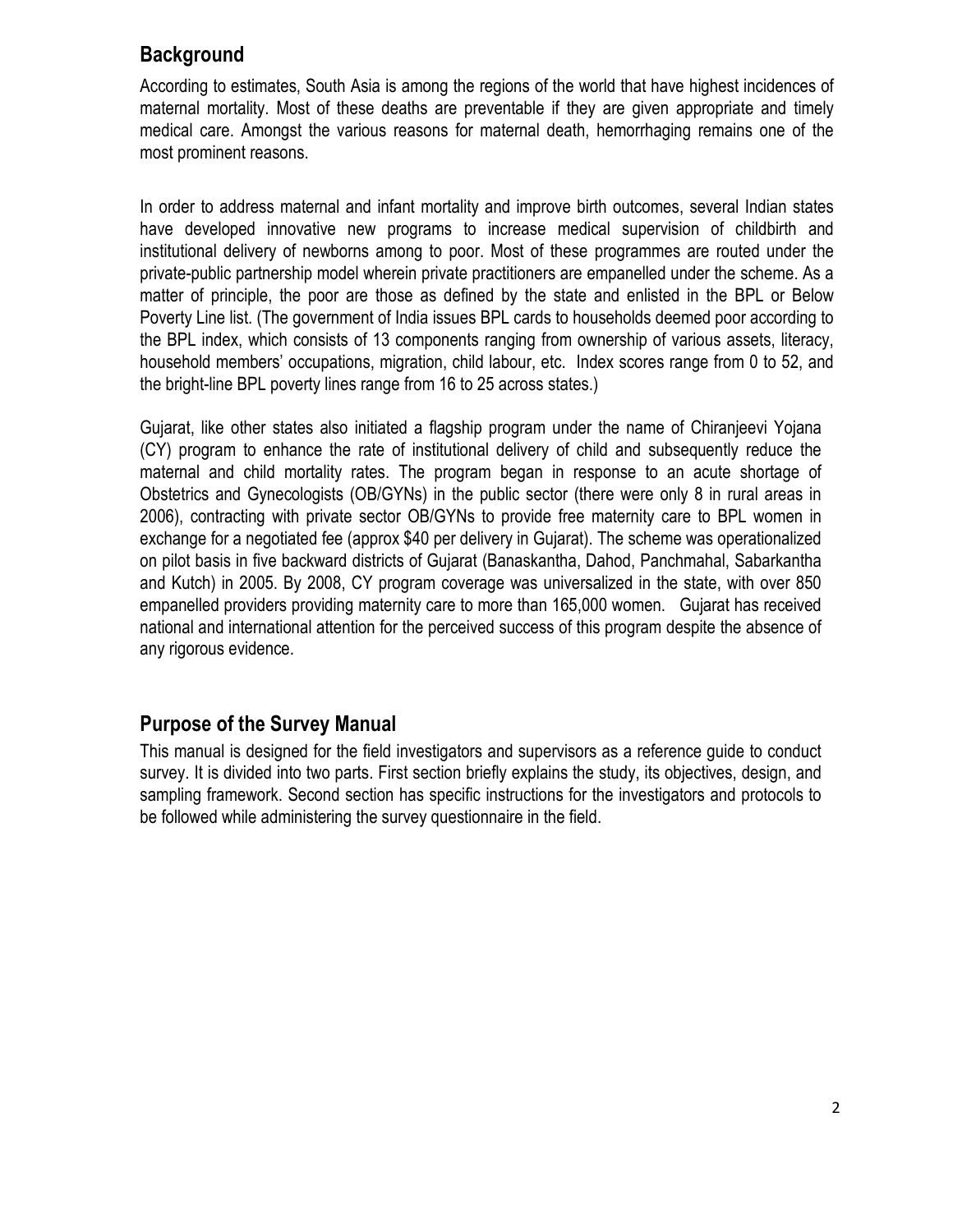# 1. The Study and its Objectives

"Improving Maternal and Child Health in India: Evaluating Demand and Supply Side Strategies (IMATCHINE)" is an evaluative study which seeks to assess Chiranjeevi Yojana (CY) scheme in the state of Gujarat. The study will also assess a similar program running under the name of Thayi Bhagya Yojana (TBY) scheme in Karnataka.

The key research questions which the study envisages to answer are:

- (1) What is the effect of CY-type voucher scheme on rates of institutional deliveries?
- (2) What is the effect of the voucher program on maternal and infant health outcomes?
- (3) Do paying maternity care providers for quality of medical care or paying providers for maternal health improvement produce better quality or care and better health outcomes? What are the differential benefits of high-powered supply-side incentives?
- (4) What do medical care providers actually do in response to high powered incentive to improve medical care quality and health outcomes?
- (5) What effects do high-powered supply-side incentives have on overall patient satisfaction and perceived quality of care (recognizing that patients may value aspects of services not emphasized by providers)?
- (6) How cost-effective is the Gujarat's Chiranjeevi Yojana program?

# 2. Evaluation Design

Eligibility for Gujarat's CY program is determined according to a bright-line eligibility threshold using the BPL poverty targeting index. The study therefore uses a regression discontinuity (RD) evaluation design for CY programme (which is universally implemented in the state).

However, there are two critical issues in using BPL eligibility threshold to study the CY program with an RD design.

One – Apart from CY, there are other subsidy schemes that use the same threshold. In order to evade the difficulty of disentangling impact of CY and other programs, the more recent expansion of the CY program across districts in Gujarat in conjunction with RD design is used.

We use a "Differencellin Difference" framework by relying on timing of introduction and expansion of the program to 5 districts in 2005 and all over the state in 2007 to try to identify program effects of CY.

|               | Year Pilot Districts Expanded Districts |
|---------------|-----------------------------------------|
| 2005 BPL + CY | BPL                                     |
| 2008 BPL + CY | $BPL + CY$                              |

Two –There has been bungling and manipulation done while awarding BPL status to households without actually observing their characteristics. To address misclassification, a "fuzzy" regression discontinuity design is used, where we calculate the "true" eligibility and then instrument for CY participation using simulated eligibility.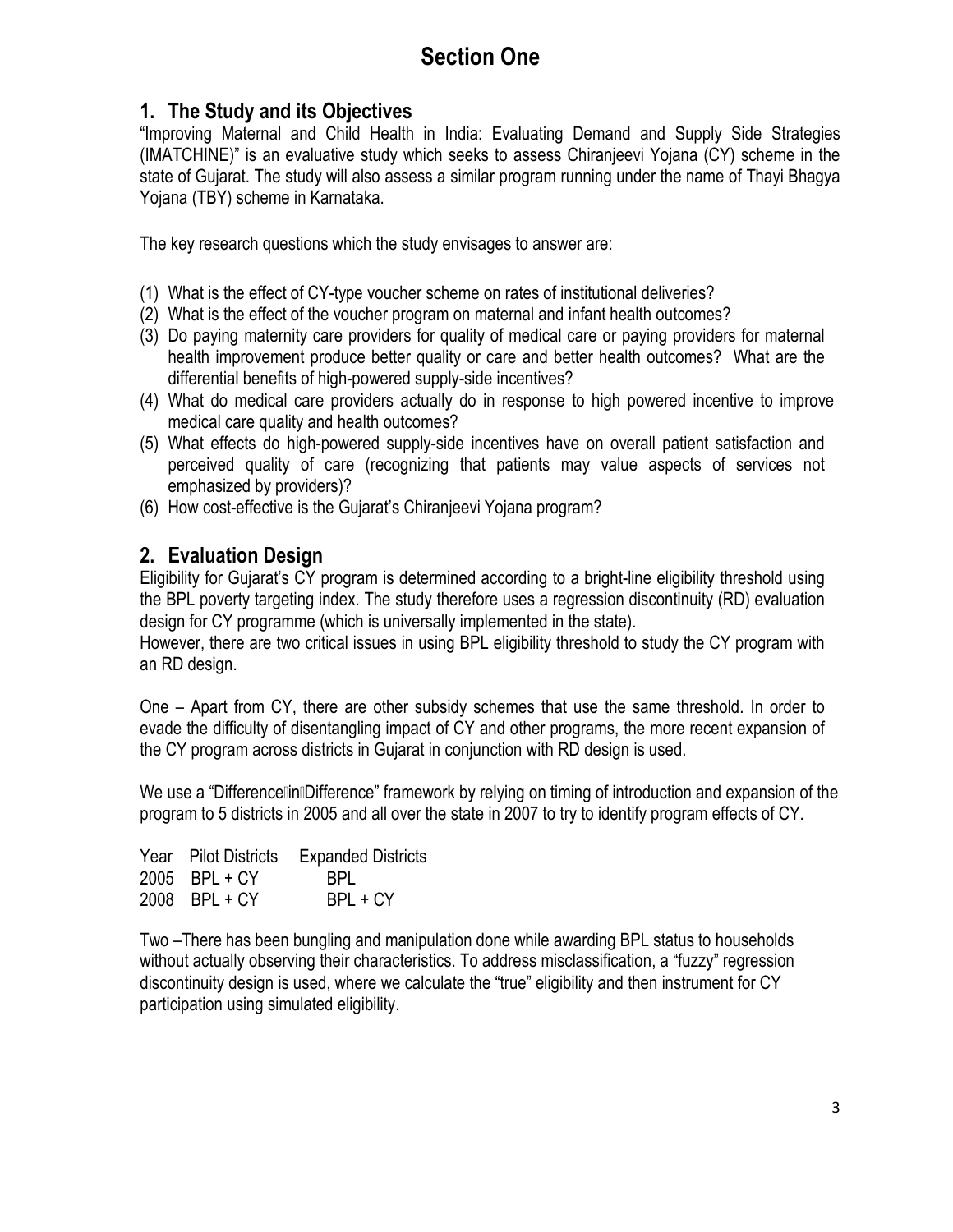# 3. Sampling

Study shall use a three-stage cluster sampling with villages as the Primary Sampling Unit and all eligible women in selected household would be Secondary Sampling Units (SSU). The sampling frame consists of districts, blocks and villages in Gujarat as listed in the 2001 Census. The total sample size is 6,000 households.

Stage I: The sample is stratified by district so that every district in Gujarat will be surveyed. At first stage the sample allocated of 75 talukas shall be distributed to each district in proportion to the district's size, i.e. the number of households. Further within each district the allocated sample of talukas is further stratified by urban/rural status of talukas. The sample size for each stratum is allocated according to the stratum's size.

Stage II: Selection of Village: Within each selected taluka, 8 villages shall be selected using Probability Proportional to Size (PPS) of the Census population in the village. Thus in all 600 villages shall be selected across 26 districts and 60 blocks.

Stage III: Segmentation/Augmentation of Village: In case of villages that are larger than 200 households the village would be segmented into two sectors to ensure representation of the cluster/village. In case the number of households is less than 50 in the selected village, a link village is selected to ensure complete coverage of desired sample.

Stage IV: Houselisting Exercise: The universe for the sample is all eligible mothers who had any delivery in last five years (January 2005 to today) and whose household BPL score falls in the range of 16 to 25 points (computed based on 13 pointers questionnaire used in listing exercise) in the villages. Thus to select eligible women from primary sampling unit a sampling frame would be devised through house listing exercise, wherein each household in the selected village (including link village), will be listed.

This house listing exercise will provide the details of mothers who had any delivery between Jan 2005 and today and who's household BPL score falls in the range of 16 to 25 points in the village.

Stage V: Selection of Eligible Women in a Village: The required sample for the survey for each village (PSU) is 10 eligible women who had delivered in last five years and whose household score ranges from 16 to 25. Those households that will be interviewed are selected using simple random sampling from the list of eligible women in house-listing sheet.

This final sample is stratified by the group below (score 16-20) and above (score 21-25). The sample size is proportional to the number of households in each group. The formulas to calculate the sample sizes are:

Number of households to be selected from 16-20 range =10\* ( # of households w/ score 16-20 ) / ( total # households w/ score 16-25 )

Number of households to be selected from 21-25 range =10\* ( # of households w/ score 21-25 ) / ( total # households w/ score 16-25 )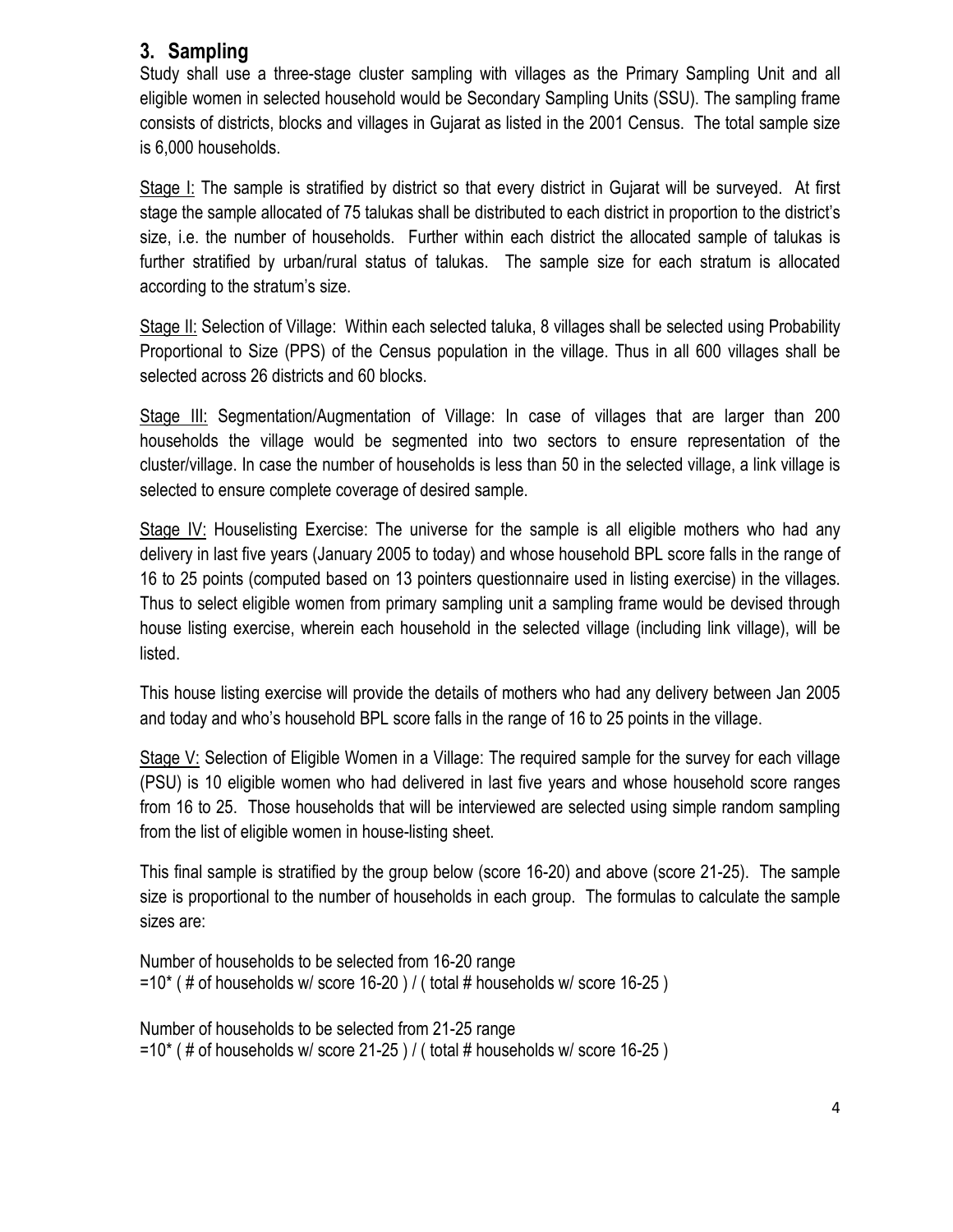The resulting numbers may need to be rounded up or down. Check that the two numbers are correct by adding them – they should always add to 10.

Example for Step IV: As an example, let's say the house-listing in a village shows the following numbers of households within the score range of 16-25:

| Category                                                | Number of households |
|---------------------------------------------------------|----------------------|
| Households with score of 16-20                          | 30                   |
| Households with score of 21-25                          | 50                   |
| Total households with score of 16-25 (sum of the above) | 80                   |

The total number of interviews is always 10 households. The above formula gives the number of households for each category that are to be selected and interviewed.

Number of households to be selected from 16-20 range

 $=10^{*}$  (# of households w/ score 16-20) / (total # households w/ score 16-25)

 $=10* (30 / 80)$ 

 $= 3.75 = 4$  after rounding

=> 4 households with a score of 16-20 should be randomly selected and interviewed.

Number of households to be selected from 21-25 range

```
=10^* (# of households w/ score 21-25) / (total # households w/ score 16-25)
```
- $=10*(50/80)$
- $=6.25 = 6$  after rounding

=> 6 households with a score of 21-25 should be randomly selected and interviewed.

Checking that the numbers are correct:  $4 + 6 = 10$  households in total, as required.

To summarize, in this village 4 households from all households with score 16-20 should be randomly selected and interviewed. And 6 households from all households with score 21-25 should be randomly selected and interviewed.

| Category                             | Number of households | Number to be selected and |
|--------------------------------------|----------------------|---------------------------|
|                                      | from house-listing   | interviewed               |
| Households with score of 16-20       | 30                   |                           |
| Households with score of 21-25       | 50                   |                           |
| Total households with score of 16-25 | 80                   | 10                        |
| (sum of the above)                   |                      |                           |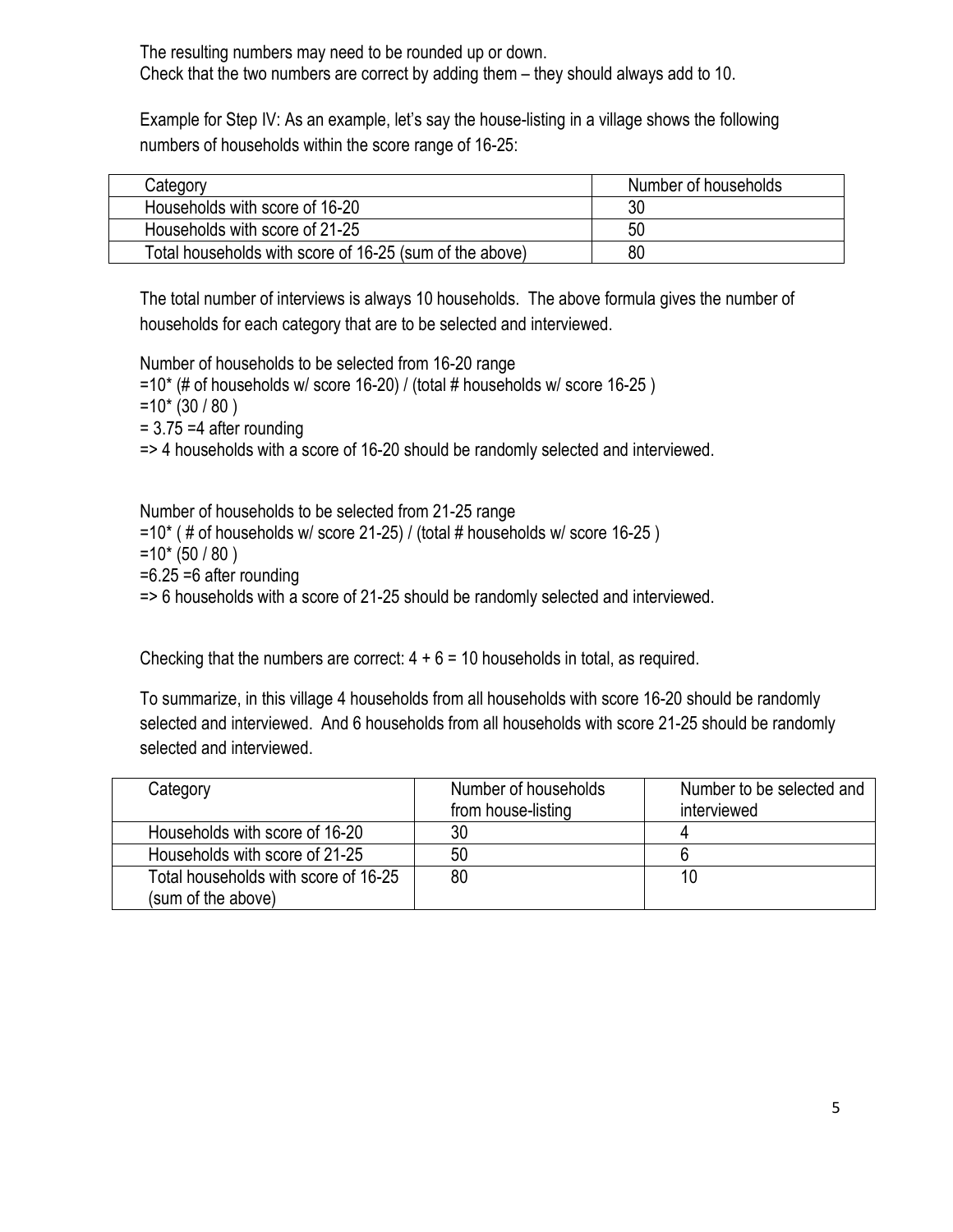# Section Two

This section gives details about the protocols to be followed while administering the questionnaire in the field. It also explains in detail the sections, sub-sections and key questions of the schedule.

# PROTOCOLS

### INSTRUCTIONS FOR THE FIELD MANAGER AND SUPERVISOR

### During Field Work

It may be necessary to observe the interviewers more frequently at the beginning of the survey and again toward the end. In the beginning, the interviewers may make errors due to lack of experience or lack of familiarity with the questionnaire. These can be corrected by discussing with the team members in the debriefing session to be held every evening and solving their problems by asking questions. Towards the end of the survey interviewers may become bored or lazy in anticipation of the end of fieldwork; lack of attention to detail may result in carelessness with the data. To maintain the quality of data, supervisor should check the performance of interviewers thoroughly at these times.

The field supervisor shall observe each interviewer many times throughout the course of fieldwork. The first observation should take place during interviewer training and may also be used as a screening device in the selection of interviewer candidates. Each interviewer should also be observed during the first two days of fieldwork so that any errors made consistently are caught immediately. Additional observations of each interviewer's performance should be made during the rest of the fieldwork.

The field manager and supervisor should spend considerable time evaluating and instructing interviewers at the start of fieldwork. If they feel that the quality of work is not adequate, the interviewing should stop until errors and problems have been fully resolved. In some cases, an interviewer may fail to improve and will have to be replaced.

### Spot Check and Observation

- Observe some of the interviews, to ensure that the interviews are being conducted properlyl, the questions are being asked in the right manner, and the answers are being captured correctly
- Conduct spot checks in some of the households selected for the survey to ensure that the interview is being held in the right household
- Conduct spot checks in some of the households selected for the survey to ensure that mothers have been identified correctly and interviewed
- Review each questionnaire to ensure that it is complete and is internally consistent
- Meet with each member of the team on a daily basis to discuss their performance
- Help to solve any problems that the interviewer might have in finding assigned households, understanding the concepts in the questionnaire or with difficult respondents.

### Back check

Field manager shall ensure that for all area/calls wherein completion rate is found to be low or seems to be a problem, back checks shall be done by himself/supervisor of other team.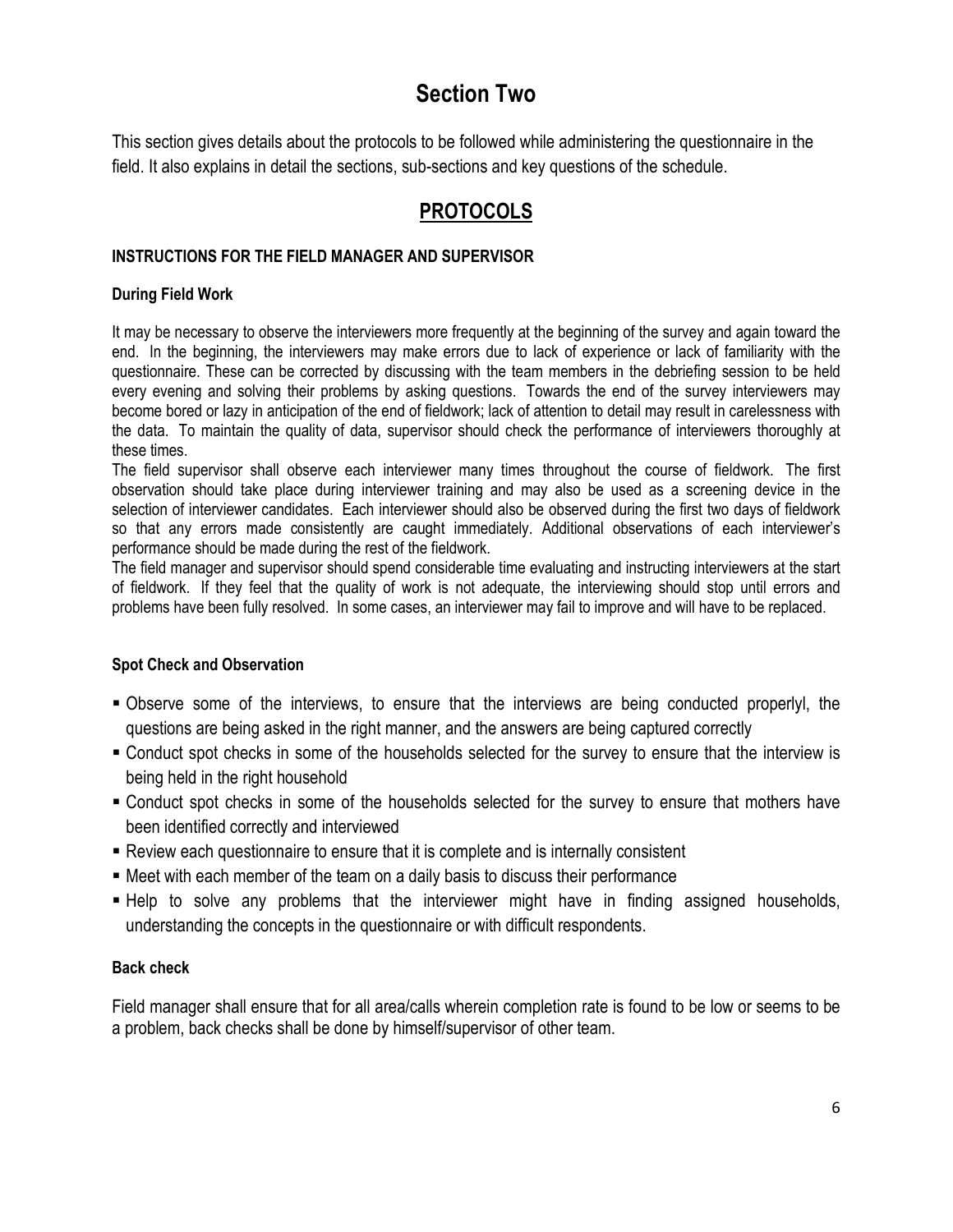#### Re-interviews

A powerful tool in checking the quality of the data is to systematically check the information for particular households. This is done by conducting a short re-interview in some households and checking the results with what was collected by the interviewer. Re-interviews help reduce the types of problems that affect the accuracy of the survey data.



Figure 1: Overview of Quality Control Mechanism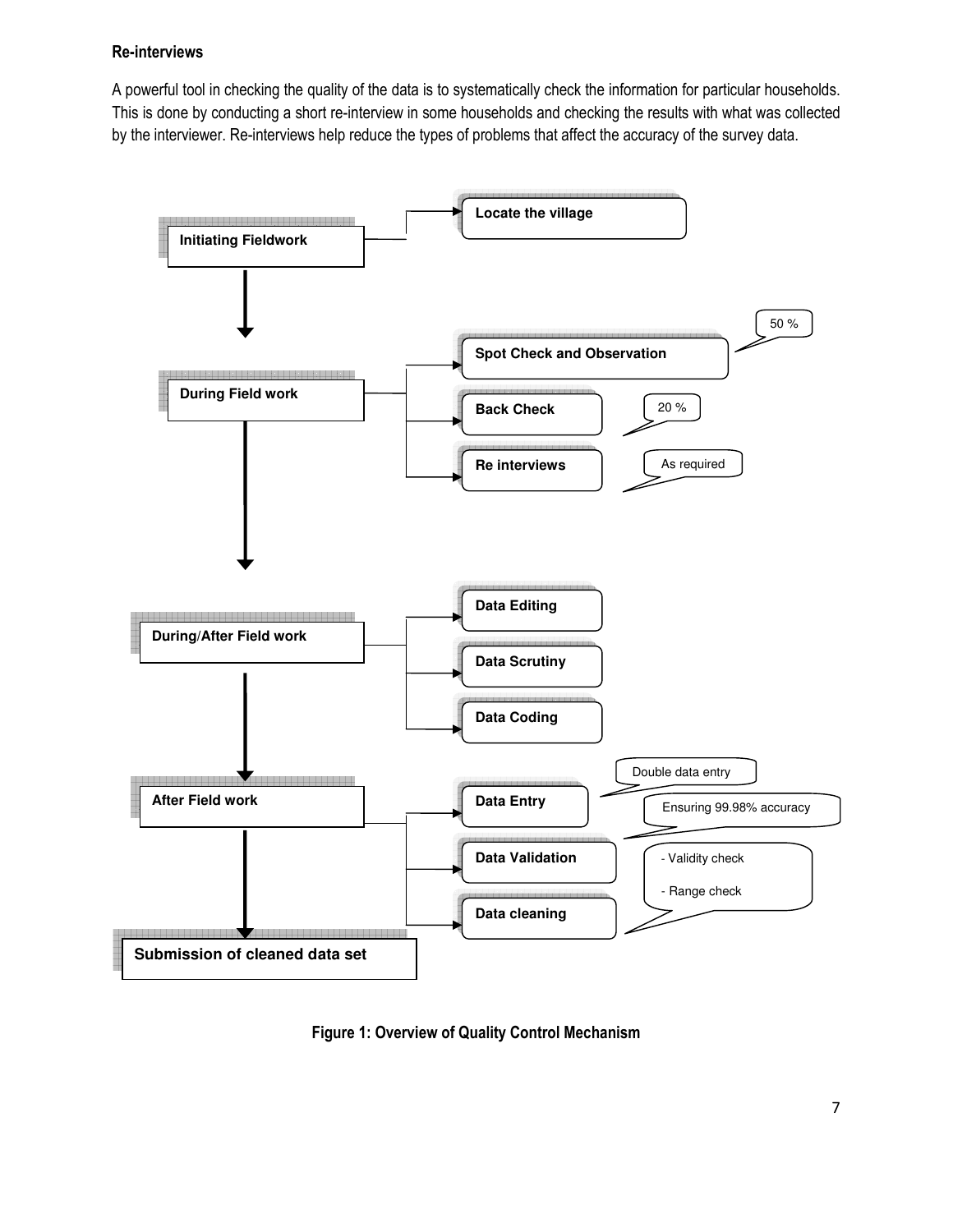#### During /After Field work

#### **Editing**

At the end of each field day, the supervisors will check the completed schedules and see to it that the entries are legible, no over-writing, skips correctly followed and numerical figures (e.g. amount in rupees, month and year, age, etc) are correctly entered. Editing will also include checking any missing information and reconciling it with the help of the investigator. After field work, checked / edited questionnaires shall be returned to the main survey office for data processing. The processing operation consists of office editing, coding of "others" category, open ended questions, data entry, and editing inconsistencies found by the computer programs.

#### **Scrutiny**

A team should do office scrutiny and should preferably include supervisors who had participated in training. While scrutiny, attempt shall be made to scrutinize schedule in a manner to make it easy to be entered as per data entry programme.

#### Data Coding

In case of pre-coded response choices there is likely to be a need to list and develop a coding frame for the various "other" response choices that were offered to respondents whose replies did not fit the codes given. Responses in "others" category shall be listed by the investigator after the data has been collected, and then grouped by theme for the development of an appropriate coding frame.

#### Data Entry

The data entry of the survey will be handled by Sambodhi. It's data entry team headed by a manager will design a data entry programme using CSPro for error free punching of all data. Soon after completion of data collection, the questionnaires will be transported to Delhi office of Sambodhi in a pack of 500, 1000 or so (as per the number of schedules filled).

#### Data Validation

The process of data validation will involve two data entry persons independently entering the data, and the use of a computer program which will check for any differences in the two data sets. It will generate the error list, which then will be resolved and corrected by research team. The standard practice for keyentering data from paper questionnaires is to key in all the data twice by different key entry operators. The "double-key/verification" method produces a 99.8% accuracy rate for total keystrokes.

#### Data Cleaning

After storing the data in computer in readable form, the next task will be to eliminate (any) errors that may would have occurred during the data collection, coding and input stages. An edit program will be specified which will look at missing values, skips, range checks and checks for inconsistency. There are three types of checks which will help in cleaning the data.

#### Validity check

It shall look at one question field or cell at a time. They check to ensure the record identifiers, invalid characters, and values have been accounted for; essential fields have been completed (e.g., no quantity field is left blank where a number is required); specified units of measure have been properly used; and the reporting time is within the specified limits.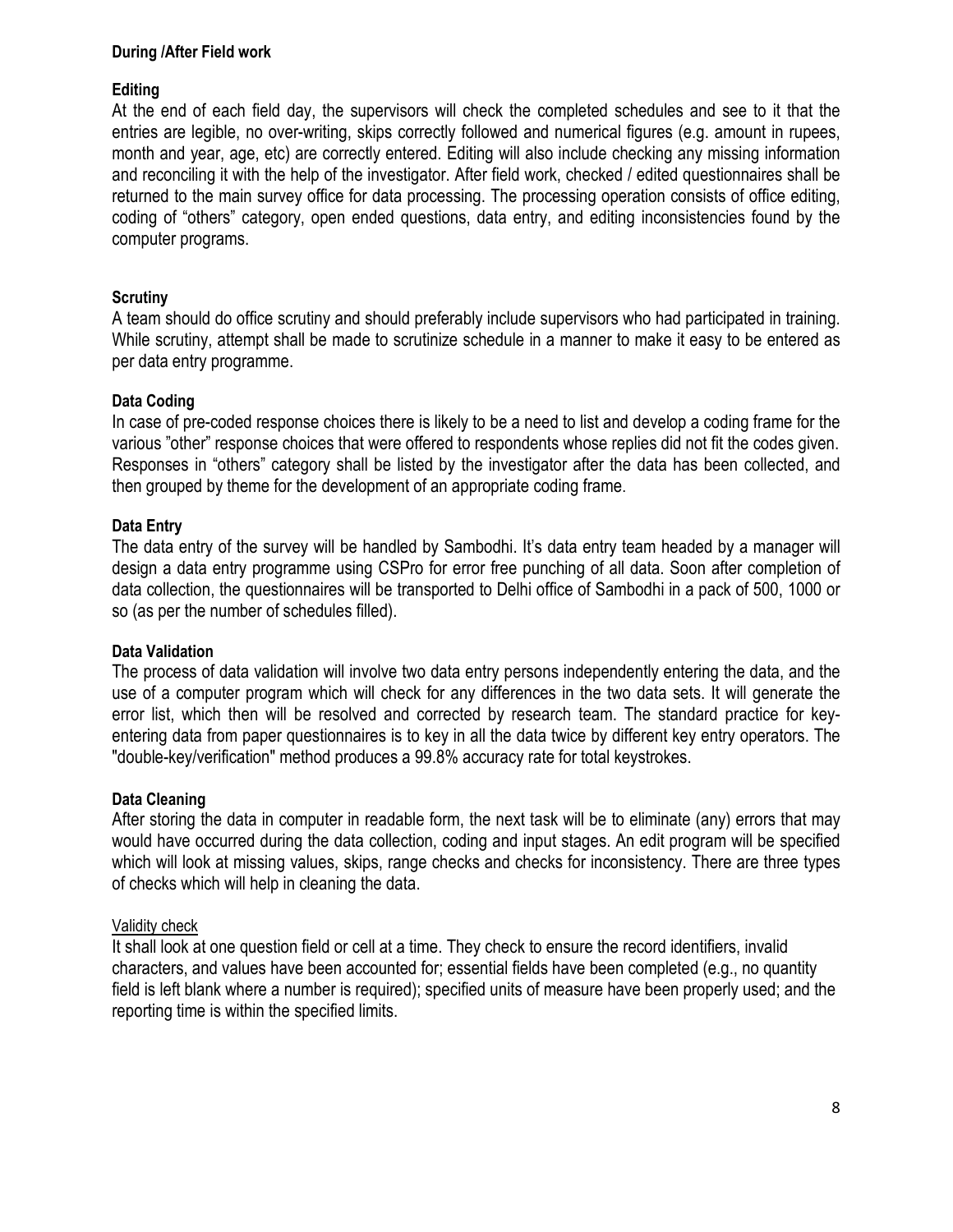### Range checks

For data fields containing information about a continuous variable e.g. income, rate of interest etc., observations should fall within a specified range. Thus, if the income of a household falls outside the normal range it should be checked.

### Consistency checks

Often certain combinations of within-range values of different variables are either logically impossible or very unlikely. Data entry programme shall have some checks to ensure data consistency. These checks will help in minimizing the errors.

### Role of Interviewer / Investigator

The interviewer has a central role in this study since he/she is the one who collects information from respondents. Thus the success of this survey depends on the quality of each interviewer's work. In general, interviewers' responsibilities will include:

- Locating the household of the eligible woman respondent- the location will be extracted from the house-listing forms
- Implementing the questionnaire.
- Ask and when required i.e. memory lapse, take assistance from the person who accompanied the respondent to the facility during delivery(s).
- Checking completed interviews to be sure that all questions were asked and the responses neatly and legibly recorded.
- Returning to the household to interview the mother who he/she could not contact during his/ her initial visits.

### Conducting an Interview

Successful interviewing is an art and should not be treated as a mechanical process. The act of interviewing develops with practice but there are certain basic principles which are followed by every successful interviewer.

### Build Rapport with the Respondent

This section on building rapport with the respondent is to be carried out for all the interviews conducted in this survey. The interviewer and the respondent are strangers to each other and one of the main tasks of an interviewer is to establish rapport with the respondent. Here are some of the points, which are to be kept in mind before starting any new interview.

Make a good first impression: When first approaching the respondent, do your best to make her feel at ease. With a few well chosen words you can put the respondent in the right frame of mind for the interview. Open the interview with a smile and salutation such as "Namaste" and then proceed with your introduction.

Always have a positive approach: Never adopt an apologetic manner, and do not use words such as "Are you too busy?", "Would you spare a few minutes?" or "Would you mind answering some questions?" Such questions invite refusal before you start. Rather, tell the respondent, "I would like to ask you a few questions" or "I would like to talk with you for a few moments."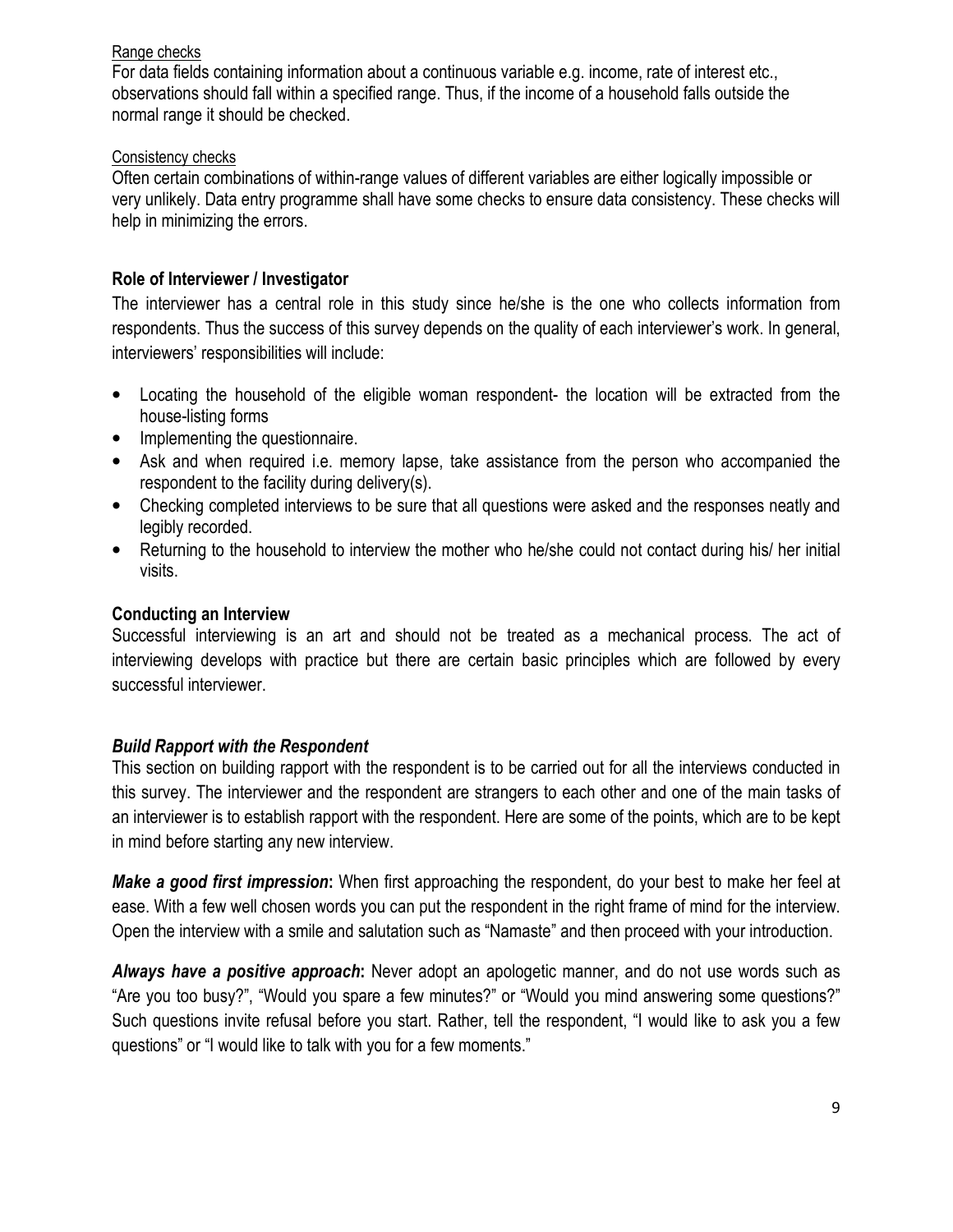**Stress the confidentiality of responses:** Explain to the respondent that the information you collect will remain confidential, no individual names will be used for any purpose. It is important to reassure the respondent about the confidentiality of the survey if the respondent is hesitant about responding to the interview. Also, you should never mention other interviews or show completed questionnaires to other interviewers or supervisors in front of a respondent or any other person.

Answer the respondent's questions frankly: Before agreeing to be interviewed, the respondent may ask you some questions about the survey or how she/he was selected to be interviewed. Be open, direct and pleasant when you answer.

Seek consent from the respondent: The interview questionnaire contains an informed consent form just after the cover page which the investigators can read out and (if required) explain to the respondents. It is mandatory to take the consent from the respondent before starting the interview. The contents of the informed consent form are discussed in detail later under the MAIN SURVEY QUESTIONNAIRE section

# Important Points to be Taken Care of While Conducting the Interview

While conducting the interview keep in mind the following points:

- Be neutral throughout the interview
- Never suggest answers to the respondent
- Do not change the wording or sequence of the questions
- Handle hesitant respondents tactfully
- Do not form expectations
- Do not hurry the interview

### Procedure to Ask the Questions

- It is very important that you ask each question exactly as it is written in the questionnaire. When asking a question, be sure to speak slowly and clearly so that the respondent you are interviewing will have no difficulty in hearing or understanding the question. At times you may need to repeat the question in order to be sure the respondent understands it. In those cases, do not paraphrase the question but repeat it exactly as it is written.
- If, after you have repeated a question, the respondent still does not understand it, you may have to restate the question. Be very careful when you change the wording; however, note that you do not alter the meaning of the original question.
- In some cases, you may have to ask additional questions (we call this probing), to obtain a complete answer from a respondent. If you do this, you must be careful that your probes are "neutral" and that they do not suggest an answer to the respondent. Probing requires both tact and skill and it will be one of the most challenging aspects of your work as an interviewer.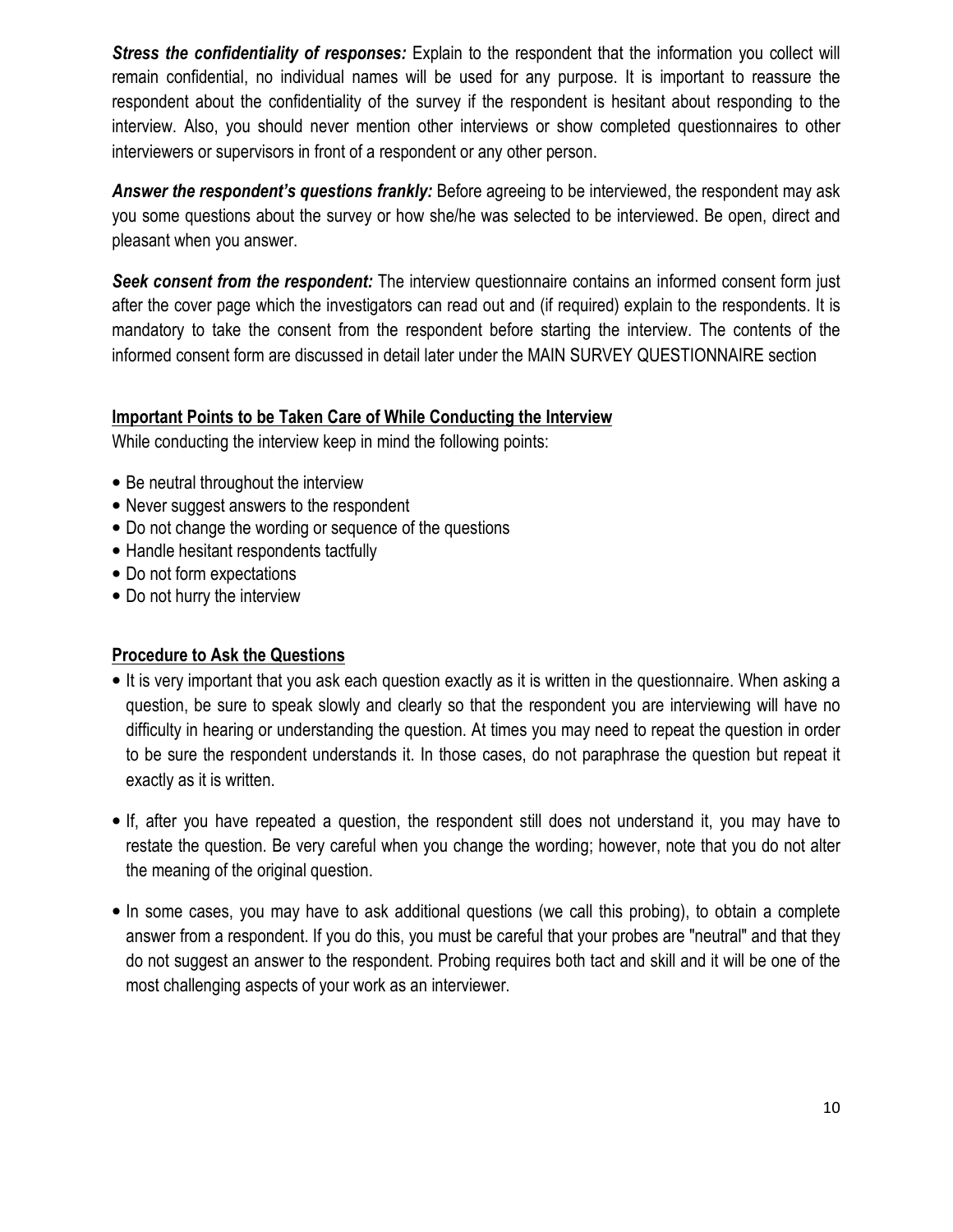### Recording the Responses

• All interviewers should use pens with blue ink to complete all questionnaires. Supervisors and field editors will do all their work using pens with red ink. There are two types of questions in the questionnaire: (1) questions with pre-coded responses and (2) questions, which do not have pre-coded responses, these are open-ended.

# Important Note: The investigator should compulsorily record the time of commencement of interview and time at the end of interview in the space provided.

# • Questions with pre-coded responses

 $\blacktriangleright$  For some questions, we can predict the types of responses a respondent will give. The responses to these questions are listed in the questionnaire. To record a respondent's answer you merely circle the number/letter (code), which corresponds to her reply. Be careful that each circle surrounds only a single number.

# Example: 1 (This is an example. This question may not be there in the main survey questionnaire)

| NO.   | QUESTIONS AND FILTERS                  | <b>CODING CATEGORIES</b> | SKIP TO |
|-------|----------------------------------------|--------------------------|---------|
| Q.112 | Have you ever attended YES1<br>school? |                          |         |
|       |                                        |                          | Q114    |

If the answer is 'NO', circle `2' as shown in the example.

 $\blacktriangleright$  In some cases, pre-coded responses will include an "other" category. The "other" code should be circled when the respondent's answer is different from any of the pre-coded responses listed for the question. When you circle the code "other" for a particular question you must always write the respondent's answer in the space provided. If you need more space use the margins.

# Example: 2 (This is an example. This question may not be there in the main survey questionnaire)

| NO.   | QUESTIONS AND<br><b>FILTERS</b> | <b>CODING CATEGORIES</b>        | <b>SKIP TO</b> |  |
|-------|---------------------------------|---------------------------------|----------------|--|
| Q.231 | Who conducted your last         | DOCTOR / OTHER HEALTH PERSONNEL |                |  |
|       | delivery?                       | ANM/NURSE/MIDWIFE/LHV           |                |  |
|       |                                 | OTHER PERSON / DAI              |                |  |
|       |                                 | RELATIVES/FRIENDS               |                |  |
|       |                                 | OTHER (SPECIFY                  | 8              |  |
|       |                                 | NO ONE                          |                |  |

Example: If answer is 'others' circle '6' as shown above and specify

# • Recording responses which are not pre-coded

The answers to some questions are not pre-coded; in entering the response for these questions you must write the respondent's answer in the space provided.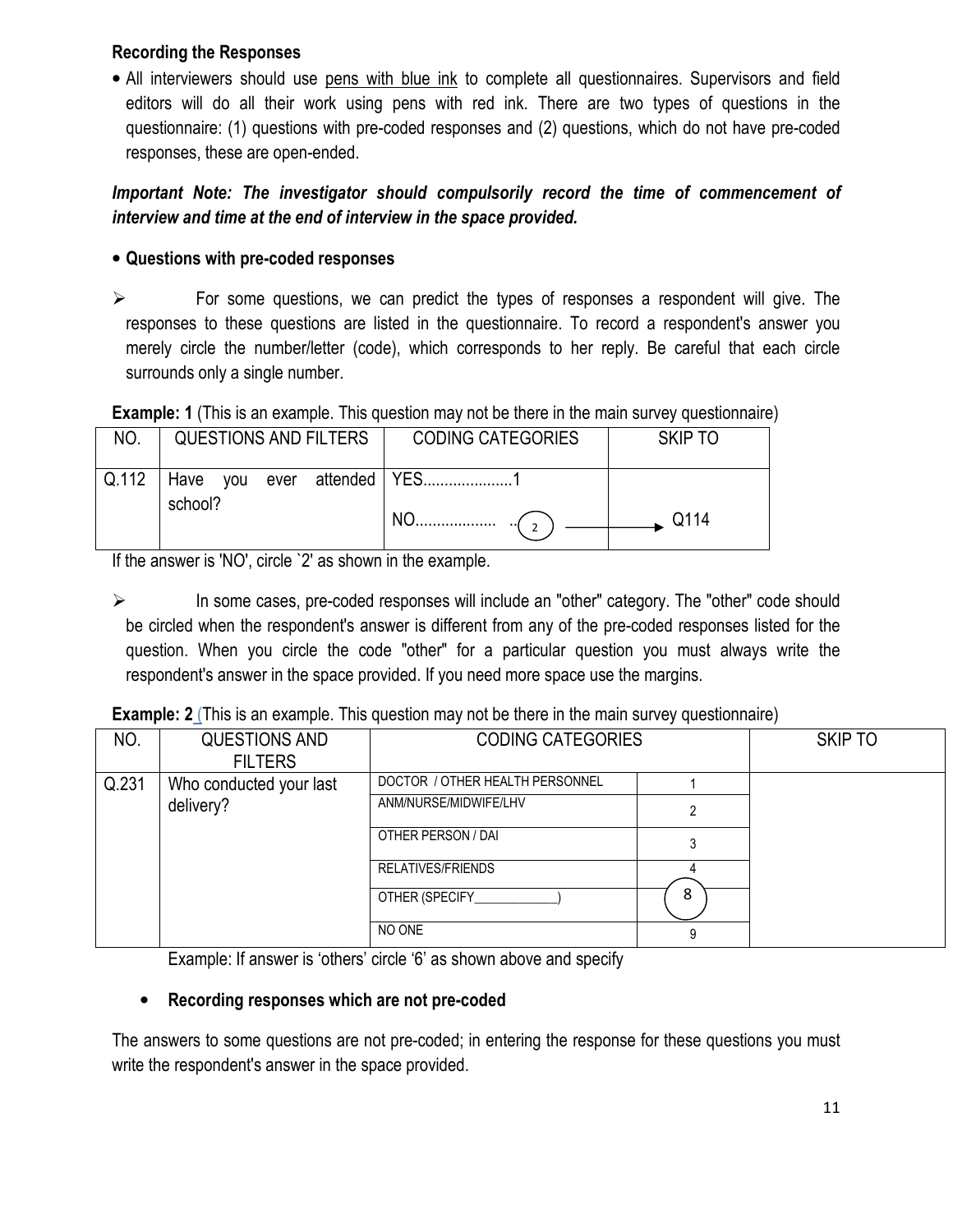# Example: 3

| NO.   | <b>QUESTIONS AND FILTERS</b> | <b>CODING CATEGORIES</b>         |  |
|-------|------------------------------|----------------------------------|--|
| Q.104 | How old are you?             | <b>IN COMPLETED YEARS</b><br>AGE |  |

Notice that if the response has fewer digits than the number of boxes provided, you fill in leading zeroes

# Correcting Mistakes

It is very important that you record all answers neatly. For pre-coded responses, be sure that you circle the code for the correct response carefully, so there is no confusion as to what the respondent's answer is. For open-ended responses, the reply should be written legibly so that it can be easily read. If you made a mistake in entering a respondent's answer or she changes her reply, be sure that you cross out the incorrect response and enter the right answer. Do not try to erase an answer. Just put two lines through the incorrect response. Remember that if there are two responses for a particular question, it may not be possible later, when the data are being coded, to determine which the correct answer is. Here is how to correct a mistake

Example: if answer is 'NO', then circle '2'. But mistakenly if the response is recorded as 'YES' i.e., '1' instead of '2' please correctly circle the response as shown below

# Example: 4

| NO.   | <b>QUESTIONS AND FILTERS</b>                     | <b>CODING CATEGORIES</b> | SKIP TO |
|-------|--------------------------------------------------|--------------------------|---------|
| Q.116 | Have you done any work in<br>the last 12 months? | $\sim$ 1 YES<br>NO       | Q118    |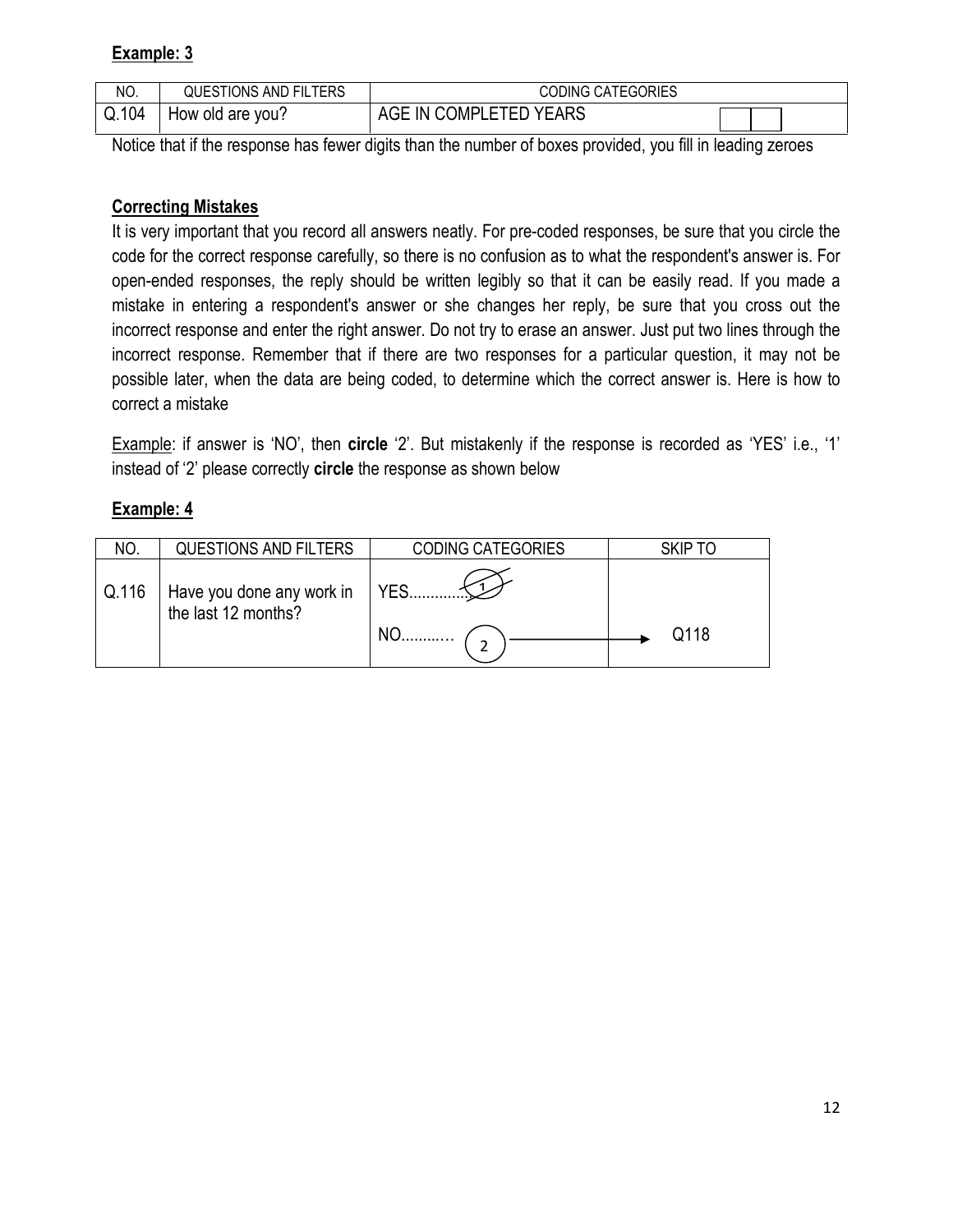# MAIN SURVEY QUESTIONNAIRE

Next section of the survey manual list down instructions, which shall be adhered by investigators while canvassing the women questionnaire. As mentioned above in the manual, the survey would target mothers who have delivered after the year 2005 and are under the BPL category as per the BPL scoring done in the house listing exercise. The details of questions to be asked are mentioned below:

| Questionnaire for mothers who have delivered after year 2005 and are under the BPL category as         |
|--------------------------------------------------------------------------------------------------------|
| per the BPL scoring done in the house listing exercise<br><b>Cover Page</b>                            |
| <b>Consent Form</b>                                                                                    |
| Section A: Household Schedule                                                                          |
| Section A-1: Respondent Information                                                                    |
| Section A-2: Household Roaster                                                                         |
| Section A-3: Household Level Information                                                               |
| Section A-4: Household Assets                                                                          |
| Section A-5: Participation & Awareness of Government Schemes                                           |
| <b>Section B: Women Schedule</b>                                                                       |
| Section B-1: Respondent Background                                                                     |
| Section B-2: Reproductive Details                                                                      |
| Section B-3: Pregnancies that did not lead to Birth                                                    |
| Section B-4: Pregnancies that lead to Birth                                                            |
| Section B-5: Pregnancy & Post Natal Care                                                               |
| Section B-6: Pregnancy & Post Natal Care (Only ask about the Last Birth)                               |
| Section B-7: Routine Check ups                                                                         |
| Section B-8: Acute and Chronic Health Problems After Delivery (Only ask about the Last Birth)          |
| Section B-9: Facility (Only ask about the Last Birth)                                                  |
| Section B-10: Quality of Care - Index Child and Mother (Ask only those who had institutional delivery) |
| Section B-11: Home delivery (Last Birth Only)                                                          |
| Section B-12: Child Care & Safety (Ask all the Respondents)                                            |
| Section B-13: Costs of delivery and sources of payments (Ask all the Respondents)                      |
| Section B-14: Child Immunization, Health & Nutrition                                                   |
| Section B-14(A): Immunization (Index Child)                                                            |
| Section B-14(B): Immunization (Previous to Index Child)                                                |
| Section B-14(C): Immunization (Second from the Index Child)                                            |
| Section B-15: Physical Measures                                                                        |

The brief description of instructions to be followed for each section is mentioned below:

### Cover Page

 Location codes (State, District, Village, Block and Village Name etc.) for information mentioned at the top of first page shall be provided/ filled in by supervisors/investigators.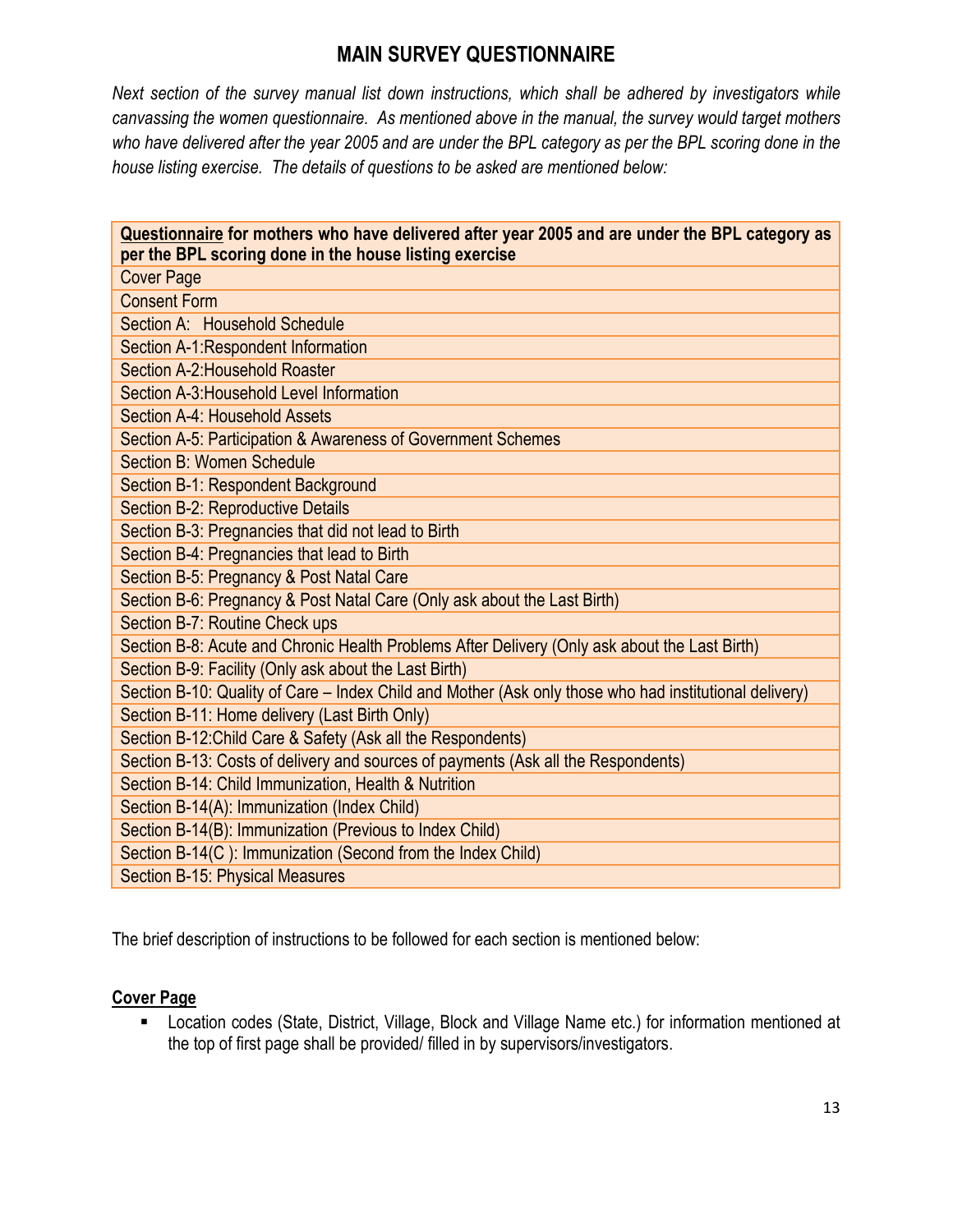- Number of visits mentioned on the first page of questionnaire signifies the number of visits the investigator has made to contact the eligible woman respondent. Thus it is important that in case of each visit, result of the visit as per the result code should be mentioned and in case call remains incomplete, the proposed date of next visit should also be mentioned. At least three visits should be made to locate the eligible woman and if investigator is unable to locate/ interview eligible woman even after three contacts, he should submit the filled in questionnaire (first page of which shall detail out the result of all three visits made by investigator) to supervisor.
- Investigator/supervisor should sign each schedule irrespective of the result of interview. Further any remarks and comments about the interview assignment, results, or interviews may be recorded/ mentioned at the bottom of page by putting an asterisk (\*). Field executive/ supervisor shall note here any irregularities observed during spot-checks or re-interviews.

# Introducing yourself to Respondent

 How you present yourself at the door will usually determine success or failure in obtaining an interview. Since this is your first opportunity to describe the survey in such a way that the respondent's interest is stimulated sufficiently to participate in the interview, it is very important that the introduction be positive and friendly. If you can communicate your interest and enthusiasm about the survey and the interview, the respondent will view it as a pleasant and worthwhile experience.

Read out the informed consent and make sure the respondent does not have any questions or concerns about giving consent. After obtaining the consent of the respondent, the interviewer/investigator shall continue to ask the questions in the questionnaires, which starts with the respondents details.

- $\blacksquare$  The informed consent form  $\smash{1}$  is printed on the women questionnaire to seek the consent of the women. You must use this introduction whenever you make contact with a household. It has been designed to let the respondent know immediately:
	- $\checkmark$  Who you are;<br> $\checkmark$  What you are

- What you are doing; and
- $\checkmark$  Why you are there.

►In most cases the consent form is all that you will need to gain the respondent's co-operation; however, there will be times when you will have to answer questions before you begin the interview. A respondent's questions indicate interest and concern. You should be prepared to answer in ways that respond to that interest and concern. Listen to the respondent's questions and answer by providing only the information needed to remove the respondent's doubts about you or the survey. In other words, make your answers brief and to the point. Do not volunteer extra

<sup>&</sup>lt;sup>1</sup> The informed consent is part of the interview schedule. Please refer it in the schedule which is attached as annexure.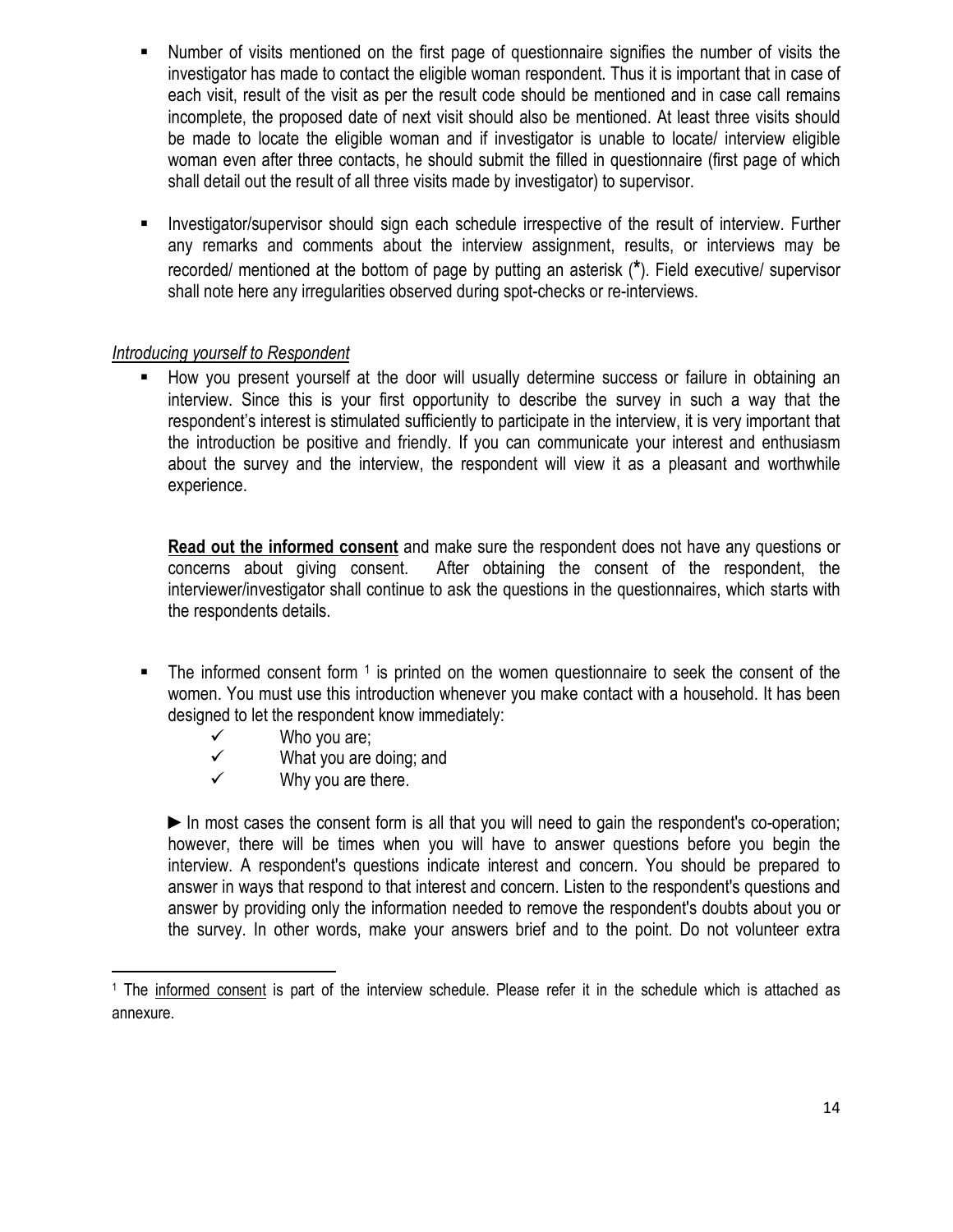information or unnecessarily lengthy explanations. Additional information that was not asked for may be misunderstood and may confuse the respondent. Please do not make any false claims/promises to the respondent, which can later create problems. Thus it is extremely important that you be thoroughly familiar with the purpose of the survey so that you can answer the respondents' questions accurately.

### General Instruction for All the Sections:

- For the questions where month & year is to be filled, if the respondent is not aware of month and is only aware of the year then month would appear as '98' in the space/ box provided.
- Code for Other (Specify \_\_\_\_\_\_\_\_\_\_\_\_\_) option is 8, 08 or 88 (as the case may be).
- Code for Don't know / don't remember option is 9 or 99 (as the case may be).

# Section A Household Schedule

The purpose of the Household Questionnaire is to provide information on general characteristics of the target population and their households. In this section, information is collected on the socio-economic status of the head of the household, about people usually living in the household, age, educational status and awareness about government schemes etc.

The household schedule is to be administered to the head of the household. In case the head of the household is not available, please administer the household schedule to any mature and responsible member of the family who is above the age of 18 years. The respondent should know about the household and its members. The person may seek help from other household members in case he/she has any confusion, memory lapse or other difficulty while responding

Section A-1: Respondent Information- In this section the religion of the head of the household, his literacy status etc. are being captured.

Question 101-103: These questions are collecting the information about the religion, caste & literacy status of the head of the household.

Question 103A: In this question the literacy status of the most educated person in the household is being captured.

Section A-2: Household Roster-This section is a detailed listing of the usual residents of the household, their relationship with the head of the household, their sex, age, children of 0-14yrs, the marital status of the residents, the members and specifically women who have expired in the last 5 years. The section is divided into 2 components- (i) For the usual members in the household (excluding the guests) and (ii) members who have expired in last 5 years. The table will be filled starting with the adult members followed by children.

Question 104(i): The names of the usual residents starting from the head of the household.

Questions 104A-B- In these questions we are rechecking about the presence of children or infants or servants or any guest who would have stayed in the household. The servants & infants and the guests or visitors who have spent last night in the households are also among the usual residents of the household.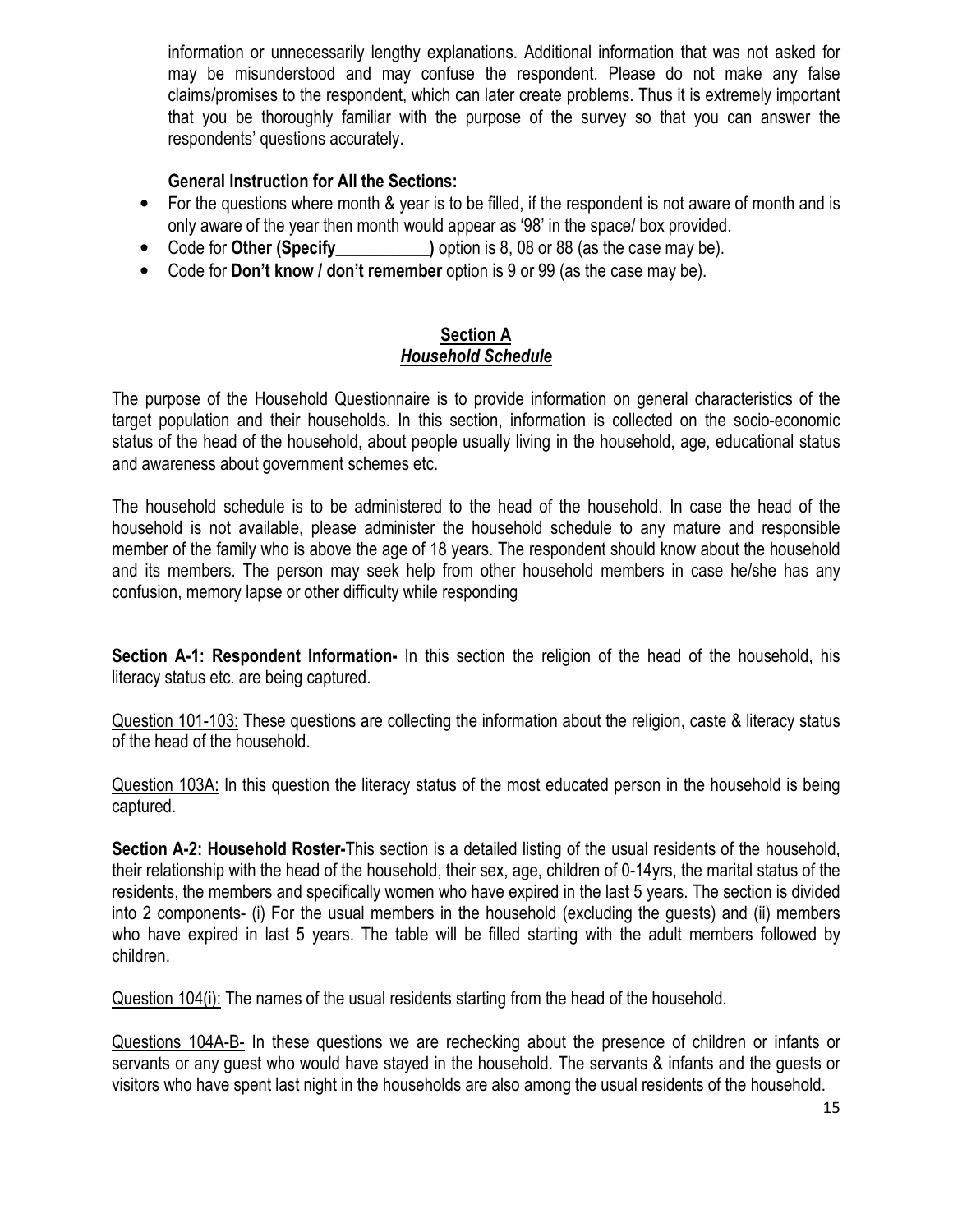Question 105(i): The relationship with the head of household, the codes have been provided at the end of the roster. We are going to note the relationship of the person to the head of household i.e. how that person is related to the head and not how the head is related to that person. For example if the head is a woman aged 55 years and next person is her son aged 35 years then write 03 i.e. his relationship as son/ daughter, and not 06, parents.

Question 106(i): The sex of the resident.

Question 107(i): The age of the residents in completed years. For e.g. If the daughter is of 27 years and 11 months then the age would be 27 years. If the age of any resident is or more than 95 years then enter the age as 95.

Question 107A(i)-107B(i): – These questions are not applicable for the residents who are older than 14 years.

Question 108(i): This question has to be filled only if the age of the resident is 15 years or more. In this column the marital status of the resident needs to be entered.

Question 104(ii): The names of all the members who have expired in last 5 years.

Question 105(ii): The relationship with the head of household, the codes have been provided at the end of the roster.

Question 106(ii): The sex of the person who died.

Question 107(ii): The age of the persons in completed years. If the age of the person is or more than 95 years then enter the age as 95.

Question 107A(ii)-107B(ii): These questions are for children between 0-14 years who have expired in the last five years. In Q107A (ii) note the ID which is the line number of the biological mother of child and in Q107B (ii) note the ID which is the line number of the biological father of the child.

Question 108(ii): This question is not applicable for members of the household of less than 14 years who have expired in the last five years. In this column the marital status of the person needs to be entered.

The following example shows the order in which to fill in this section. First fill in 104 and 105 for all household members who are living in the household. Line number 54 to 56 is for all members who expired in the last five years.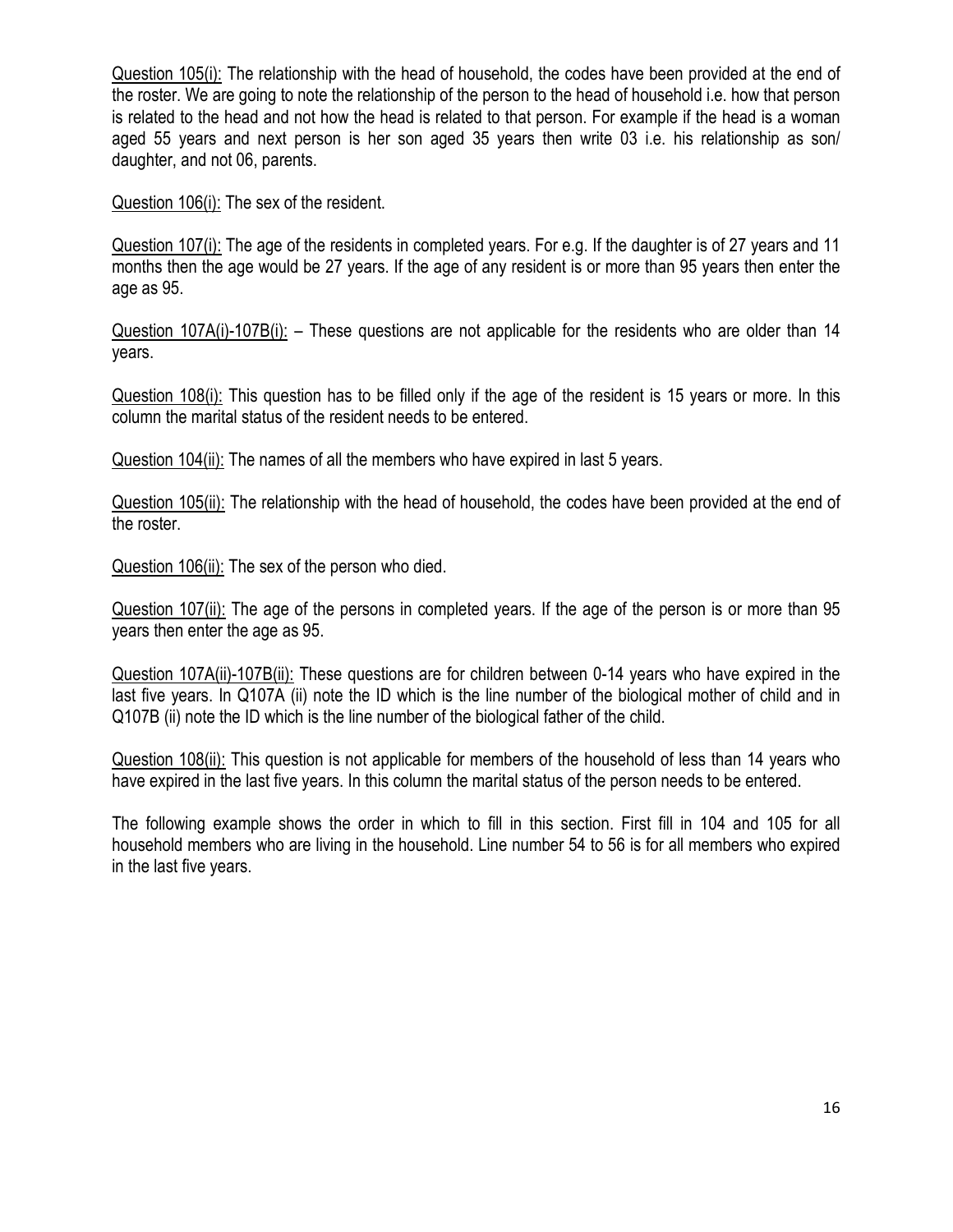|      |                                                             |                                                     | IF AGE $0 - 14$ |                 | IF AGE 15                      |          |                                              |
|------|-------------------------------------------------------------|-----------------------------------------------------|-----------------|-----------------|--------------------------------|----------|----------------------------------------------|
|      |                                                             |                                                     |                 |                 | <mark>જો વય  0−14 ફોય</mark>   |          | <b>OR OLDER</b>                              |
|      |                                                             |                                                     |                 |                 |                                |          | <mark>જ</mark> ો વય 15                       |
|      | 104 (i)                                                     | 105(i)                                              | 106 (i)         | 107 (i)         | 107A (i) 107B (i)              |          | 108 (i)                                      |
| LINE | USUAL RESIDENTS                                             | <b>RELATIONSHIPSEX</b>                              |                 | <b>AGE</b>      |                                |          | <b>MARITAL</b>                               |
| NO.  | <mark>સામાન્ય નિવાસી</mark>                                 | TO HEAD OF                                          | જાતિ            | વય              |                                |          | <b>STATUS</b>                                |
| લાઇન |                                                             | <b>HOUSEHOLD</b>                                    |                 |                 |                                |          | લગ્ન                                         |
| નં.  |                                                             | પરિવારના                                            |                 |                 |                                |          | સ્થિતિ                                       |
|      |                                                             | મુખ્ય વ્યક્તિ                                       |                 |                 |                                |          |                                              |
|      | Please give me the names of                                 | What is the                                         | ls              | How old What is |                                | What is  | What is                                      |
|      | the persons who usually live in                             | relationship of (NAME) is                           |                 |                 | the ID                         | the ID   | (NAME)'s                                     |
|      | your household, starting with<br>the head of the household. | (NAME) to the male or (NAME)? number<br>head of the |                 |                 |                                | number   | current                                      |
|      |                                                             | household?                                          | female?ငြဲ႕၃    |                 | lof<br>(NAME)'s(NAME)'sstatus? | lof      | marital                                      |
|      |                                                             |                                                     | શું             | ક્રિટલી છે      |                                |          | biological biological  <sub>(</sub> न्।भ्)नी |
|      | પરિવારના મુખ્ય વ્યક્તિથી શરૂઆત કરી, તમારા                   |                                                     | (નામ)           | (નામ)?          | mother? father?                |          |                                              |
|      | .<br>પરિવારમાં સમાન્ય રીતે રફેત ફોય તેવા                    |                                                     | પુરૃષ           |                 | (નામ)ની (નામ)ના                |          | વર્તમાન                                      |
|      | વ્યક્તિઓના કૃપા કરી નામો આપો.                               |                                                     | અથવા            |                 | જેવિક                          | જેવિક    | લગ્ન                                         |
|      |                                                             | પરિવારના                                            | સ્ત્રી છે?      |                 |                                | પિતાનો   | સ્થિતિ શું                                   |
|      | <b>START WRITING FROM BELOW</b>                             | મુખ્ય વ્યક્તિ                                       |                 |                 | માતાનો                         |          | છે?                                          |
|      | નીચેથી લખવાનું શરૂ કરો                                      |                                                     |                 |                 | આઇડી                           | આઇડી     |                                              |
|      |                                                             | સાથે (નામ)નો                                        |                 |                 | નંબર શું                       | નંબર શું |                                              |
|      |                                                             | શું સંબંધ છે?                                       |                 |                 | છે?                            | છે?      |                                              |
|      |                                                             |                                                     |                 |                 |                                |          |                                              |
| 01   |                                                             |                                                     |                 |                 |                                |          |                                              |
| 02   |                                                             |                                                     |                 |                 |                                |          |                                              |
| 03   |                                                             |                                                     |                 |                 |                                |          |                                              |

Note: This is a sample table and not exactly the same as in the main survey questionnaire.

Before filling in the information about the members who have expired in the last five years, ask and confirm whether there was any member in the household who died in the last five years. If there was none, skip to section A-3.

Section A-2 Household Roster (Women who have expired) - In this section information about any women members of the household who have died in the last five years needs to be entered.

Question 109: The date (MM/YY) when the female expired.

Question 112-114: These question are trying to record the mortality during pregnancy/ delivery. In Q112, if the female was not pregnant when she died, then skip to Q115, or continue with Q113. In Q113, if the female died during childbirth then skip to Q115, or continue with Q114. Q114 records if the female died within 2 months after the end of a pregnancy or childbirth.

Question 115: The total number of live births during the complete lifetime of the female.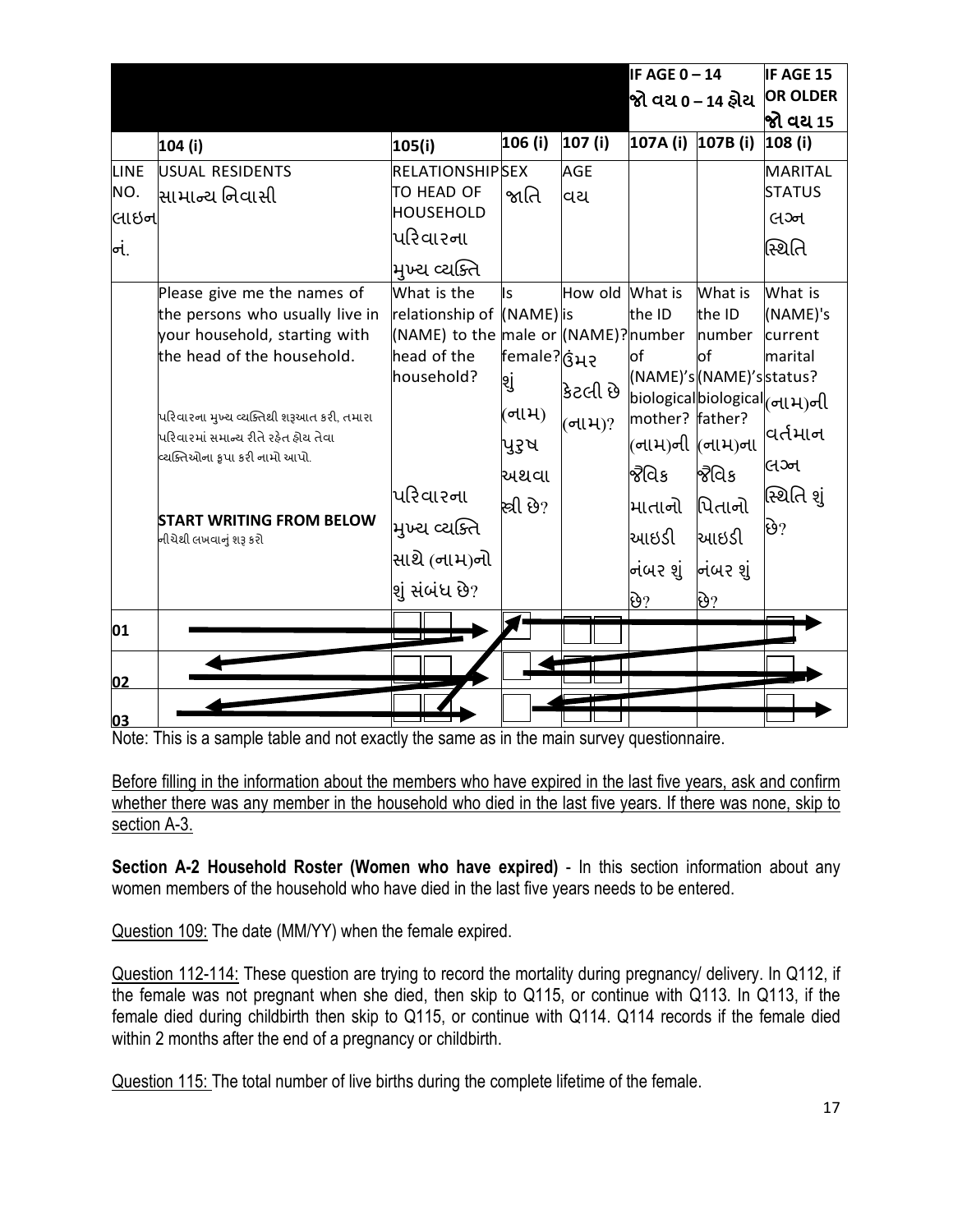### Section A-3- Household-level Information

Question 116-119: Questions in this section collects information about household's current situation in terms of labour, source of livelihood and child education.

Section A-4- Household Assets- This section collects information about the assets in the household, debt, income, etc.

Question 120-137C: These questions are very specific and objective. In Q120, the difference in ELEVATION & DISTANCE has to be understood clearly. DISTANCE, is in the context of plain of plain areas, whereas ELEVATION or height is in the context of hilly areas. These questions aim to capture the standard of living index of the family. The specific points to be noted, if any, for the questions have been mentioned as a note to the investigator below the question itself.

Section A-5 Participation and Awareness of Government Schemes- In this section the respondent's participation and awareness of Government schemes is collected.

Question 138: The ownership of ration by the household is being explored, either spontaneously or by probing.

Question 139: The ownership of BPL card/ certificate is being explored, either spontaneously or by probing. The BPL card is a card given to households below the poverty line. However, this question needs to be asked in all households (even if they look relatively well off) because sometimes households manage to obtain a BPL card even if they are not below the poverty line. There is need to find out the colour of the card which is state - specific.

Question 140: The date (month & year) when the BPL card was issued to the respondent.

Question 141: the process of obtaining the card, BPL survey in 2002, BPL survey in 2007, BPL survey in 2008, BPL survey in 2009, village authority (Pradhan/ Sarpanch) on request or without the request of the respondent.

Question 143-144: Any fees charged - official or unofficial, which was paid by the respondent. If no fees was paid in any manner then skip to Q145 or record the amount of money paid in Q144.

Question 145: The number of members covered in the card.

Question 146-147: Q146 records if the respondent still has the BPL card. If the card is still with the respondent then skip to Q148 or else move to Q147 that records the month and year in which the respondent lost her card.

Question 148-152: In Q148 the awareness about various government schemes listed is to be collectedeither spontaneously or by probing. If the respondent is not aware of the scheme then go to the next scheme. Else go to Q149 and ask about as to who informed the respondent about the scheme- the codes have been provided at the end of the table.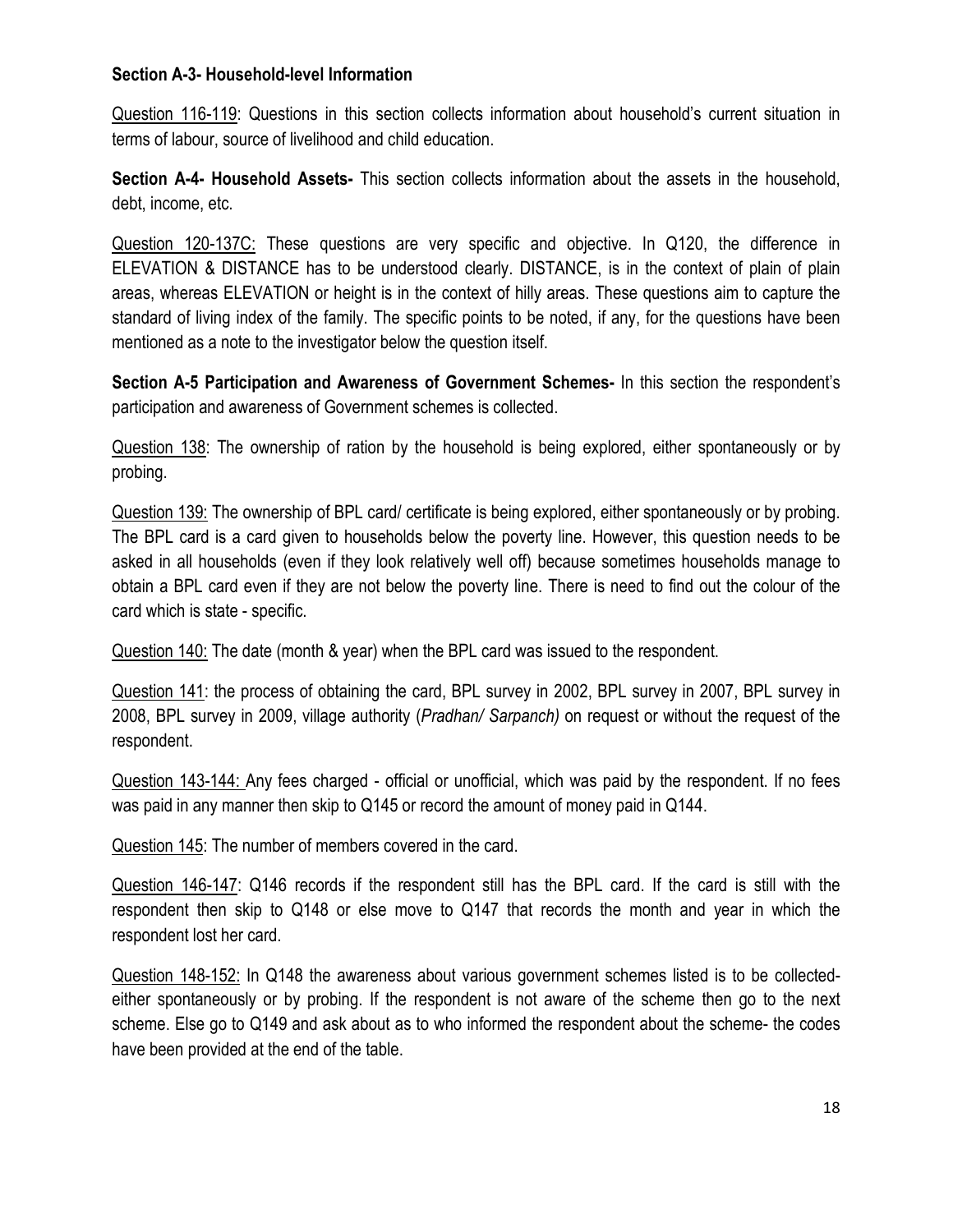Q150 captures whether the respondent or her household is a beneficiary of the scheme. If the respondent or her household is not a beneficiary of the particular scheme then go to next scheme. Else go to Q151 and ask the respondent since when is she or her household a beneficiary of the particular scheme. Further, Q152 records the amount of monetary benefits that the respondent or her household has received or is receiving under the particular scheme.

|              | <b>SCHEMES</b>                                                             | 148                                                                    |                                                            | 149                                                                                                       |                                                                                                                                               | 150                                                            | 151                                                                                                                                                                                                    | 152                                                                                                                                |
|--------------|----------------------------------------------------------------------------|------------------------------------------------------------------------|------------------------------------------------------------|-----------------------------------------------------------------------------------------------------------|-----------------------------------------------------------------------------------------------------------------------------------------------|----------------------------------------------------------------|--------------------------------------------------------------------------------------------------------------------------------------------------------------------------------------------------------|------------------------------------------------------------------------------------------------------------------------------------|
| યોજના        |                                                                            | Are you aware of (SCHEME)? HHol<br>ખબર છે (ચોજના)?                     |                                                            | Who<br>informed you<br>about the<br>(SCHEME)?<br>તમને કોણે<br>જાણ કરી<br>(ચોજના)?<br>SEE CODES<br>કોડ જુઓ | Is your<br>household a<br>beneficiary of<br>(SCHEME)?<br>તમારો<br>પરિવાર<br>લાભ મેળવે<br>છે (યોજના)?<br>$Yes \, \delta I = 1$<br>$N0$ oll = 2 |                                                                | Since when is your<br>household a beneficiary of<br>(SCHEME)? તમારો<br>પરિવાર ક્યારથી<br>લાભ મેળવે છે<br>(यो <b>%</b> ना)?<br>WRITE 98 IF DON'T KNOW<br><b>MONTH</b><br>જો મહિનો ખબર નથી, તો 98<br>લખો | What amount of<br>payment did your<br>household receive<br>under (SCHEME)?<br>(ચોજના) ફેઠળ<br>તમારો પરિવાર<br>શું રકમ મેળવે<br>છે? |
| $\mathsf{A}$ | Janani Suraksha<br>Yojana (JSY)<br>જનની સુરક્ષા<br>ચોજના<br>(श्रेग्रेसवाय) | Yes,<br>spontane<br>ous<br>ફા, સ્વયં<br>probing<br>ફા, તપાસ<br>No oll  | $\mathbf{1}$<br>$3 +$<br><b>Next</b><br>line પછીની<br>લાઇન |                                                                                                           | $\mathbf{1}$                                                                                                                                  | $\overline{2}$<br><b>Next</b><br>line<br>પછી<br>ની<br>લાઇ      | M M Y Y<br>મહિનો વર્ષ<br>/ don't<br>remember<br>ખબર<br>9<br>નથી/યાદ<br>નથી                                                                                                                             | <b>Rs</b><br>3.                                                                                                                    |
| $\sf B$      | Chiranjeevi<br>Yojana (CY)<br>ચિરંજીવી યોજના<br>(સીવાચ)                    | Yes,<br>spontane<br>ous<br>Yes,<br>probing<br><u>ਹ ਖਸਾਨਾ</u><br>No oll | $\mathbf{1}$<br>$3 +$<br>line પછીની<br>લાઇન                |                                                                                                           | $\mathbf{1}$                                                                                                                                  | $\overline{2}$<br>Next<br>line<br>પછી<br><u>ની</u><br>લાઇ<br>ન | M M<br>Y Y<br>મહિનો વર્ષ<br>Don't know /<br>don't<br>remember<br>ખબર<br>$\Omega$<br>નશી/યાદ<br>નથી                                                                                                     | <b>Rs</b><br>$\mathfrak{F}$ .                                                                                                      |

The flow diagram of the order in which the questionnaire is to be administered:

Question 153: The government schemes which would prove to be most helpful to the respondent needs to be recorded in Q153.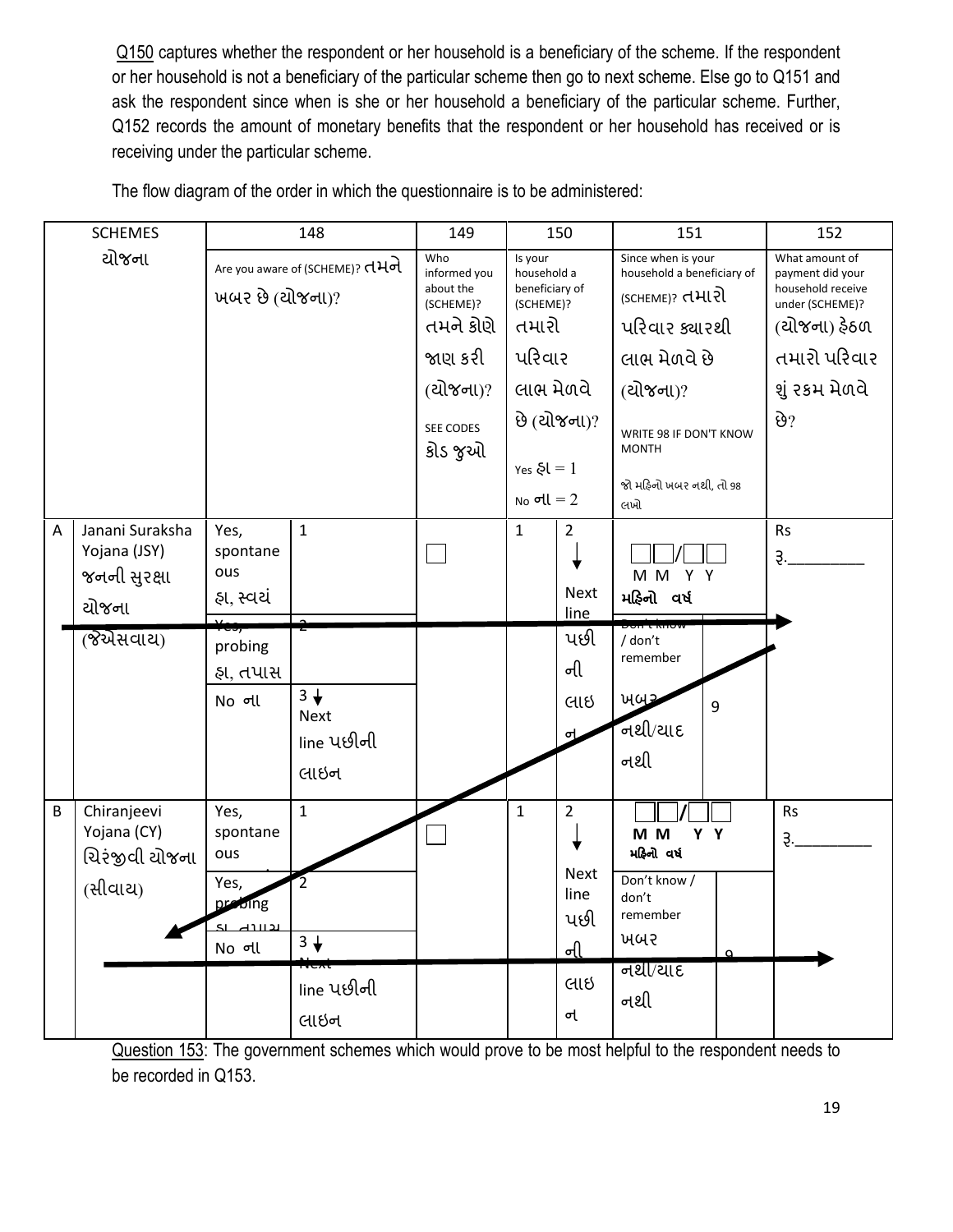### Section B Women Schedule

This section is designed to collect information on pregnancy details, delivery details, postnatal care, costs associated with the delivery, immunization of the children etc. from the eligible women (as has been illustrated above) who are usual residents of the sample household.

# Section B-1 Respondent Information

Question 201: Write the Name of the eligible woman from the household questionnaire in the space provided. There may be more than one eligible woman in the household. In case of more than one sample (women respondent) in the same household, interview all (i.e. those in the sample).

# Note the following carefully.

1. If there is more than one eligible woman, interview all.

2. For each eligible woman, use separate woman's questionnaire. For example, if there are two eligible women to be interviewed, there will be two sets of woman's questionnaires filled up.

3. Household schedule for all eligible women interviewed will be common. Therefore, attach all the woman's questionnaires from the same household along with the household questionnaire.

Question 202-203: Age of the respondent- Though in household roster we are asking this information please ask this question again. Do not copy the age from the household roster out here or in case you find any discrepancy in age of the respondent in these questions, please change the previous entry in Q107 (i) in the household roster.

These are one of the most important questions in the interview as some of the critical indicator analysis of the data will depend on the respondent's age.

In Q203A you must obtain the respondent's age in completed years, that is, her age at last birthday. You must record an age for the woman and you will do this in one of the four ways, depending on the type of information you get from the respondent.

a) The woman knows her age. If the woman tells her age, simply write it in the space provided.

b) The woman does not know her age, does not know the month but knows the year of birth.

Assume that she is born on July 1, i.e. midpoint of the year. If the interview is after July 1, 2007, then subtract year of birth from 2007. Example, if she is born in 1970 and the survey is in November 2007, her completed age will be 37 years (i.e. 2007 - 1970 = 37).

c) She does not know either her age or the year of birth.

A large number of women in the rural areas and a sizeable number in urban areas are not able to state their ages, because they don't know their ages. If the woman does not know her age and she could not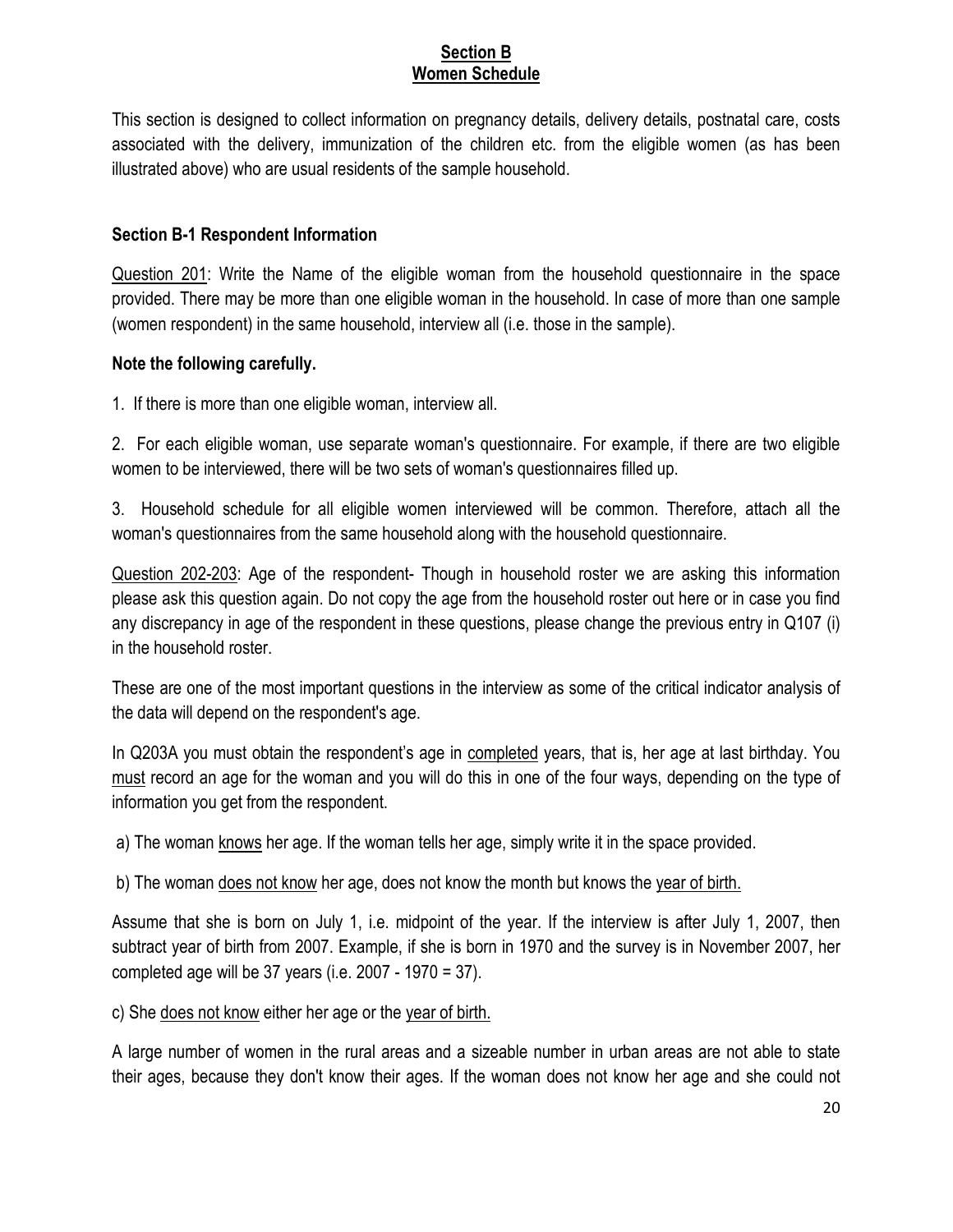report the year of birth, you will have to probe to try to estimate her age. Probing for ages is timeconsuming and sometimes tedious; however, it is important that you take the time to try to get the best possible information. There are several ways to probe for age:

One way of estimating the age of the respondent is to ask her about the age of her eldest living child and how old she was when she gave birth to that child. Addition of the two figures (age of the eldest child and her age at the time of birth of that child) will provide an estimate of the respondent's current age. For example, if the respondent's eldest child is at present 20 years old and he/she was born when the respondent was 18 years old, then the respondent's current age is probably 38 years (18+20=38).

In case the respondent is not able to tell her age at the time of first birth, you will have to probe for: her age at marriage, her age at consummation of marriage (age at Gauna), and the interval between Gauna and first birth. For example: (i) if the respondent was married at the age of 12; (ii) Gauna took place at the age of 15; (iii) she had her first child three years after she started living with her husband (Gauna); and (iv) if the first born child is 18 years old now; then the respondent is probably 36 years old now [add (ii), (iii) and (iv) i.e., 15+3+18=36].

In case the respondent does not know her age at marriage or age at consummation of marriage, you can estimate her age at consummation of marriage by relating it to her age at menarche, which is a biological event. As the age at menarche does not vary much from individual to individual, you can take it as 12 or 13 years. Thus if age at consummation of marriage is not known, but if the respondent says that she started living with her husband three years after menarche, the age at consummation of marriage can be estimated as 15 (12+3=15). If her eldest child is 24 years old, and she got that child a year after she started living with her husband, her current age probably is 40 (15+1+24=40).

You might be able to relate her age to that of someone else in the household whose age is more reliably known.

Try to determine how old she was at the time of an important event such as India's war with China (1961), war with Pakistan (1965), war with Pakistan and liberation of Bangladesh (1971), etc., and add her age at that time to the number of years that have elapsed since the event.

d) She does not know her age and probing did not help.

If probing does not help in determining the respondent's age and date of birth, you will have to estimate her age. Remember, this is a last resort to be used only when all your efforts at probing have failed.

Note: The only time you will go back to correct information recorded in the Household Roaster will be to correct information that affects the eligibility status of a respondent.

Question 203B: This question asks how old the respondent was at the time of her marriage. As with other age questions, if she doesn't know, probe. If it is a second or higher order marriage ask her age at the first marriage. Write the age in completed years in provided box.

Question 204: This question notes the literacy status of the woman and records the highest education standard that the respondent successfully completed.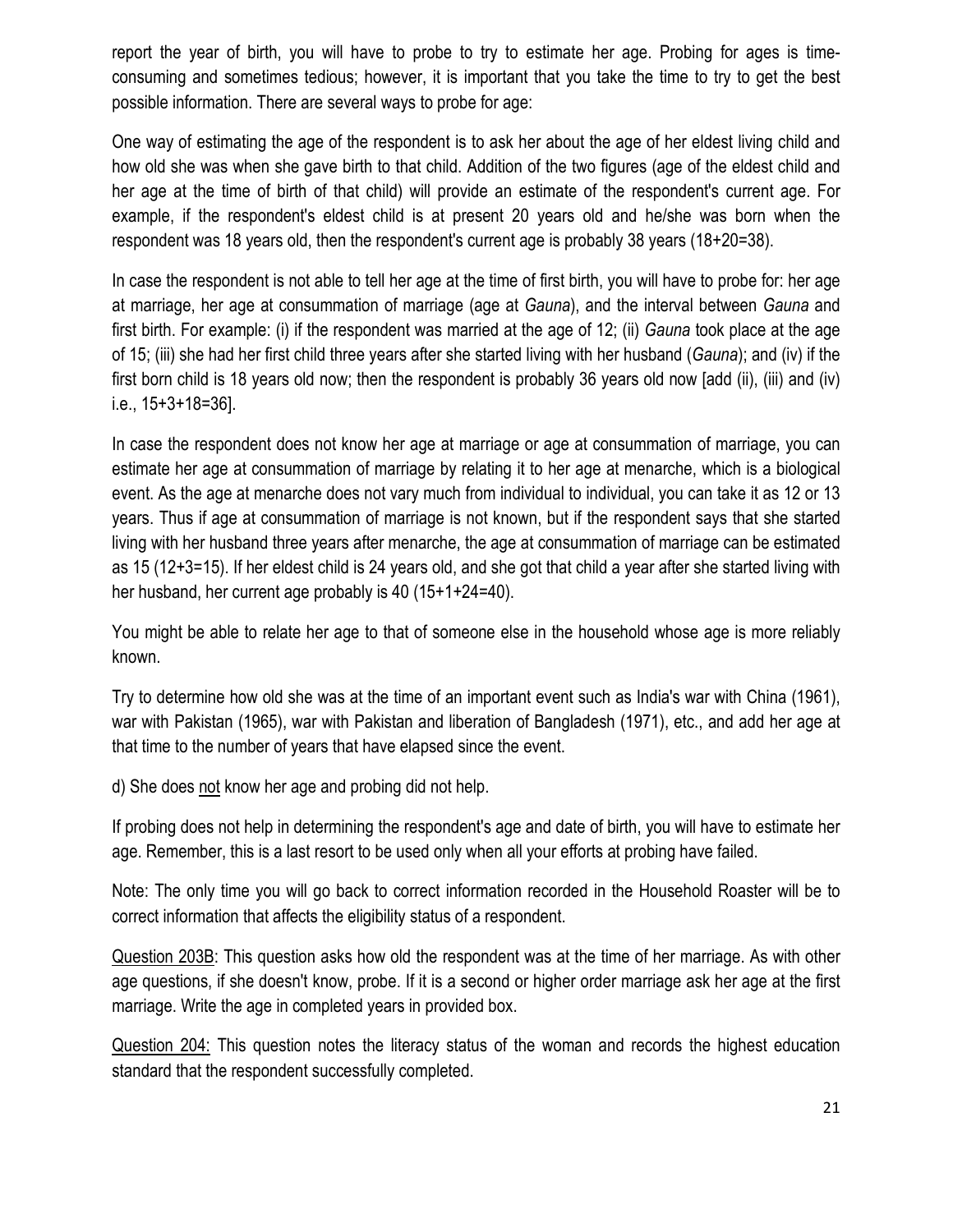EXAMPLE: If a woman was attending secondary school and left school before completing that year, record '3.' Although secondary was the highest year she attended, she has completed only middle school.

Section B-2: Reproductive Details- Questions in this section collect information about all births that the woman has had (does not matter who is the father). It is important at the outset of this section that the interviewer understands which events to include. The respondent must report all of her natural births (including still birth), even if the child no longer stays in the household, and even if the child is no longer alive. Even births that survived only for a few minutes (and showed signs of life by crying, breathing, or moving) should be reported.

It is also important to understand what events the woman should not report as responses to these questions. She must not include adopted children, or children of her husband to whom the respondent did not give birth herself.

Question 205-209: Q205 serves to screen out women who have never had any children so as not to ask the following detailed questions. If the woman has not given birth then move to next section i.e. Q301. In Q206, if the woman has ever given birth then total number of sons and daughters including the ones that have died and those that do not live in the household, if any, should be recorded. Further, in Q207, check whether all these children have been recorded in the household roster. If yes then move to Q209 otherwise continue with Q208. In Q208, for children who do not usually live in the household please note their current residence or status. In Q209, add all the births, sons as well as daughters and confirm with the respondent. Probe and correct Q206 if necessary.

Section B-3: Pregnancies that did not lead to a Birth- This section records all the pregnancies that the respondent had that did not lead to a birth. It is in a way recording the occurrence of abortion (induced or spontaneous). Abortion is a termination of pregnancy before the foetus has become viable, i.e., capable of independent existence once delivered by the mother. A foetus is assumed to be viable after 28 weeks of pregnancy. An abortion may occur spontaneously in the course of pregnancy, in which case it is called a miscarriage or more technically a spontaneous abortion. An abortion can also take place due to deliberate outside intervention, in which case it is termed induced abortion or M.T.P. (Medical Termination of Pregnancy).

Please note that if there are more than 3 such pregnancies then use an additional questionnaire starting with the second row.

Question 301: This question asks the respondent whether she ever had a pregnancy that did not lead to a birth. If the respondent says No, circle '2' and skip to Q401.

Question 302-304: seeks information about the specific timing of the pregnancy that did not lead to a birth, which means how many months respondent was pregnant- as in the start date (month & year) and the end date (month & year) of the pregnancy. The accurate month and year is to be mentioned in the box provided.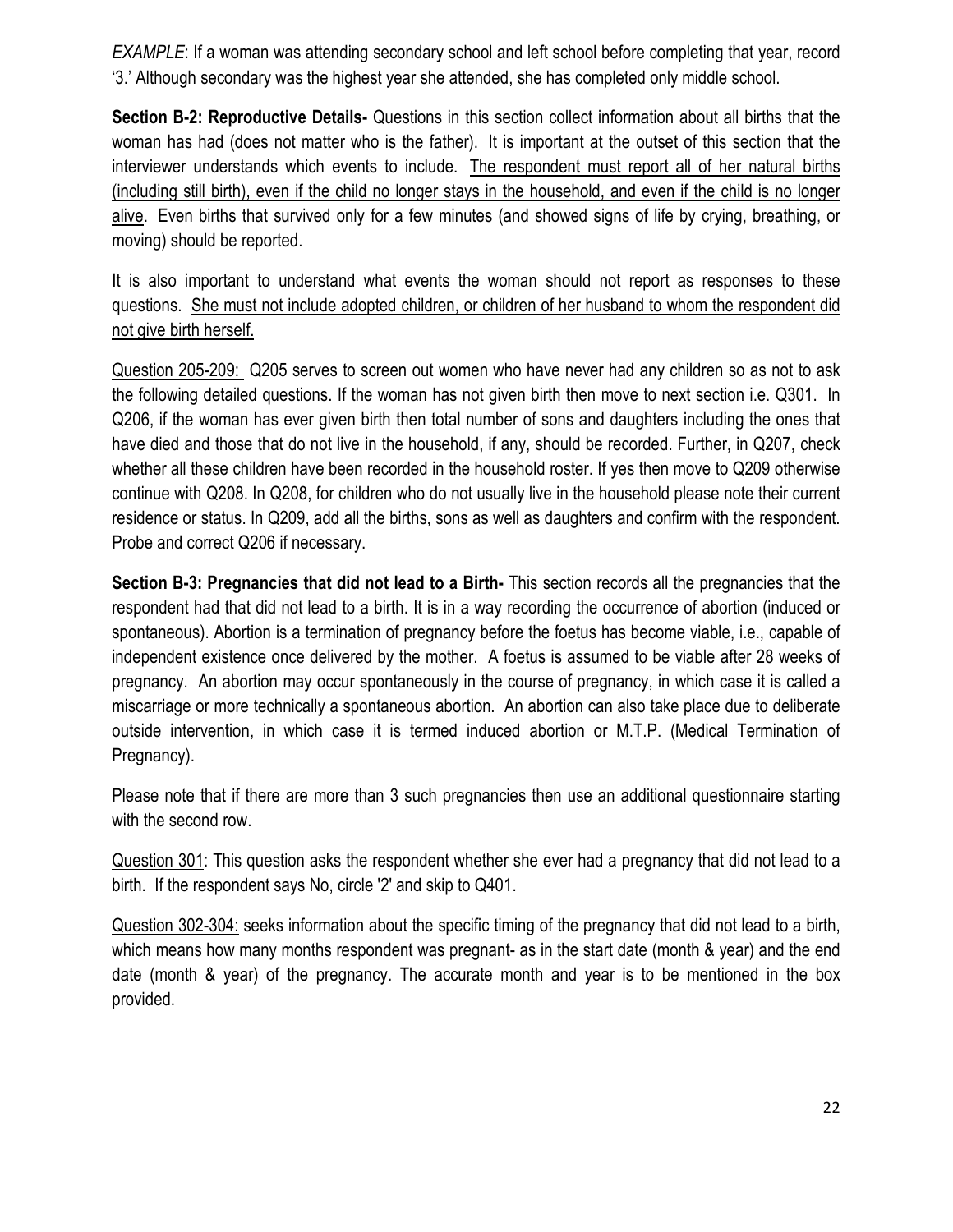Flow for the order of question

| 302           | 303                                              |    | 304                                                 |    |  |  |
|---------------|--------------------------------------------------|----|-----------------------------------------------------|----|--|--|
| <b>NUMBER</b> | In what month and year did this pregnancy start? |    | In what month and year did this pregnancy end?      |    |  |  |
| નબર           | આ ગર્ભાવસ્થા કયા મહિના અને વર્ષમાં શરૂ થઈ?       |    | કયા મઠિના અને વર્ષમાં આ ગર્ભાવસ્થાનો અંત આવ્યો હતો? |    |  |  |
|               | <b>WRITE 98 IF DON'T KNOW MONTH</b>              |    | <b>WRITE 98 IF DON'T KNOW MONTH</b>                 |    |  |  |
|               | જો મહિનો ખબર નથી. તો <b>98</b> લખો               |    | જો મહિનો ખબર નથી. તો <b>98</b> લખો                  |    |  |  |
| 01            | мм<br>મહિનો<br>વર્ષ                              |    | ww<br>વષે<br>નારુંને.                               |    |  |  |
|               | Don't know / don't remember<br>ખબર નથી/યાદ નથી   | 99 | Don't know aon't remember<br>નખર નથી/યાદ નથી        | 99 |  |  |
| 02            | MM<br>વર્ષ<br>મઠિનો                              |    | <b>TVITVI</b><br>મહિનો<br>વર્ષ                      |    |  |  |
|               | Don't know / don't remember<br>ખબર નથી/યાદ નથી   | 99 | Don't know / Don't remember<br>ખબર નથી/યાદ નથી      | 99 |  |  |

Note: This is a sample table and not exactly the same as in the main survey questionnaire. Section B-4: Pregnancies that lead to Birth-

In this section we want to list all the pregnancies that the respondent has ever had since year 2005 till date.

Flow for the order of question

|                                                            |                                                        |                                                       |                    |                         |                                                                             |                |                                                                  |                                                    |                        | IF ALIVE:                                                     |                                                     | IF DEAD:                  |                                                                                                           |
|------------------------------------------------------------|--------------------------------------------------------|-------------------------------------------------------|--------------------|-------------------------|-----------------------------------------------------------------------------|----------------|------------------------------------------------------------------|----------------------------------------------------|------------------------|---------------------------------------------------------------|-----------------------------------------------------|---------------------------|-----------------------------------------------------------------------------------------------------------|
| 401                                                        | 401 A                                                  |                                                       |                    | 402                     |                                                                             | 403            | 404                                                              |                                                    | 405                    | 406                                                           | 407                                                 | 408                       | 409                                                                                                       |
| What name<br>was given to<br>your<br>(first/next)<br>baby? | Is this<br>child<br>living<br>in the<br>house<br>hold? | Fill in line<br>number<br>from<br>household<br>roster | girl?<br>$BOY = 1$ | Is (NAME)<br>a boy or a | Were any<br>of these<br>births<br>twins?<br>$SINGLE = 1$<br><b>MULTIPLE</b> |                | In what month<br>and year was<br>(NAME) born? (<br><b>PROBE:</b> | Is (NAME)<br>still alive?<br>$Yes = 1$<br>$No = 2$ |                        | How old<br>was<br>(NAME)<br>at<br>his/her<br>last<br>birthday | How old<br>was<br>(NAME)<br>when<br>he/she<br>died? | How did<br>(NAME)<br>die? | Were there<br>any other<br>live births<br>between<br>(NAME OF<br><b>PREVIOUS</b><br>BIRTH) and<br>(NAME), |
| (NAME)                                                     | $Yes = 1$<br>$No = 2$                                  |                                                       |                    | $GIRL = 2$              | $= 2$                                                                       |                | When is his/her<br>birthday?                                     |                                                    |                        | ?                                                             |                                                     |                           | includingan<br>y children<br>who died<br>after birth?                                                     |
|                                                            |                                                        |                                                       |                    |                         |                                                                             |                | MMYY                                                             |                                                    |                        | AGE IN<br><b>YEARS</b>                                        | <b>DAYS</b>                                         |                           |                                                                                                           |
|                                                            |                                                        |                                                       | 1                  | 2                       | $\mathbf{1}$                                                                | $\overline{2}$ | Don't know / Don't<br>remember                                   | $\mathbf{1}$                                       | $\overline{2}$<br>Q407 |                                                               | <b>MUNTH</b><br>S <sub>2</sub><br><b>YEARS</b><br>3 |                           |                                                                                                           |
|                                                            |                                                        |                                                       |                    |                         |                                                                             |                |                                                                  |                                                    |                        |                                                               |                                                     | 23                        |                                                                                                           |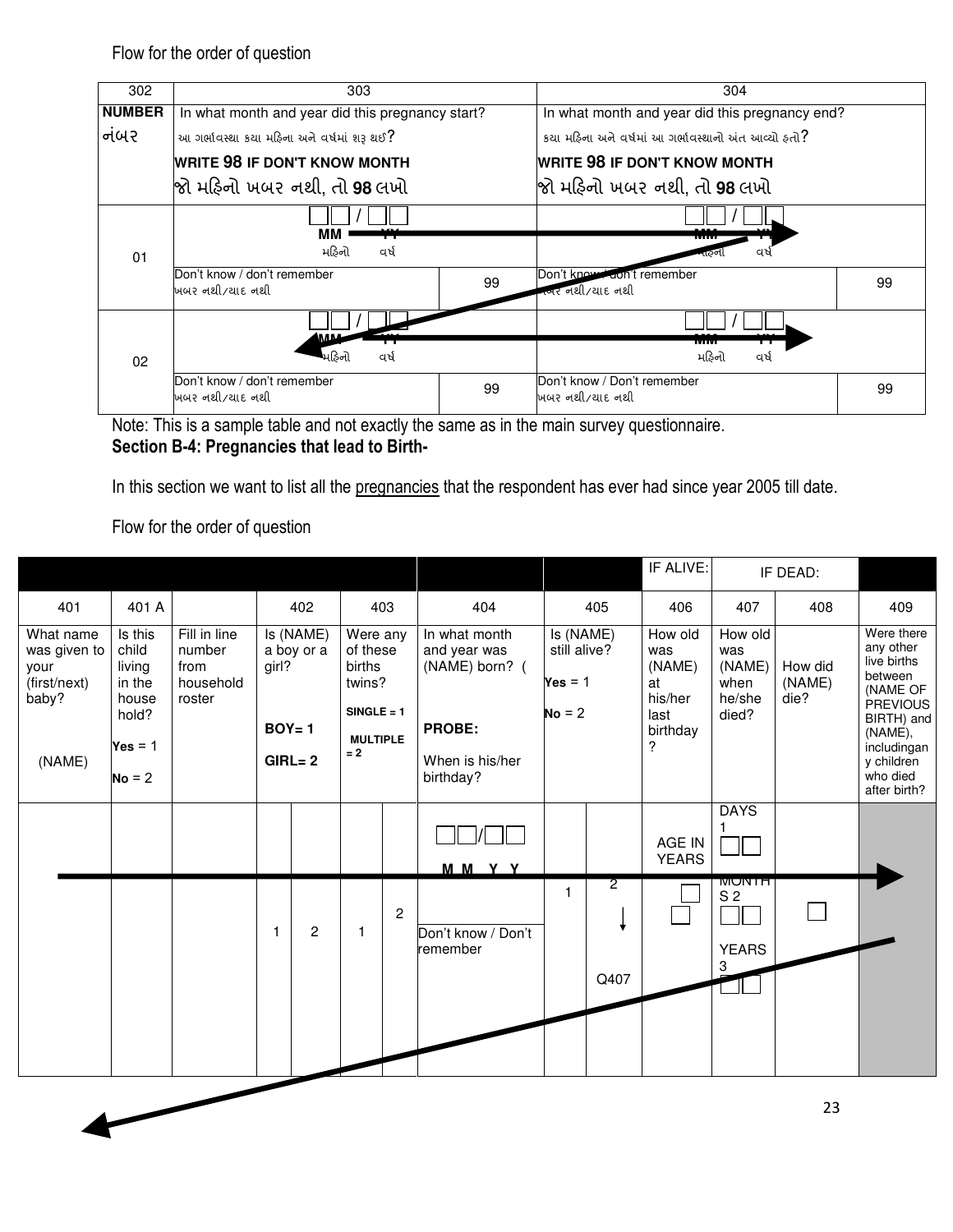|  |  | ◠<br><u>_</u> |        | v<br>M M<br>$\mathbf{Y}$ | <u>_</u> | <b>DAYS</b><br>AGE IN<br><b>YEARS</b><br><b>MONITH</b> | YES <sub>1</sub><br>ADD<br>BIRTH |
|--|--|---------------|--------|--------------------------|----------|--------------------------------------------------------|----------------------------------|
|  |  |               | $\sim$ |                          | Q407     | $\mathbf{C}$<br>C<br>১<br><u>.</u>                     | NO <sub>2</sub>                  |

2 Note: This is a sample table and not exactly the same as in the main survey questionnaire.

Question 401-409: Ask the pregnancy history in Q401 beginning with the first pregnancy, and continuing for all the pregnancy during the reference period. If there are more than seven pregnancies, please record in an additional questionnaire. Record all the pregnancies in Q401, one in each row. If there are twins or triplets, do not record their pregnancies on the same line but record one name on one line. Q402 records the sex of the child. Then ask the respondent if any of these were multiple births (e.g. twins) and record single or multiple birth status for each child in Q403. In Q404 ask the month and year in which the child was born. In Q405 ask if the child is alive or dead. If the child is alive then in Q406 record the age of the child on last birthday. If the child is dead then skip Q406 and move to Q407. In Q407 ask the age of the child when he/she died. In Q408, record the reason for the death, the codes have been provided at the end of the table.

The respondent should not tell you first about all the living children, and then about all those who have died; she must proceed in chronological order whether or not a child is now alive. If, after you fill in information for several pregnancies, you find that they are not in order, do not erase the information. Instead, correct pregnancies order line numbers and draw arrows to indicate the correct order. Record twins on separate lines.

Some points to be considered while recording the information in Q401-409:

# Q401 - CHILD'S NAME

 Firstly ask the name of the respondent's first child and write it on the first line. Write the full name, which distinguishes that child from the other children. If the baby never had a name, either because it is still very young or because it died very young, write the name as "Baby". Record the names of all the respondent's births in chronological order before going to the next question.

# Q401A- IS THE CHILD LIVING IN THE HOUSEHOLD

Ask whether the child is living in the household along with the mother or at some other place. Don't fill in the line number of

# Q402 SEX OF THE CHILD

Circle the code for the sex of the child. Although you can usually tell the sex from the name, check with the respondent by saying for example, 'Malati is a girl?' Do not assume the sex of the child from the name.

# Q403 - SINGLE OR MULTIPLE BIRTHS

Ask the respondent if any of her births were multiple births and record the status of each child. If a child is a multiple birth, be sure you have recorded the twin (or triplet, etc.) on a separate line. Asking about multiple births is a good way to ensure that the respondent has told you about all multiple births that did not survive.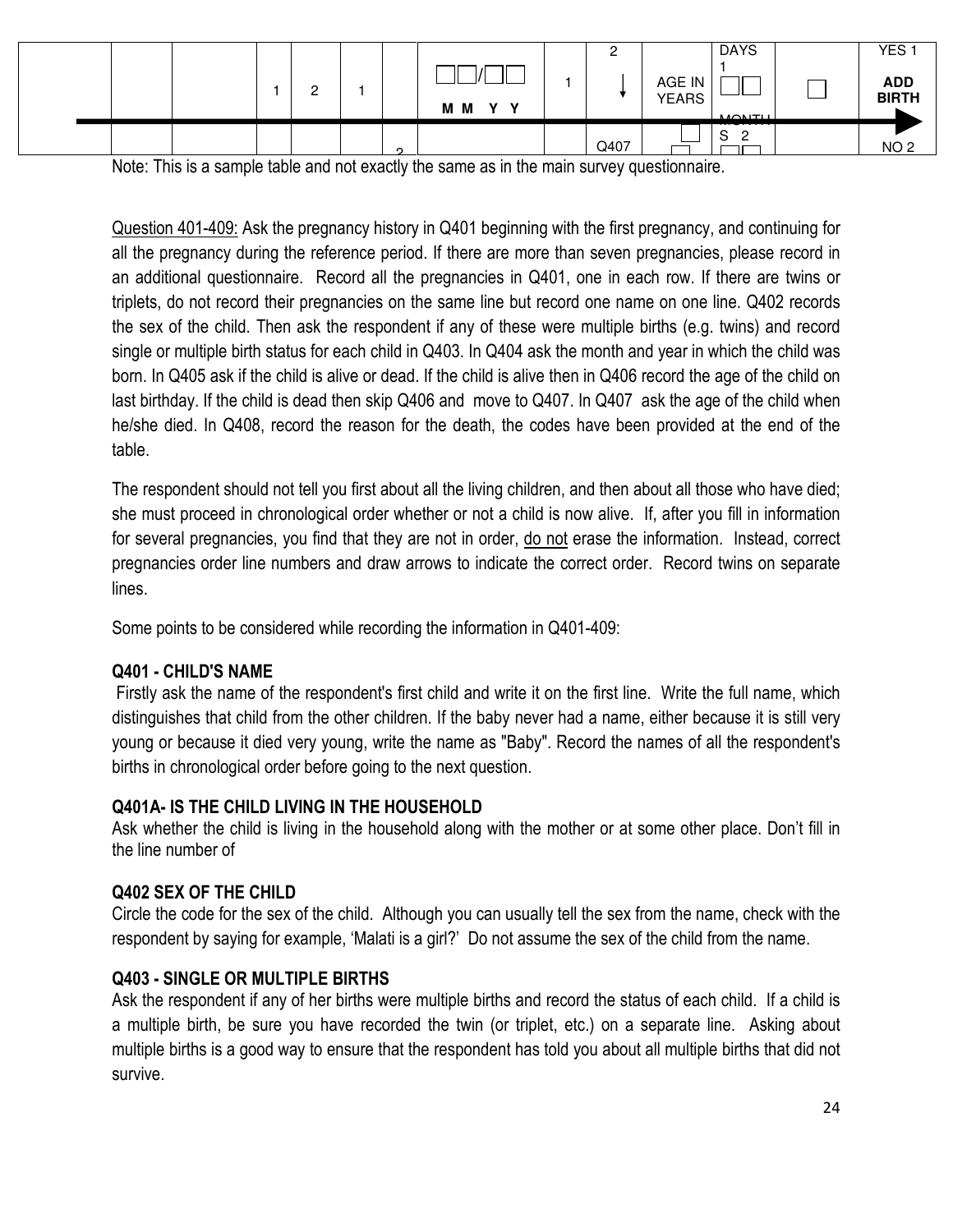### Q404 - MONTH AND YEAR OF BIRTH

Write the month and year of each live birth, whether or not the child is living. If she gives the year of birth, but does not know the month of birth, probe to try to estimate the month. For example, if she says her daughter was born in 2004, but she doesn't know which month, ask her if she gave birth in the dry season or the wet season or if she remembers if she was pregnant at Diwali time or at Holi for example, to try to determine the month of birth.

If the respondent cannot recall the year when the birth occurred, you will have to probe very carefully. One thing to do is to see if the woman has any document referring to the child's date of birth, such as a birth certificate or immunization record, horoscope, or school certificate. Before entering a date from these items, check with the respondent to determine if she believes the date is accurate. If there is no birth certificate or other document for the child, see if the respondent knows a firm birth date for any other child in the household and relate it to that. For example, if she knows the second child was born in 2005, and the first child was just a year old at that time, enter '2004'. You must enter a year, even if it is based on your best judgment.

### Q405 -SURVIVAL STATUS

Circle the code for whether the child is still alive or not. If the child is dead, ask about the age of the child at the time of death. Remember that recalling the death of a child can be traumatic. Your attitude should be sympathetic but professional.

### Q407 - AGE AT DEATH

This question is asked for children who are no longer alive. For children who have died the interviewer must record information about age at death even if the information is only a best estimate. Age at death information is recorded either in days, months, or years. If the child was less than one month old at death, circle '1' and write the answer in DAYS. If the child was less than two years, but at least one month old when he or she died, circle '2' and write the answer in MONTHS. If the child was two years or older when he or she died, circle '3' and write the answer to this question in YEARS.

Age should be recorded in completed units, i.e., if the respondent says "four and a half months", circle '2' for MONTHS and write '04' in the boxes. Also, note that if the respondent gives you an answer in weeks, you must convert the answer to days or months. If the answer is less than one month (less than 4 weeks), you should probe to find out the exact age at death in days. For example, if the answer is "three weeks", probe for the number of days. If the mother says 19 days, record DAYS '19'. If the answer were one or more months (4 weeks or more) up to two years, you would convert the answer to months. For example, "7 weeks" should be written as MONTHS '01'. Similarly, if the respondent answers "1 year", you need to probe to find the exact number of months.

We know that if a child died at the age of 10, 11, 12, 13, or 14 months, a woman is very likely to round off her answer when asked how old her child was when it died. This means that she is very likely to respond "1 year old" even if the child really was 10 months or 13 months old, because she does not know we need to know the exact age. Therefore, any time a woman responds "1 year" to this question, you should probe by asking, "How many months old was (Name)?" Then record the answer in completed months.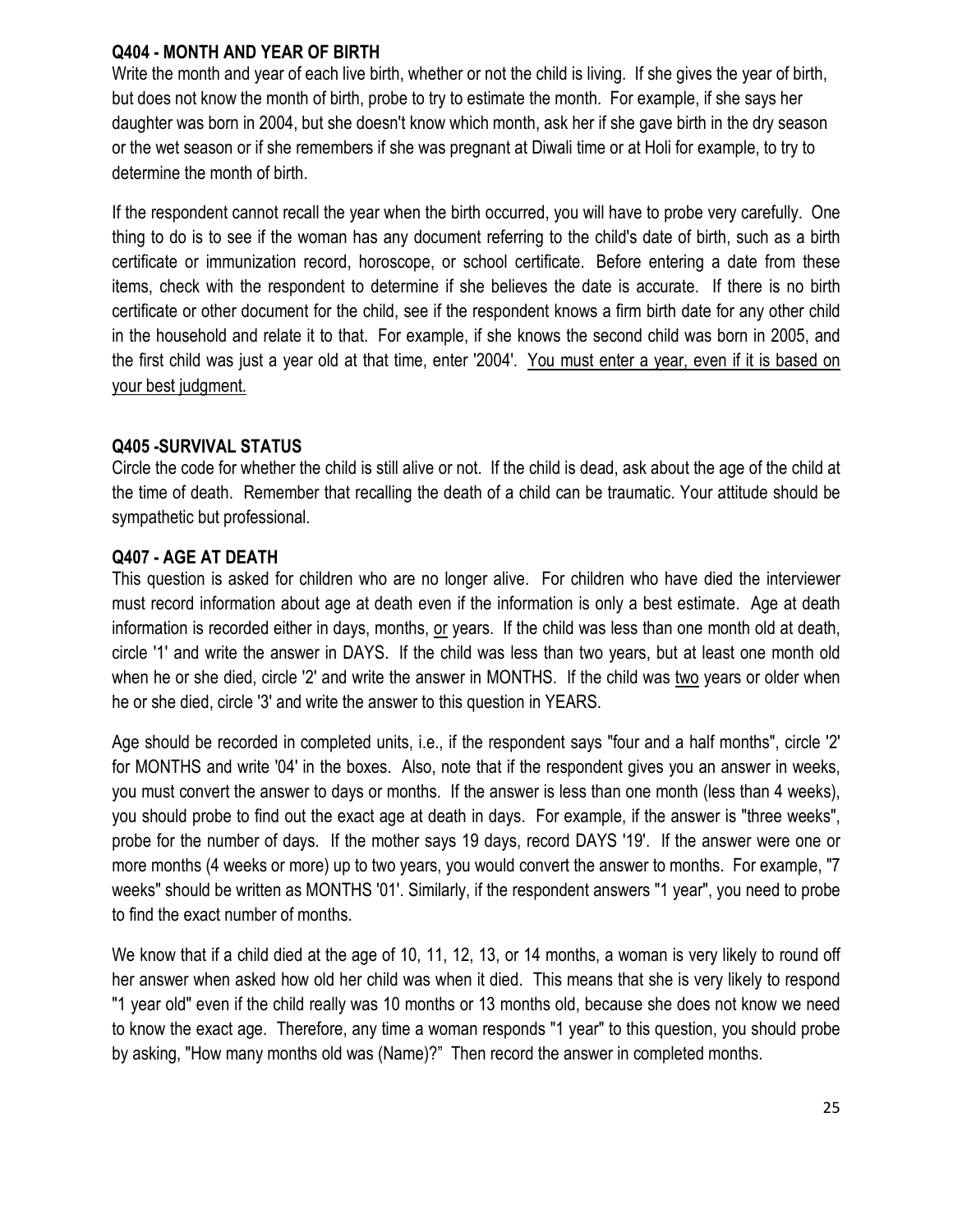Hyperthermia: It is a condition in which either the (child's) body has very high body temperature, with muscle cramps or body gets cold with moist skin and weakened pulse

Tachypnea- is a respiratory problem seen in the newborn shortly after delivery. It consists of a period of rapid breathing (higher than the normal range of 40-60 times per minute).

Question 410: Asks whether there has been any birth since the last mentioned birth in the table. If yes record the birth(s) in the table.

Question 411: In this question we need to check and compare the number of births in Q401 with Q209 and need to probe and reconcile if numbers are different.

Question 412: In this question we need to check Q404 and calculate the number of births after year 2005 and record in the space provided.

# Section B-5: Pregnancy & Post Natal Care-

The objective of this section is to obtain information from all the respondent on all of her pregnancies that led to a birth after January 2005 including baby's physical health after birth, types of health facilities used by women for childbirth, health care women receive and conditions related to childbearing, monetary benefits if any availed by women through government programs. We begin with the woman's last childbirth and go up to second from the last birth. Since we are also interested to obtain information on postnatal care, we will exclude recording information on current pregnancy if any. In any case, if there is only one pregnancy and that is the current one, for our purpose, it is equivalent to no pregnancy.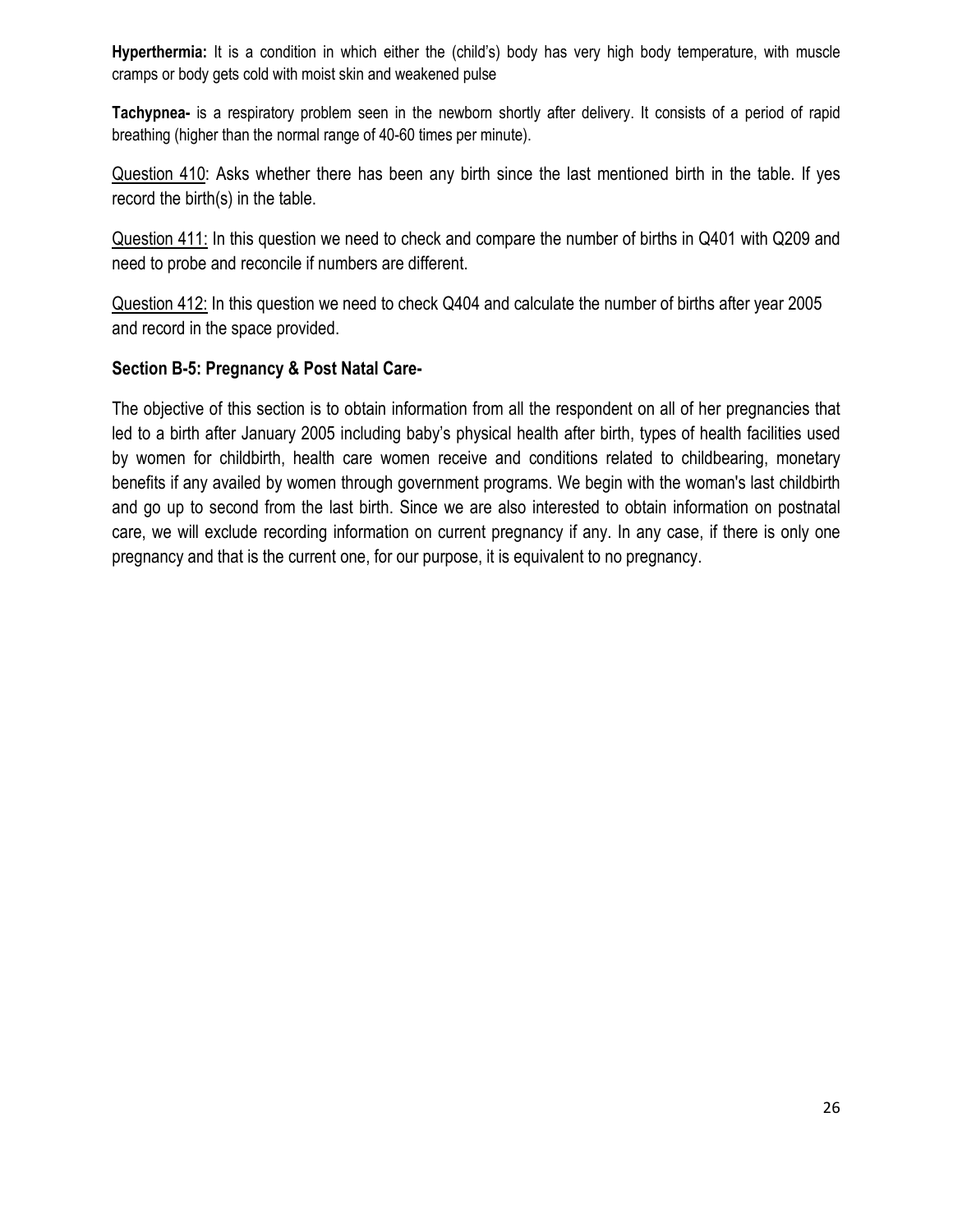| NO. | QUESTIONS AND FILTERS          | <b>LAST BIRTH</b>                                         |                           | <b>NEXT-TO-LAST BIRTH</b> |                | SECOND-FROM-LAST                |                 |  |  |  |
|-----|--------------------------------|-----------------------------------------------------------|---------------------------|---------------------------|----------------|---------------------------------|-----------------|--|--|--|
|     |                                | Line number ___                                           |                           | Line number __            |                | <b>BIRTH</b>                    |                 |  |  |  |
|     |                                |                                                           |                           |                           |                | Line number                     |                 |  |  |  |
|     | [copy from 401]                | <b>NAME</b>                                               |                           | NAME                      |                | <b>NAME</b>                     |                 |  |  |  |
| 501 | When (NAME) was born, was      | Very large                                                | 1                         | Very large                | $\mathbf{1}$   | Very large                      | $\mathbf{1}$    |  |  |  |
|     | he/she very large, larger than | Larger than                                               | $\overline{2}$            | Larger than               | $\overline{2}$ | Larger than                     | $\overline{2}$  |  |  |  |
|     | average, average, smaller than | average                                                   |                           | average                   |                |                                 |                 |  |  |  |
|     | average, or very small?        | Average                                                   | 3                         | Average                   | $\mathfrak{Z}$ | Average                         | 3               |  |  |  |
|     |                                | Smaller than<br>$\overline{4}$<br>average<br>5<br>Average |                           | Smalle than               | $\overline{4}$ | Smaller than                    | $\overline{4}$  |  |  |  |
|     |                                |                                                           |                           | averag                    |                | average                         |                 |  |  |  |
|     |                                |                                                           |                           | Average                   | 5              | Average                         | 5               |  |  |  |
|     |                                | Very small                                                | $6\phantom{1}$<br>9       | Very small                | $6\phantom{a}$ | Very shall                      | 6               |  |  |  |
|     |                                | DK / DR                                                   |                           | DK/DR                     | 9              | $DK/\sqrt{R}$                   | 9               |  |  |  |
| 502 | Was (NAME) weighed at birth?   | Yes.                                                      |                           |                           |                |                                 |                 |  |  |  |
|     |                                |                                                           |                           | Yes                       |                | Yę                              |                 |  |  |  |
|     |                                | No.                                                       | $\overline{2 \mid 0.504}$ | N <sub>o</sub>            | <u> 2 Q504</u> | $\overline{2}$                  | Q504            |  |  |  |
|     |                                | 9<br>DK / DR                                              |                           | 9<br>DK/DR                |                | K/DR<br>$\overline{9}$          |                 |  |  |  |
|     |                                |                                                           |                           |                           |                |                                 |                 |  |  |  |
| 503 | How mach did (NAME) weigh?     | Kg from recall                                            | $\overline{2}$            | Kg fror<br>recall         | $\overline{2}$ | Kg from recall                  | $\overline{2}$  |  |  |  |
|     |                                |                                                           |                           |                           |                |                                 |                 |  |  |  |
|     |                                | DK/DR                                                     | $\boldsymbol{9}$          | DK/DI                     |                | DK / DR                         | 9               |  |  |  |
| 504 | Who assisted with the delivery | Nurse/midwife                                             | 02                        | Nurse/nidwife             | Ι2             | Nurse/midwife                   | $\overline{02}$ |  |  |  |
|     | of (NAME)?                     | <b>Auxiliary Midwife</b>                                  | 03                        | Auxilia y Midwife         | 03             | <b>Auxiliary Midwife</b>        | 03              |  |  |  |
|     | Traditional birth              |                                                           | 04                        | Traditional birth         | 04             | Traditional birth               | 04              |  |  |  |
|     |                                | attendant<br>Relative/friend                              |                           | attendant                 |                | attendant                       |                 |  |  |  |
|     |                                |                                                           |                           | Relative/friend           | 05             | Relative/friend                 | $\overline{05}$ |  |  |  |
|     |                                | ASHA/AWW/LHV                                              | 6                         | <b>ASHA/AWW/LI</b>        | lv<br>6        | ASHA/AWW/LH                     | 6               |  |  |  |
|     |                                | Other(specify                                             | 08                        | Other(specify             | 08             | $\mathcal{U}$<br>Other(specify_ | 08              |  |  |  |
|     |                                | No one assisted                                           | 09                        | No one assisted           | 09             | No one assisted                 | 09              |  |  |  |
|     |                                | 99<br>Don't know                                          |                           | Don't know                | 99             | Don't know                      | 99              |  |  |  |

N.B.: This is a sample table and not exactly the same as in the main survey schedule.

Question 501-503: In these questions the size and whether the baby was weighed at the time of birth along with the weight of the baby (if the weight was taken) needs to be recorded.

Question 504: Asks about the person who assisted with the delivery. Till date most of the deliveries are conducted by untrained personnel. We are interested to find out who assisted with the delivery, trained personnel or any untrained personnel. Multiple responses are possible so please probe and record all mentioned.

Question 505-506: Q505 asks the respondent to identify the place where she gave birth. If the woman gave birth at home, please move to Q507.If the woman gave birth in a health facility, you should determine the type of health facility and whether the place is in the public sector (run by the government) or in the private sector. Also, in Q506 mention the specific name of the facility.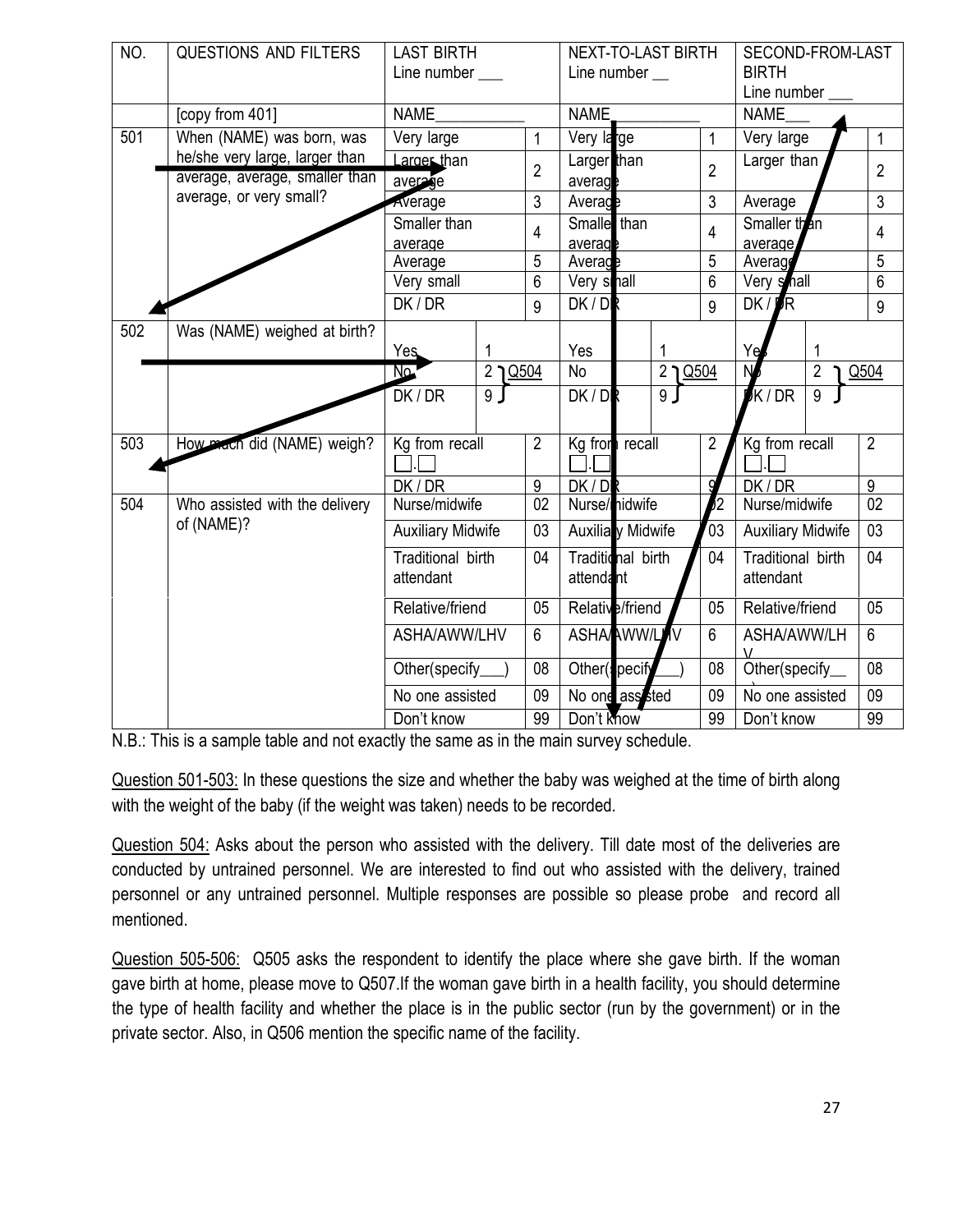Question 507: This question ascertains whether the delivery was normal or not. If the delivery required intervention in the form of operation, use of forceps, a cut and stitches etc. then it will not be a normal delivery. Probe whether it was caesarean (operation) or assisted/ instruments (for example, forceps).

Question 508-510: Q508 asks whether the costs of the delivery was covered under any insurance, or government program,. If the costs were not covered at all or were covered by private insurance then move to Q511. Q509 asks the type of government program under which the costs of the delivery were covered. If the costs were covered by other government program or if the respondent does not recall the name of the government program then move to Q511. Q510- further asks as to how did the respondent avail the benefit of Chiranjeevi Yojana.

Question 511-513: Q511 is trying to ascertain whether the respondent ever breastfed the child. If the respondent never breastfed the last birth then move to questions for next-to-last birth. If the respondent never breastfed the next-to-last birth then move to questions for second-from-last birth. . If the respondent never breastfed the second-from-last birth. Then move to next section. Q512 refers to whether respondent is still breastfeeding her child. Circle '1' if the answer is Yes or Circle '2' if the answer is No. If respondent is still breastfeeding then move accordingly to the respective columns – 'next-to-last birth', 'second-from-last birth', 'next section.' If she has stopped breastfeeding the child, then in Q513 record the age in terms of months when she stopped breastfeeding the child.

Note: Fill the first column (information for the first child) and then move on to the second column (information for second child)

Section B-6: Pregnancy and Post Natal Care: The objective of this section is to obtain information related to the health care women receive and conditions related to childbearing including antenatal care, delivery care, and postnatal care. The questions in this section should be asked only for last birth.

Question 601: This question is asked to ascertain whether the respondent received or went for an antenatal care during her pregnancy. If YES, circle code 1 and continue with the following questions. If NO, circle code 2 and skip the questions and go to Q610.

Question 602-603: These questions seek information on who did the respondent see and where did the respondent receive antenatal care for her pregnancy. Antenatal care is usually provided at a health care facility by trained and qualified health personnel but sometimes it can be provided in the pregnant woman's home or in the Anganwadi centre.

We are interested in all the people from whom and places where the woman received antenatal care. Be sure to use the prompt ("Any other person/place?") and record all the persons and places where she was provided antenatal care.

When choosing a code, you need to know whether the person she saw is a Nurse/ midwife, ASHA/ LHV etc. and the place where she received antenatal care, i.e. in a public sector facility or a private sector facility. Also, if the respondent has received the antenatal check up at home please note down whether it was her own house/husband's house, or any other house.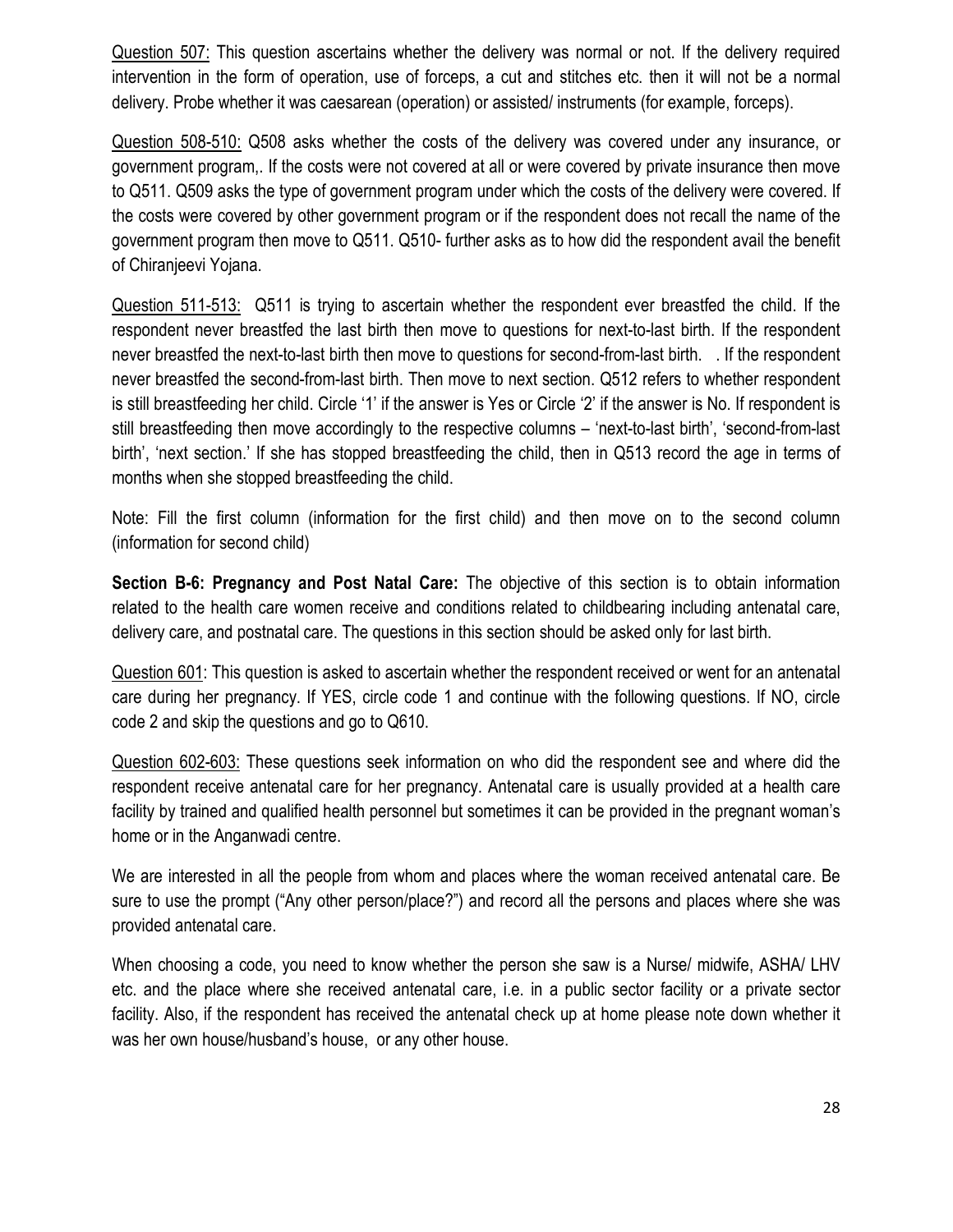If the respondent does not know whether the facility is public or private, write the name of the facility in the space provided and inform your supervisor after you complete the interview.

Question 604: This question is to be asked to know when (after how many months) did the respondent first received antenatal care during her last pregnancy. If she does not remember, mention 'Don't know' option.

Question 605: This questions asks the respondent the number of times she had received antenatal care during her last pregnancy. This refers to care related to her pregnancy and should not include seeing a doctor or nurse for other reasons.

Question 606: During pregnancy some tests are done as part of antenatal care. Read out the tests one by one and ask whether she underwent it any time during entire pregnancy period. If she had any tests circle "1" against those tests and circle "2" for the tests she did not have.

We want to know whether each of the tests listed was performed on the respondent or the information listed was given to the respondent during any of the antenatal checkups she had for the last pregnancy. It does not matter if this happened only once or more than once, or was done in the same visit or spread over several visits. Ask about each test/type of advice and record the response before asking about the next item. Brief explanations are given below for selected tests.

Make sure that all the examinations; check-ups and tests done were part of antenatal care. For example a woman with unusual lump in breast may go for breast examination that is unrelated to the antenatal care. We need not record such a case of breast examination. Similarly casual measurement of weight or height that was not done for medical purposes should not be recorded. During pregnancy, doctor/ health personnel are expected to advice women on nutrition, delivery and care necessary to be taken during pregnancy.

With the help of following example, appropriate probing should be done if the woman does not understand the meaning of the same.

BLOOD PRESSURE is measured with a medical instrument. A rubber cuff is wrapped around a person's upper arm and is inflated. While slowly releasing air from the cuff, the person measuring the blood pressure listens to the pulsing of the blood vessels with a stethoscope to determine the pressure. A BLOOD TEST may be taken from the woman's fingertip or from a vein (usually from a vein near the elbow or on the wrist). The blood sample is used to test for various conditions and infections, such as anemia, parasite infestations or infectious diseases. A URINE TEST can only have been performed if the health care provider asked the woman for a urine sample. An ABDOMINAL/ VAGINAL CHECK is generally done by feeling the abdomen or measuring it to monitor the pregnancy. A BREAST EXAMINATION is done by feeling the breast pain or swelling. A SONOGRAPH OR ULTRASOUND is done with the help of a machine, which is moved in the pregnant woman's lower abdomen, this be usually done to identify in advance if there would be any complications during the delivery, and also to check the health/viability of the growing foetus.

Question 607: This question asks whether the respondent was informed about any mental problems that she may or could have faced during her last pregnancy.

Question 608: The tetanus injection protects pregnant woman and her baby against tetanus, which is a serious disease with high case fatality. This disease is easily prevented if a woman receives an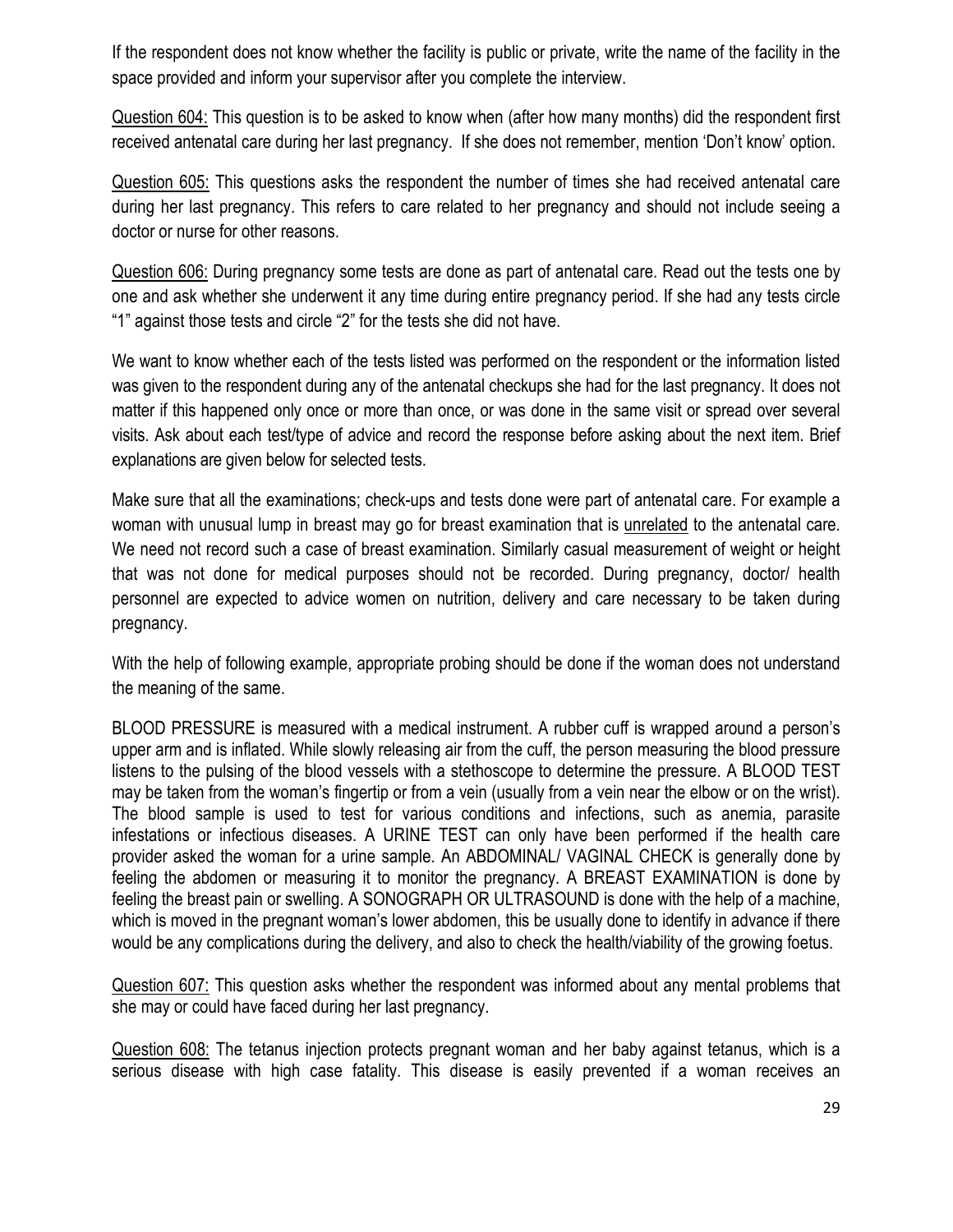immunization against tetanus while she is pregnant; the immunity against tetanus is transferred to the baby before birth. This immunization is usually given to the pregnant woman as an injection. The Tetanus Toxoid injection has two doses and it is given on left thigh. This question is for finding out if the respondent was given a tetanus injection and the number of times she received tetanus injections.

Question 609: This question asks whether during her last pregnancy, the respondent was given or did she buy any iron tablets or iron syrup? Pregnant women need six times more iron than non-pregnant women and, therefore, they are given Iron Folic Acid (IFA) tablets/syrup as supplement. But anaemia is a common problem during pregnancy. This problem is easily overcome by additional intake of iron and folic acid. Every pregnant woman is supposed to take one IFA tablet (or a dose of 60 ml. of IFA syrup) per day for three months. So during entire pregnancy period she is expected to take 100 tablets or equivalent IFA syrup. Women having anaemia are supposed to take two tablets per day (or double dose), thus in entire pregnancy period they are supposed to take 200 tablets. Usually the woman is given iron and folic acid tablets during antenatal check-ups in government health facility. But she can also take IFA syrup on her own from private health facility.

Question 610: Complications during delivery can be many. Premature labour (labour before nine months), or long periods of labour (more than 12 hours), Obstructed labour or Breech presentation can also be some of the problems during delivery. In this question, ask about each complication one by one, and whether the respondent experienced any of these. Circle "1" against all the complications mentioned that she had experienced during her last pregnancy and "2" against all those that she did not experience.

# NOTE:

1. Premature Labour: Occurring before the expected time.

2. Excessive Bleeding: More than normal bleeding while child delivery.

3. Prolonged Labour: Due to poor uterine contractions, in which case the cervix will dilate slowly.

4. Obstructed Labour: Labour is said to be obstructed when there is no progress of the descending parts in spite of good uterine contractions.

5. Breech Presentation: During pregnancy, an unborn child is said to be in a breech presentation when its buttocks (or legs) are presenting first at the bottom of the uterus and head is in the upper part.

6. Incontinence- Incontinence is defined as the inability to control the functions of urination or defecation. Incontinence can involve the loss of normal control of the bladder (called urinary incontinence) or the bowel (called bowel or fecal incontinence).

 7. Convulsions- A convulsion is a medical condition where body muscles contract and relax rapidly and repeatedly, resulting in an uncontrolled shaking of the body.

Question 612-612A: These questions ask whether there was any complication because of which the child was kept in NICU (Neo- natal Intensive Care Unit) and for how long. A NICU is a separate air-conditioned room where premature or extremely sick babies are kept in a glass chamber (incubator).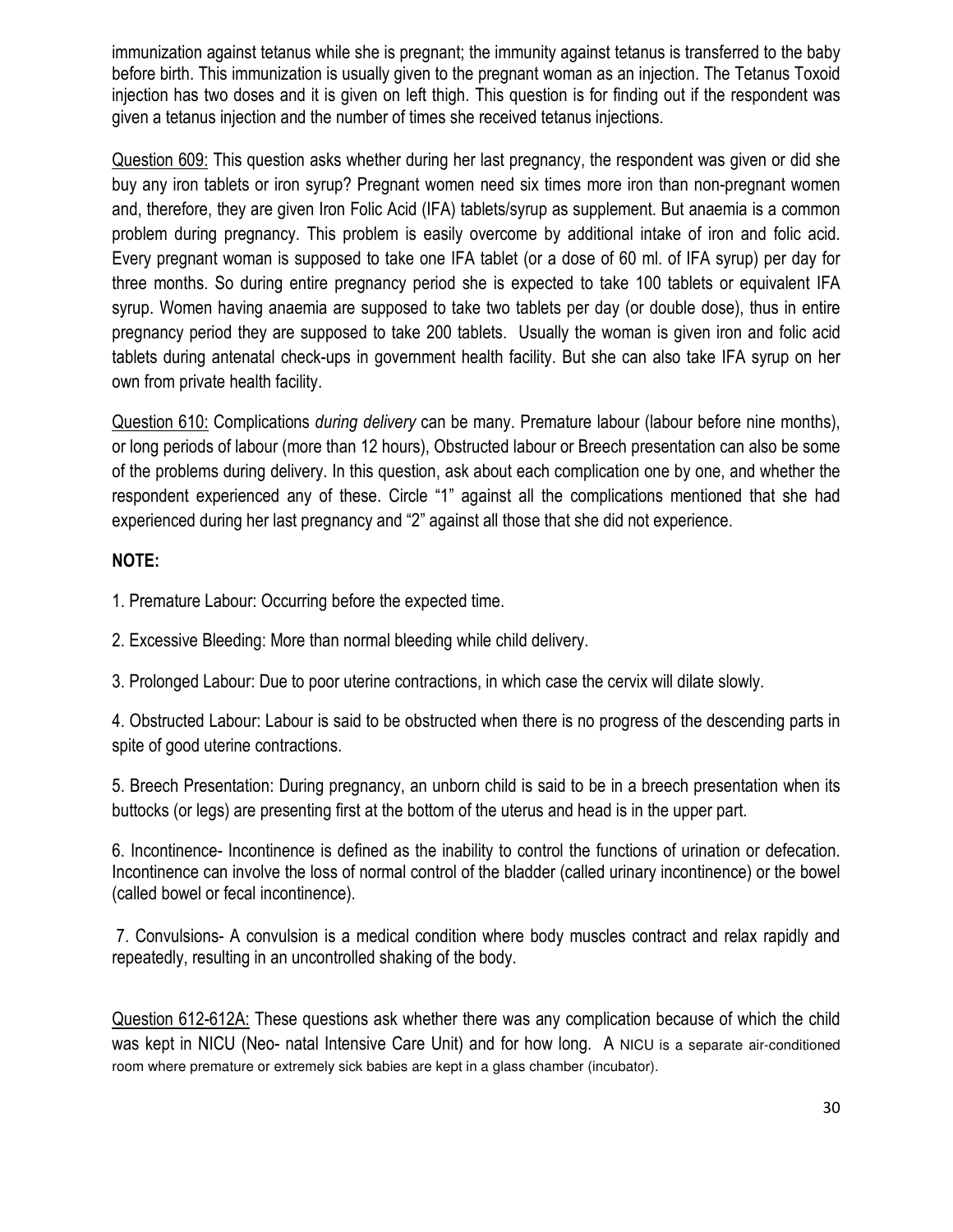Question 613-614: These questions ask about the inception of breastfeeding of the child as to when was the baby first put to breast after its birth.

Question 615-616: Asks whether anything else was given to the baby apart from breast milk within first three days after its birth. If NO then skip to Next Section or else in Q616 record all liquids that was given to the baby to drink apart from the breast milk.

Section B-7- Routine Check Ups- This section asks about routine checkups after the (last) delivery. By routine checkups we mean medical examinations that were not done for a specific health problem.

Question 701- 702: asks about having a postpartum check-up soon after the baby is born or within 48 hours. This is crucial for the health of both the mother and child. In Q701 we are interested in knowing whether anyone checked on the respondent's health after she gave birth . If no one came to check on the respondent's health while she was there in the facility then directly go to Q704, otherwise continue with Q702 on who did her check up..

Question 703: Through this question we are interested to find out the time lapse between the birth of the child and the first postpartum check up. If it is less than one day then record in hours and if less than a week then record in days. For example, if the answer is two days, write "02" in the box provided. If the woman does not know the answer, circle the code "9".

Question 704: This question inquires about any medical professional going to check on the respondent's health after she left the facility.

Question 705-707: These questions inquires whether any medical provider checked on the baby's health after two months of his/her birth, about the time lapse between the birth of the child and his/her first check up and the person who did the first check-up (probe for most qualified person). In Q706, if it is less than one day then record in hours and if less than one week then record in days. For example, if the answer is two days, write "02" in the box provided. If the woman does not know the answer, circle the code "9".

Question 708: This question inquires about the place where the first check-up took place. We should determine the type of health facility and whether the place is in the public sector (run by the government) or in the private sector or at home, depending on the response, circle the respective code.

If the respondent does not know whether the facility is public or private, write the name of the facility in the space provided and inform your supervisor after you complete the interview.

Question 709: This question inquires whether the respondent received any Vitamin A tablets in the first two months after delivery. You need to carry along common types of ampoules/ capsules/ syrups that you can show to the respondent on asking this question.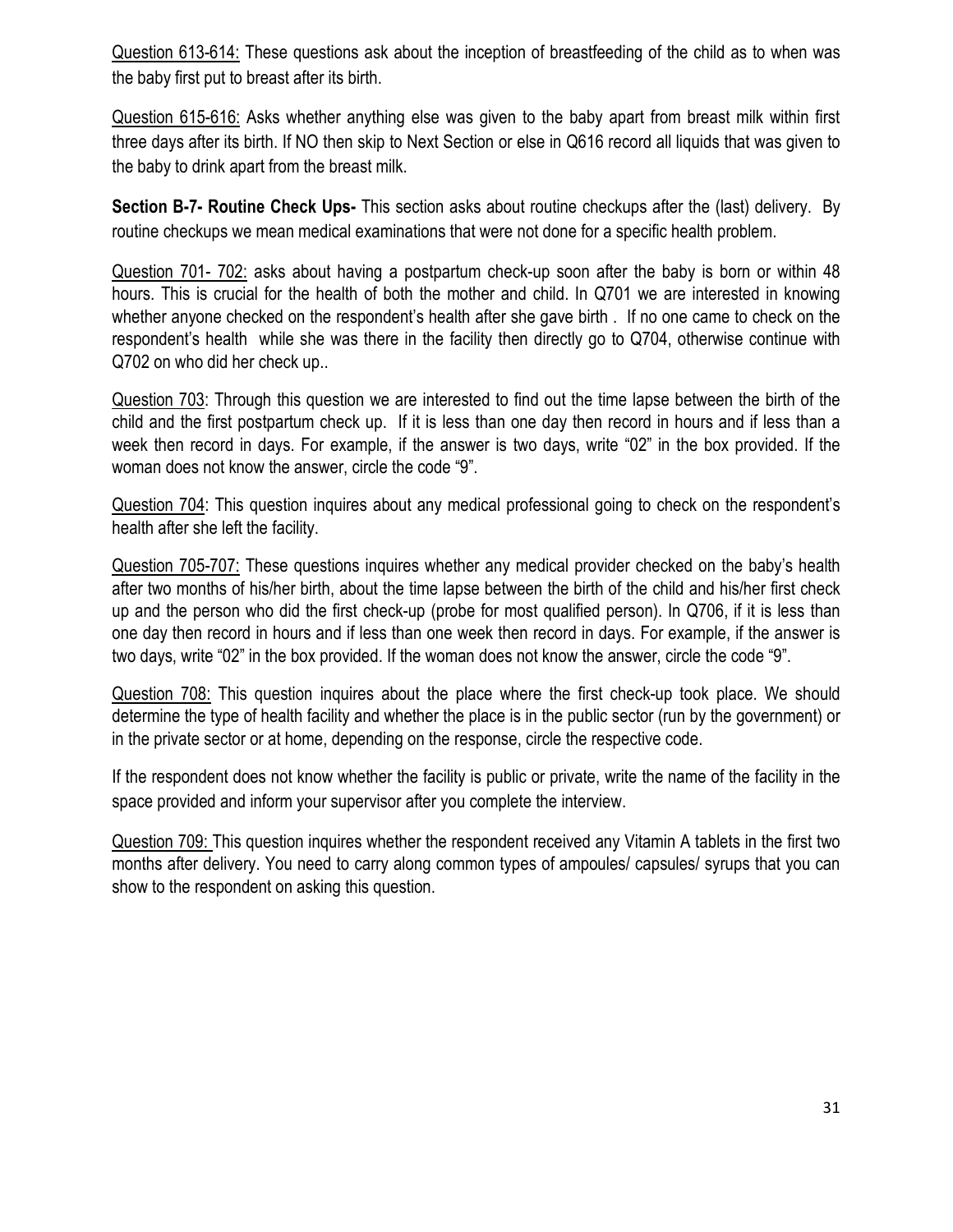Section B-8: Acute and chronic health problems after delivery (ask only about last birth) - This section inquires about any health problems that the mother and the child may have had after the delivery. Please talk separately about each problem with the respondent, starting with the most important problem.

# For mother: within 48 hours after delivery For child: within one month after birth

| 801                                                                  |     |                | 802                                                                                                   | 803                                                                                                                                                                                                                                                                           | 804 | 805                                                                                                             | 806                                                                                                              | 807                                                                                | 808 |
|----------------------------------------------------------------------|-----|----------------|-------------------------------------------------------------------------------------------------------|-------------------------------------------------------------------------------------------------------------------------------------------------------------------------------------------------------------------------------------------------------------------------------|-----|-----------------------------------------------------------------------------------------------------------------|------------------------------------------------------------------------------------------------------------------|------------------------------------------------------------------------------------|-----|
| Did YOU / (NAME)<br>have any of the<br>following health<br>problems? | Yes | <b>No</b>      | Did you seek<br>treatment for<br>any or all of<br>these<br>problems?<br>Yes1<br>No2 -> skip<br>to 808 | Who<br>Where did<br>How often<br>treated<br>did you seek<br>this<br>YOU/<br>treatment at<br>treatment<br>NAME at<br>take<br>that place or<br>that<br>place?<br>those<br>time?<br>places?<br>CODE<br>CODE<br><b>LIST</b><br><b>CODE LIST</b><br><b>LIST</b><br>(SELECT<br>ALL) |     | Did you<br>have to<br>purchase<br>any<br>medications<br>for this<br>treatment<br>episode?<br>Yes1<br><b>No2</b> | How much<br>did you<br>pay in<br>total?<br><b>WRITE</b><br>DK in Rs if<br>cost not<br>known or<br>remember<br>ed | For how<br>many<br>days<br>could you<br>not work,<br>because<br>of the<br>problem? |     |
|                                                                      |     |                |                                                                                                       |                                                                                                                                                                                                                                                                               |     |                                                                                                                 |                                                                                                                  |                                                                                    |     |
| Felt unusually sad and<br>had difficulty in taking                   |     | $\overline{2}$ |                                                                                                       |                                                                                                                                                                                                                                                                               |     |                                                                                                                 |                                                                                                                  | <b>RS</b>                                                                          |     |
| care of yourself and the<br>child                                    |     |                |                                                                                                       |                                                                                                                                                                                                                                                                               |     | umes                                                                                                            |                                                                                                                  |                                                                                    |     |
| Problem of urine and<br>feces getting mixed                          |     | $\Omega$       |                                                                                                       |                                                                                                                                                                                                                                                                               |     |                                                                                                                 |                                                                                                                  | <b>RS</b>                                                                          |     |
| together<br>Severe Anemia                                            |     |                |                                                                                                       |                                                                                                                                                                                                                                                                               |     | times                                                                                                           |                                                                                                                  |                                                                                    |     |
|                                                                      |     | $\overline{2}$ |                                                                                                       |                                                                                                                                                                                                                                                                               |     | times                                                                                                           |                                                                                                                  | RS                                                                                 |     |
|                                                                      |     |                |                                                                                                       |                                                                                                                                                                                                                                                                               |     |                                                                                                                 |                                                                                                                  |                                                                                    |     |
| Diarrhea /                                                           |     | 2              |                                                                                                       |                                                                                                                                                                                                                                                                               |     |                                                                                                                 |                                                                                                                  | RS                                                                                 |     |
| dehydration                                                          |     |                |                                                                                                       |                                                                                                                                                                                                                                                                               |     | times.                                                                                                          |                                                                                                                  |                                                                                    |     |
| Hyperthermia                                                         |     | $\overline{2}$ |                                                                                                       |                                                                                                                                                                                                                                                                               |     |                                                                                                                 |                                                                                                                  | <b>RS</b>                                                                          |     |
| Tachypnea                                                            |     | $\overline{2}$ |                                                                                                       |                                                                                                                                                                                                                                                                               |     | प्तानाटञ                                                                                                        |                                                                                                                  | <b>RS</b>                                                                          |     |
|                                                                      |     |                |                                                                                                       |                                                                                                                                                                                                                                                                               |     | times                                                                                                           |                                                                                                                  |                                                                                    |     |

Note: This is a sample table and not exactly the same as in the main survey questionnaire.

Question 801-808: Q801 inquires about specific health problems encountered by the mother and the child separately and determines her health seeking behavior. The table contains commonly occurring ailments of both mother and child. The time frame for the occurrence of ailment to mother is within two months from delivery and for child it is within one month from its birth. Q803-805 inquires on who treated the respondent (select from the code list provided), where did she go for treatment (select all from the code list provided) and how often. Q806-807 inquires about any medications purchased for treatment and the cost incurred in terms of medication and consultation fee etc. Q808 inquires about as to how many man-days or working days were missed because of the problem.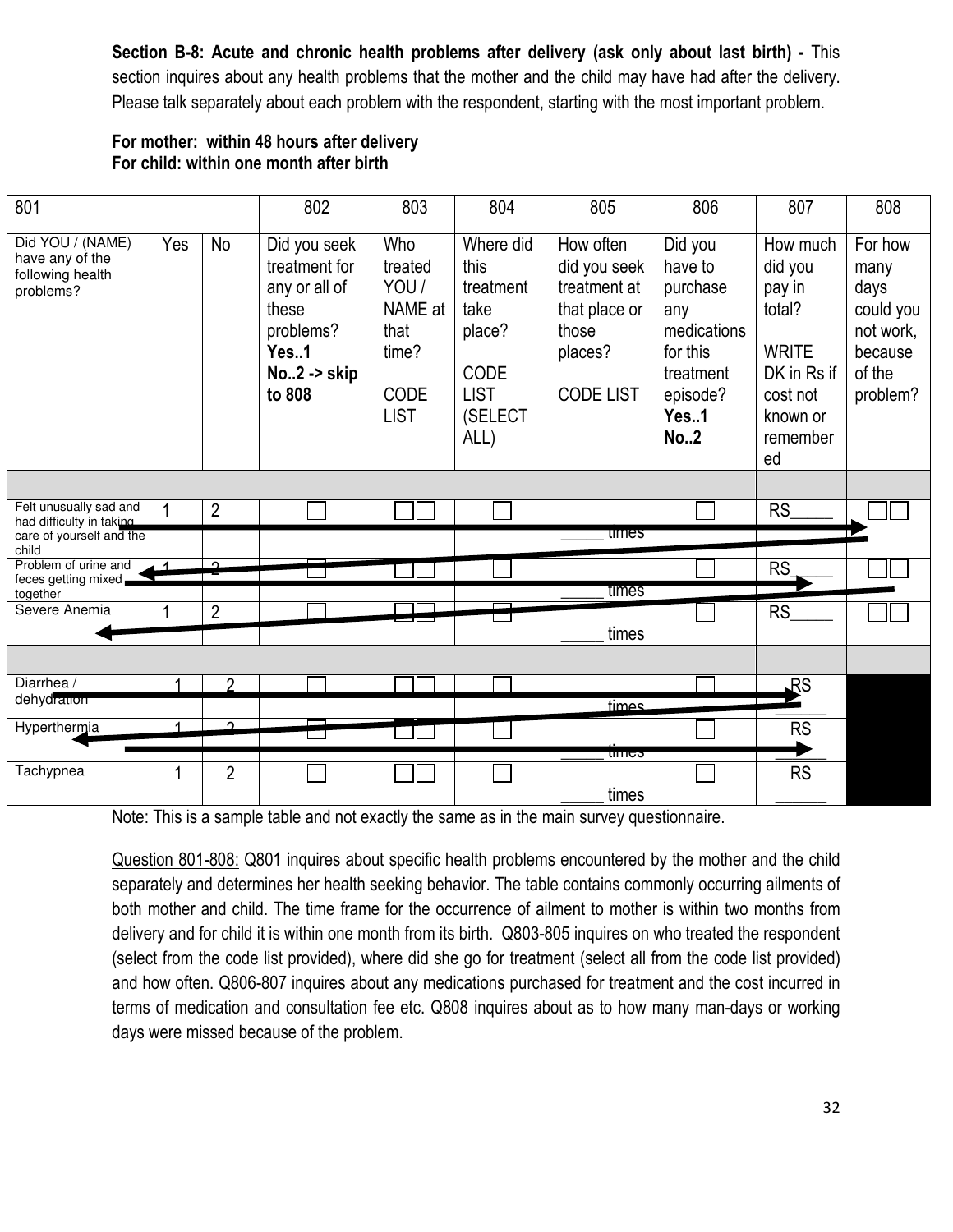### DEFINITION of SYMPTOMS and ALIMENTS IN Q801

Severe Anemia- In simple language, it is the deficiency of hemoglobin in the blood which results in fatigue, weakness, dizziness, headache, pale skin, irritability, etc. All these symptoms are because the heart has to work harder to pump more oxygen-rich blood through the body

Incontinence- Incontinence is defined as the inability to control the bodily evacuative functions of urination or defecation. Incontinence can involve the loss of normal control of the bladder (called urinary incontinence) or the bowel (called bowel or fecal incontinence).

Convulsions- It is a medical condition where body muscles contract and relax rapidly and repeatedly, resulting in an uncontrolled shaking of the body. Sometimes, it is also referred to as "fits".

Diarrhea: It is the condition of having uncontrolled (and often at regular intervals) loose or liquid bowel movements.

Hyperthermia: A condition in which either the body has very high body temperature, with muscle cramps or body gets cold with moist skin and weakened pulse.

Tachypnea: Abnormally fast breathing.

Malaria: It is an infectious disease spread by mosquito bite. Its symptoms include cyclic occurrence of fever, shivering and sweating.

Section B- 9: Facility (Only for the last Birth) - This section explores the facility where the delivery took place.

Ask questions in this section only to those respondents who had an institutional delivery. In case the respondent is not able to remember any details, please ask from family members if any who had accompanied her to the facility.

### CHECK Q505 IF DELIVERY TOOK PLACE IN A FACILITY

Question 901: The name of the facility where the delivery took place has been recorded earlier in Q505 and Q506. In Q901, we are asking the name of the facility again to reconfirm what has been recorded earlier. . Correct Q505/Q506 if name is not correct

Question 902: This question explores the factors that influenced the respondent's choice of the particular facility. Probe to include maximum number of factors.

Question 903: The person who suggested going the respondent to go to the particular facility needs to be recorded in this question.

Question 904: This question relates to the decision making authority in terms of women's reproductive rights. It asks as to who actually decided the place of delivery in the family.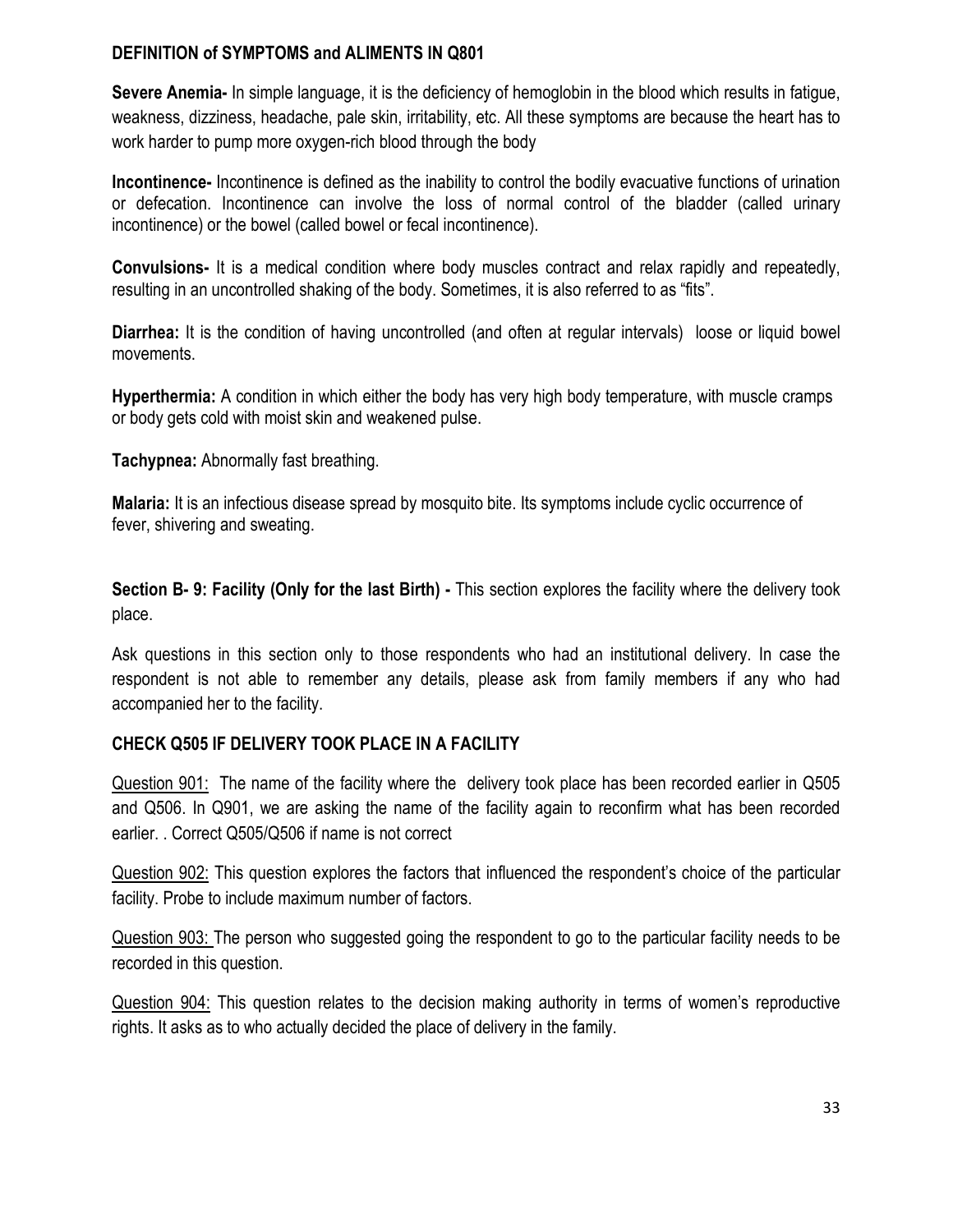Question 905-906: In terms of planning, we need to capture whether the facility which was decided by the respondent earlier is the same where she actually delivered the baby. If YES then skip to Q907, or else try to probe and explore as to why she didn't visit the facility which was decided initially.

Question 907-909: These questions tries to explore the distance of the facility where the delivery took place from the residence of the respondent, the average time taken and the mode of conveyance used.

Question 909A: This question inquires about the person/s who accompanied the respondent to the place of delivery.

Question 910-911: These questions explores whether the hospital inquired about any insurance coverage and any documents related to it.

Section B-10: Quality of Care – Index Child and Mother (Ask only those who had institutional delivery)-This section explores the quality of care received by the mother and her index child while delivery.

We would like to know the kind of service and quality of care the mother and the Index Child received during delivery and afterwards. In case the mother is not able to remember any details, please ask family member who accompanied to facility.

Ask questions 1001 to 1010 to those who had institutional delivery. Check whether the index child was delivered at a facility

# CHECK Q505 IF DELIVERY TOOK PLACE IN A FACILITY

Question 1001: This question inquires about the duration of time the respondent had spent in the hospital from the time of admission till discharge from the facility. If the duration of time is less than one hour then record '00'.

Question 1002: This question inquires about who told the respondent that her condition was stable and she can now get discharged.

Question 1003-1009: These questions inquires about the quality of care indicators like, did the respondent find the facilities satisfactory, was she offered a single and clean history on admission to the facility, ed, was she asked about her previous medical, was her blood pressure checked and monitor and how many times, etc.

Question 1010: This question inquires about as to whether the respondent was advised on the following options: new born care, feeding practice, immunization, breastfeeding etc. before she got discharged from the facility.

Section B-11: Home Delivery (Last Birth Only)- Ask the following questions to those who had home delivery. Ask the questions about the last birth only.

# Check Q505 whether the index child was delivered at home or other place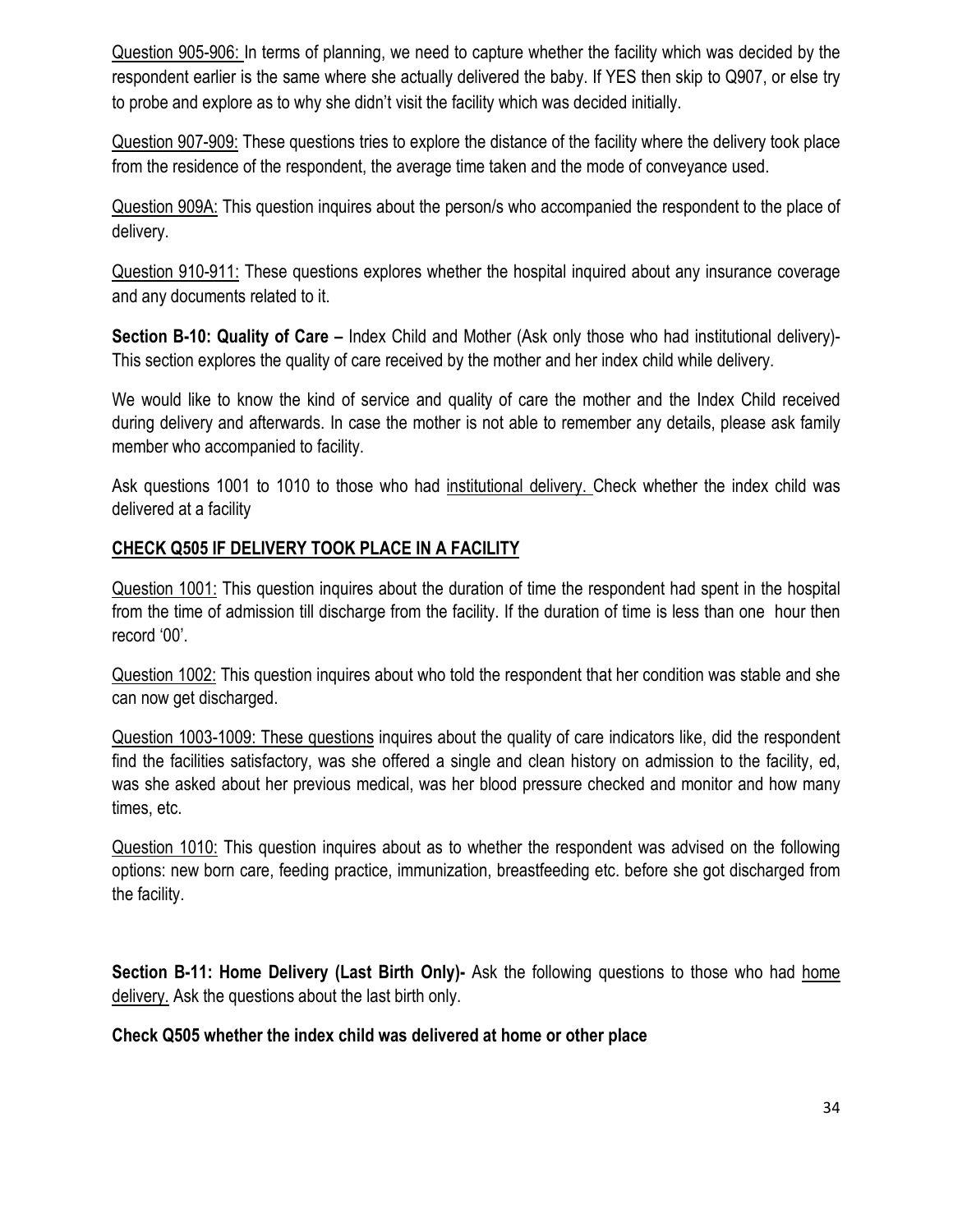Question 1101: This question reconfirms that the last birth took place at home. Please correct Q505 in case the last birth did not take place at home.

Question 1102: This question inquires whether the respondent had planned to deliver at home or at some other place. In case she planned to deliver at home then move to the next question otherwise move to Q1104.

Question 1103: This question tries to explore as to what were the reasons that made the respondent choose to deliver at home. Try to probe to include maximum possible responses.

Question 1104: This question inquires about the decision making as to who decided the place of delivery in the family.

Question 1105: This question inquires whether the respondent received any advice regarding a safe delivery from the health workers like ASHA, ANMS, LHV etc. In case they have not received any advice, please move to Q1107.

Question 1106: This question is asked to ascertain details about the advices given to ensure clean and safe delivery at home, like arranging new blade, clean cloth, clean surface etc. Make all effort to get the maximum possible answers.

Question 1107: This question inquires about as to whether the respondent was advised on the following options: new born care, feeding practice, breastfeeding etc. after the delivery.

Question 1108-1110: These questions are trying to capture whether the respondent has received any benefits/ incentive from the government for home delivery. Further, have they actually heard about the schemes like, Janani Suraksha Yojana and Chiranjeevi Yojana and also are they aware of the benefits and provisions of these schemes. Also probe into the specific provisions that they have heard of but please ensure that you do not prompt answers.

Question 1111: This question explores the reasons for home delivery even after being aware of the provisions/benefits of these schemes.

Question 1112: This question should be asked to those respondents who had answered "NO" in Q1108A. Q1112 explores the factors which in future might motivate the respodent to opt for an institutional delivery rather than a home delivery. Please read all the options.

Question 1113: This question should be asked to only those respondents who had answered "NO" in all options of Q1112. Q1113 is an open ended and subjective question where we are trying to explore various factors because of which the respondent does not want to deliver child at a hospital.

Section B-12: Child Care & Safety (to be asked to all the respondents)- The provisions/benefits made under the Chiranjeevi Yojana is not only to ensure safe delivery outcomes but also to ensure better child survival outcomes. This section explores as to what all can be done to ensure the safety of the baby in the initial days which are critical for the survival of the baby.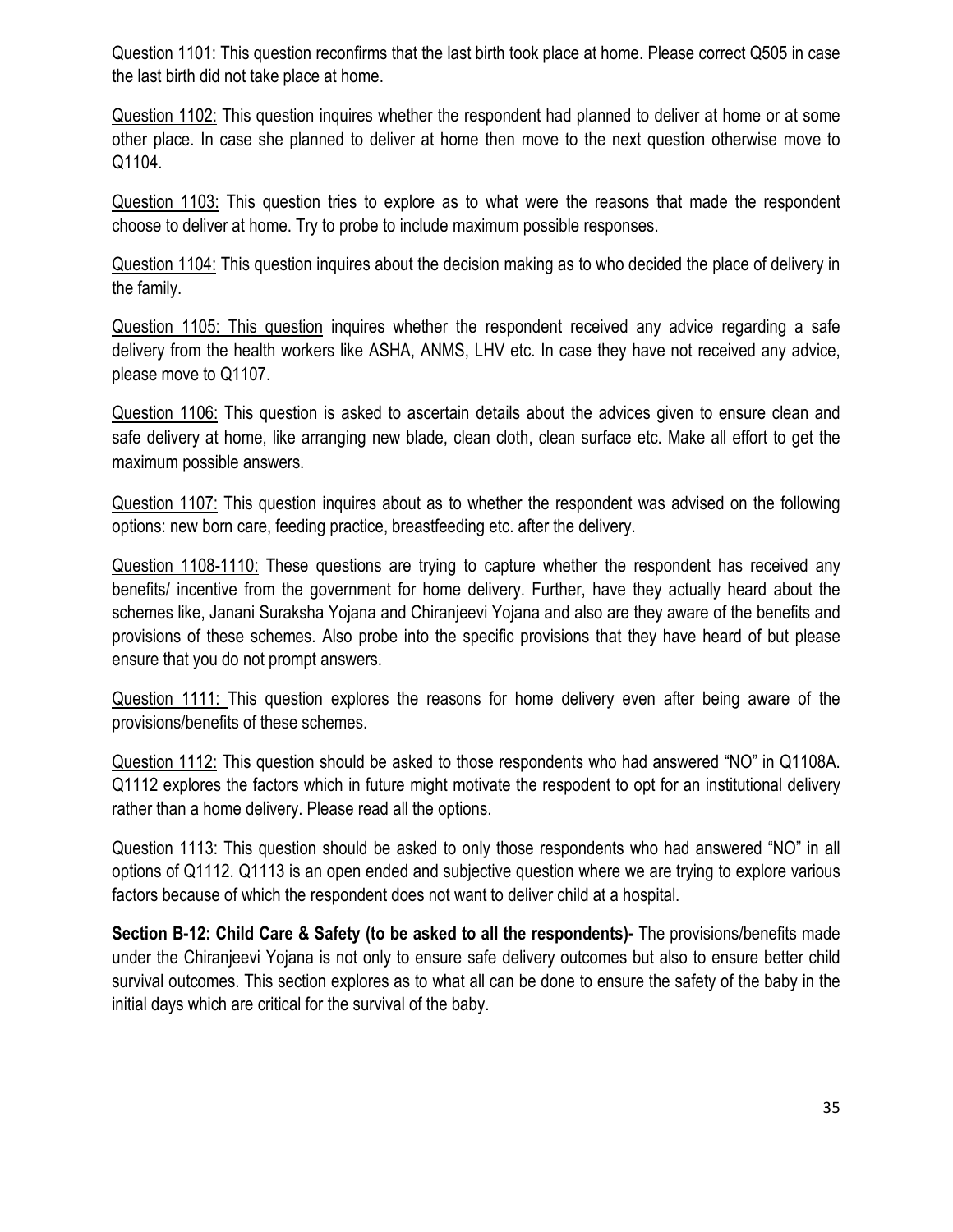Question 1201-1203: These questions inquires as to whether the respondent was advised by anyone to keep the baby dry and wrapped, when did she receive the advice and what did she do to keep the baby warm. Probe to find out the maximum possible answers.

Question 1204: This question inquires about when the baby was given first bath after its birth. If less than 1 hour then record '00' in the box provided.

# Section B-13: Costs of delivery and sources of payments (Ask all the Respondents)

In this section we would like to ask about any payments that the respondent made for the delivery. For each item please ensure that we ask the respondent whether there was a charge, how much the charge was and who paid for it.

The totaling of amount in each question and final summation will be done by the **SUPERVISOR** at the end of the interview

Question 1301-1302: These questions inquire about the costs incurred in the hospital and other expenditures apart from those costs.

Be sure to read out all categories that are listed. First ask if there was any cost related to the category. If "yes" then fill in the amount in Rupees.

Question 1303: The supervisor would make the final calculation of the total costs out here. All the hospital costs and other expenditures are required to be recorded separately.

Question 1304-1305: These questions inquires whether the respondent or her household paid for any costs by themselves and what sources of her own or her household's money did she have to rely on to pay for these costs..

Question 1306-1309: These questions try to explore whether any financial support was received by the respondent or her household from the government programs/schemes or from any private sources in terms of insurance (except loans) to pay for this treatment.

Be sure to read out all the categories that are listed.

Question 1310-1311: These questions inquires as to whether the respondent or her household had to borrow any money to pay for the costs and how much money was borrowed from the sources mentioned (please read all options) and at what monthly interest. Also, ask whether the money borrowed has been repaid.

Question 1312-1313: These questions inquire whether the respondent or her household had any other sources that relied on to pay for the costs and how much money was borrowed from other sources.

Question 1314: The supervisor would make the final calculation of all sources of payments out here. All the sources of money – own, government, private, borrowed and other sources are required to be recorded separately.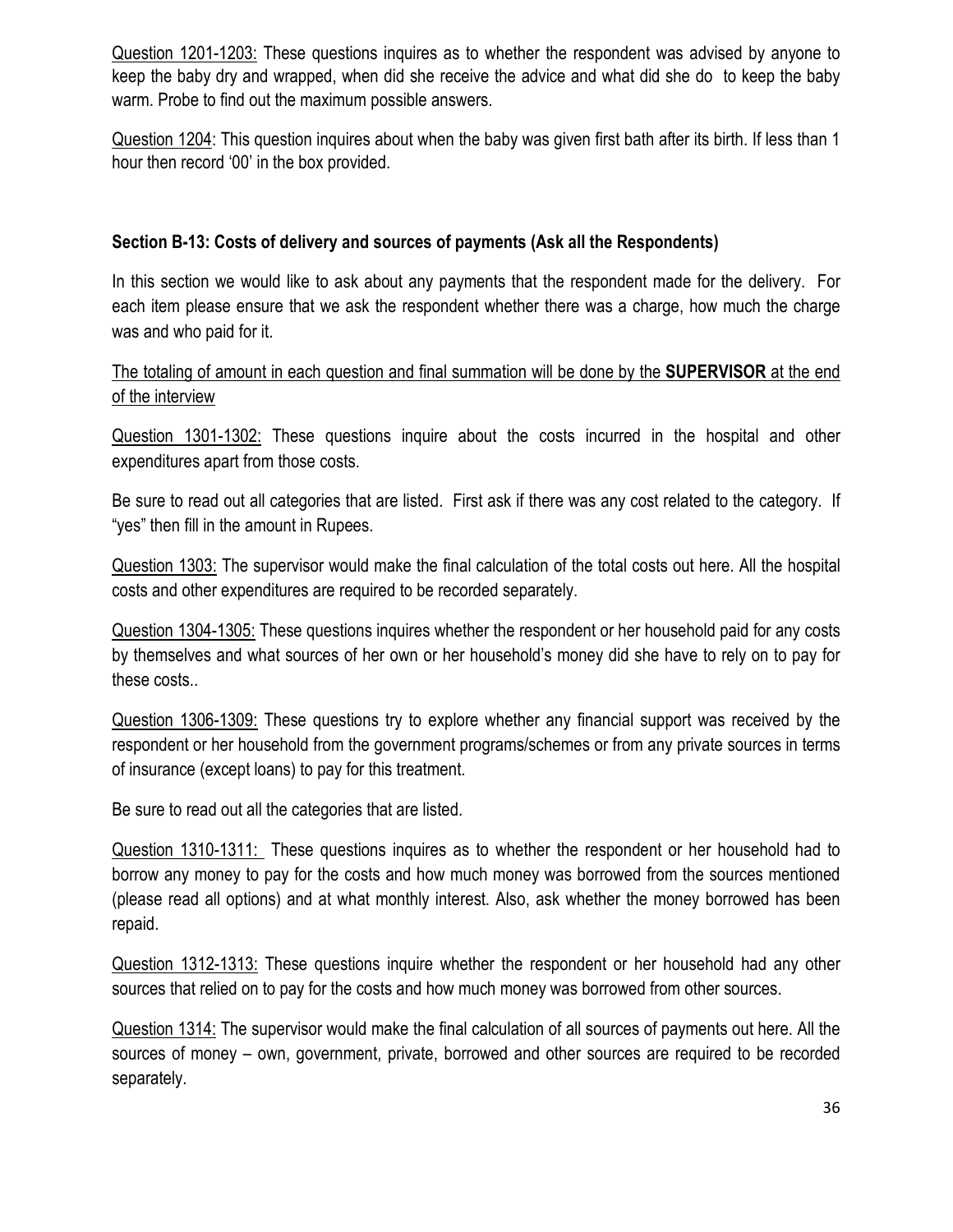Question 1315: This final total calculation of the total costs incurred and the total payments done would be made by the supervisor.

# Section B- 14- Child Immunization, Health & Nutrition

# Section B-14 (A): Immunization (Last Living Child):

Questions in these sections aim to obtain information immunization details from the respondent for the index child i.e. her last living child.

Question 1401A: Note the Birth ID Number from the household roster.

Question 1403A-1404A: These questions inquire whether the respondent has a birth certificate or a vaccination card or prescription with vaccination details and what are the vaccines that have been given to the child. Please request the respondent to show you the documents such as birth certificates or vaccination cards for the index child in case they have these documents. In some cases, the respondent may hesitate to take time to look for the vaccination card(s), thinking that you are in a hurry. Since it is critical to obtain written documentation of the child's immunization history, be patient if the respondent needs to search for the card. Assure the respondent that you are willing to wait.

If the respondent shows you the vaccination card, record YES, SEEN then continue to next question. If the respondent says the child has a vaccination card, but she is unable to show you because she has lost it, someone else has it, or it is not accessible to her during the interview, record YES, NOT SEEN for that child and skip to Q1406A. If the respondent says she does not have a card for her child, record NO CARD and even in this case skip to Q1406A.

If respondent has the vaccination card for the child, fill in the information in Q1404A by directly copying from the vaccination card. Before copying dates (Date means Day, Month and Year) from the card to Q1404A, examine the card carefully. The card may list the vaccinations in a different order than the questionnaire. In Q1404 record the dates at first in day column and record the month and year in respective columns. Check the card carefully to see which way the dates are written because sometimes the month might come first, followed by the day and year. Be very careful to record dates correctly.

Besides recording vaccination dates on the card, some health facilities may also record the dates (appointments) on which the mother should bring her child for the next immunizations. Be very careful not to record a scheduled appointment date as a vaccination date. It is possible that an appointment date was given, but the child never received the vaccination. Only record the dates of vaccinations actually given, and do not mention the dates of appointments. Be patient and read the card thoroughly.

Write '44' in the day column if card/chit/prescription shows that a vaccination was given but no date is recorded.

|            |             |                    | <b>DAY</b> | <b>MON</b> | <b>YEAR</b>              |        |   |  |  |
|------------|-------------|--------------------|------------|------------|--------------------------|--------|---|--|--|
| <b>BCG</b> | 20 May 2004 | <b>BCG</b>         | -          |            | 片<br>◡                   |        |   |  |  |
| Polio U    | 20 May 2004 | <b>POLIO</b><br>ʻ0 |            |            | $\overline{r}$<br>h<br>ν | ⌒<br>- | u |  |  |

Example: Priya's vaccination card shows the following immunizations: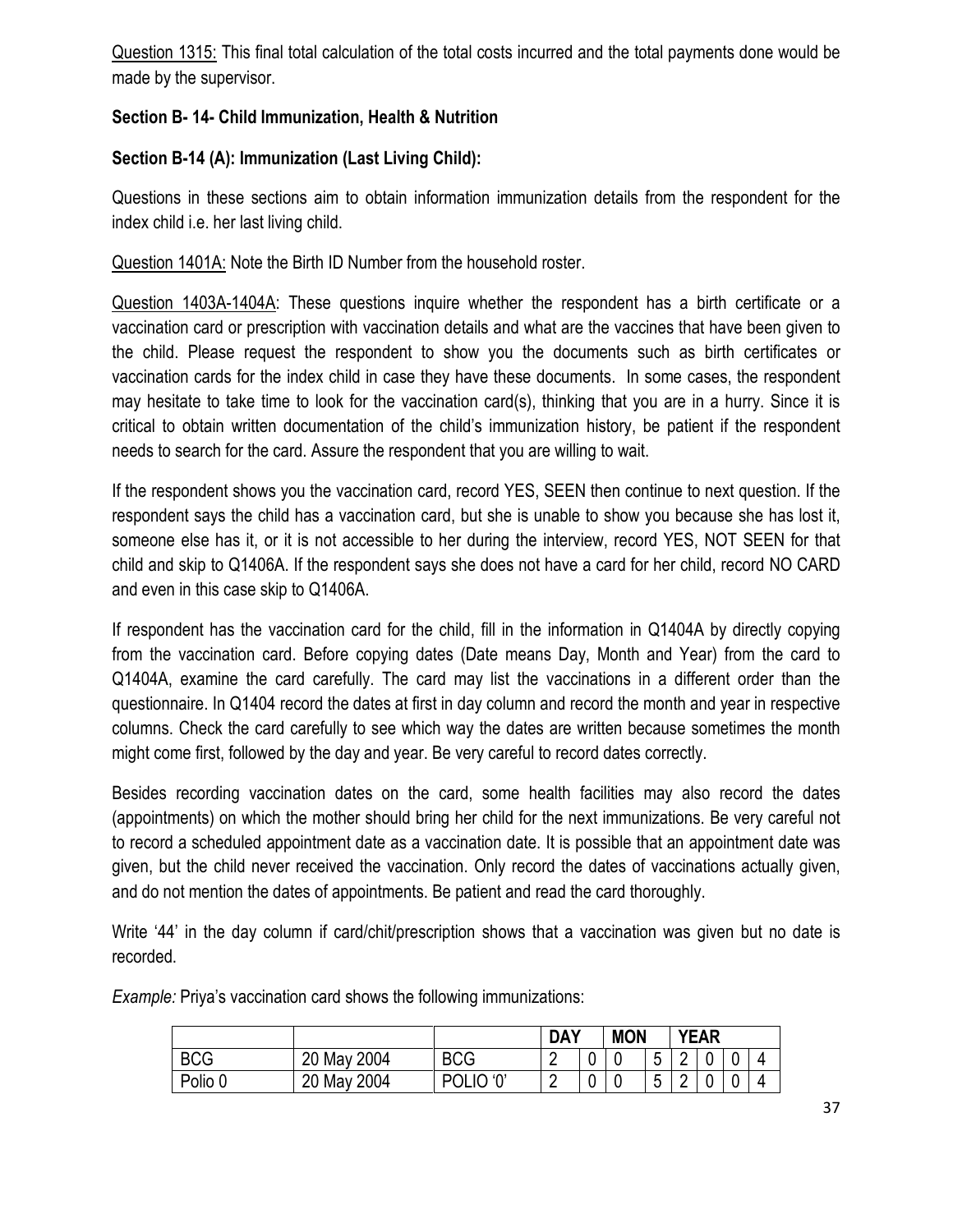| DPT <sub>1</sub>          | 25 August 2004                | DPT <sub>1</sub>   | 2 | 5 | $\theta$ | 8 | 2              | $\Omega$    | $\theta$ | 4 |
|---------------------------|-------------------------------|--------------------|---|---|----------|---|----------------|-------------|----------|---|
| DPT <sub>2</sub>          | October 2004                  | DPT <sub>2</sub>   | 9 | 8 |          |   | $\overline{2}$ | 0           | 0        | 4 |
| DPT <sub>3</sub>          | <b>Blank</b>                  | DPT <sub>3</sub>   |   |   |          |   |                |             |          |   |
| Polio 1                   | 25 August 2004                | POLIO <sub>1</sub> | 2 | 5 | 0        | 8 | $\overline{2}$ | 0           | 0        | 4 |
| Polio 2                   | October 2004                  | POLIO <sub>2</sub> | 9 | 8 |          |   | $\overline{2}$ | $\mathbf 0$ | 0        | 4 |
| Polio 3                   | <b>Blank</b>                  | POLIO <sub>3</sub> |   |   |          |   |                |             |          |   |
| <b>Measles</b>            | Given, but don't<br>know Date | <b>MEASLES</b>     | 4 | 4 |          |   |                |             |          |   |
| Vitamin A (First<br>Dose) | Oct. 2004                     | <b>VITAMIN-A</b>   | 9 | 8 |          |   | 2              | 0           | 0        | 4 |

In Q1405A, ask the respondent if the index child received any vaccination(s) that are not recorded on the card seen and then ask Q1406A. In Q1406A, ask the respondent if the index child has received any vaccinations to prevent him/her from getting diseases. If the respondent answers "YES" continue with Q1407A to Q1413A, following the appropriate skip patterns. If the respondent answers "NO", then move to next child,Because there are many types of vaccines, we specify how each one is given so that the mother will know which vaccine we are asking about. Read the whole sentence before accepting the woman's response.

Notice that there are follow-up questions for the Polio and DPT vaccinations. For the Polio vaccine, we ask whether the child received it and how many times the child received it. For the DPT vaccination, we ask whether the child received the vaccination and how many times the child received it.

Question 1414A-1415A: In order to prevent night blindness among children, Vitamin A dose in the form of tablet/ liquid is given to children. The National Programme on Prevention of Blindness targets children of age 1-5 years and administers the oral doses of Vitamin A in every six months. In these questions we are asking, whether the child received the Vitamin A dose and how many times the child has received Vitamin A doses.

Question 1416A: For children who have received any vaccinations (either listed on the vaccination card or from the mother's recall), ask the respondent where the child received most of his/her vaccinations. If the child has received only one vaccination, ask where he/she received that vaccination. In either case, ask the respondent whether the place is in the public (run by the government) or NGO/Trust Hospital/Clinic or private sector. Only if the respondent does not know whether the place is run by the government or NGO/Trust Hospital/Clinic or private, write the name of the facility in the space provided (if it is a hospital, health centre, or clinic), and inform your supervisor after you complete the interview. And seek the source of vaccination whether the place is in the Anganwadi center or ICDS center, Hospital, CHC / PHC, NGO / Trust hospital and other public or private sector health facilities.

Section B-14 (B) Immunization (Previous to Last Living Child) and Section B-14 (C) - Immunization (Second from Last Living Child)- In these sub-sections, take broad information about the vaccines that the previous to index child and second from index child received.

Question 1401B-1409B & Question 1401C-1409C: All the vaccinations are listed down categorically and broadly. The respondent just needs to reply in the form of Yes, No, Don't Know and follow the appropriate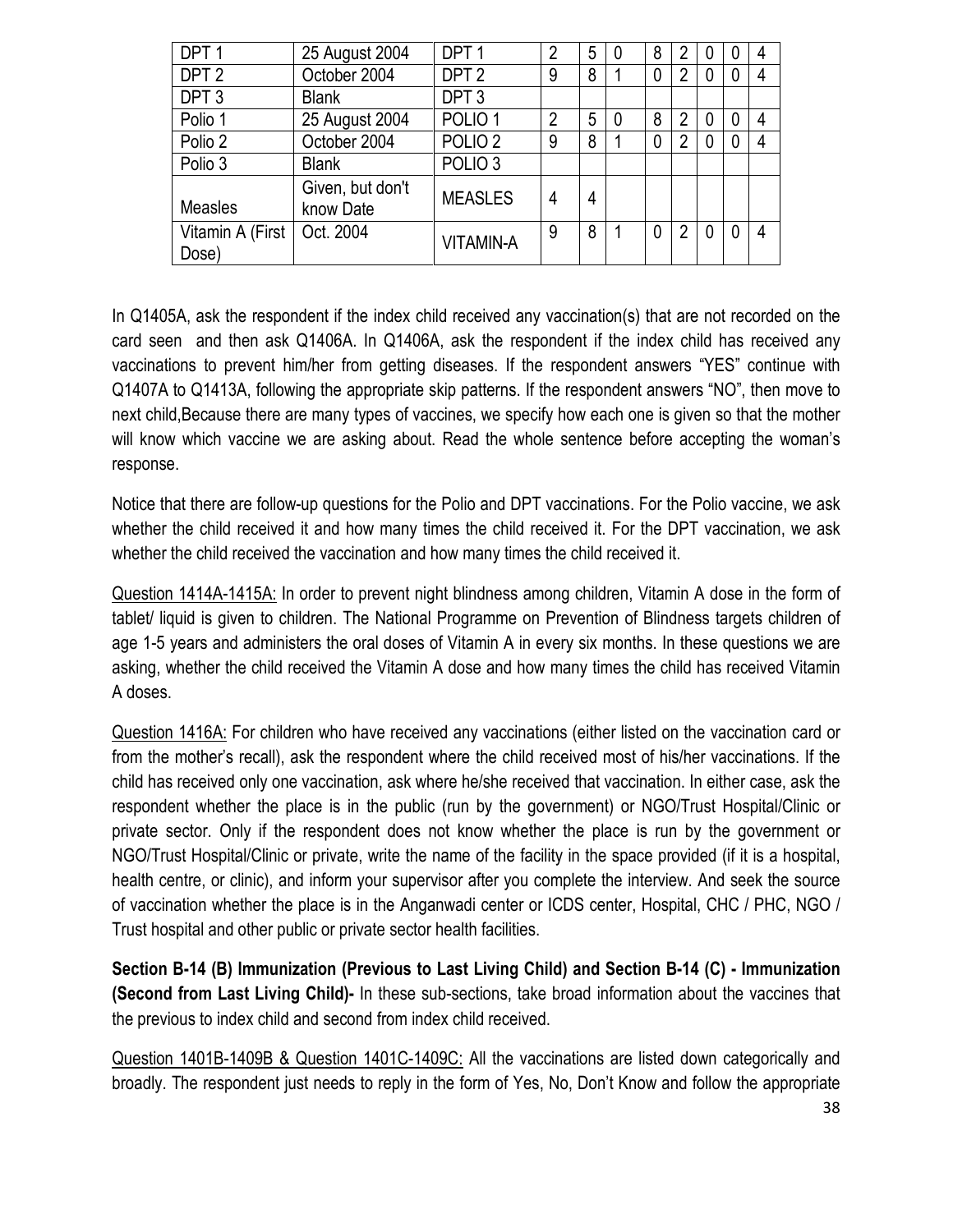skip patterns. This would ensure that only relevant data is captured and hence minimize respondent's lapse.

# Section B-15- Physical Measures-

# In this section, try to measure the last three children of the respondent – last birth, next-to-last birth and second-from-last birth. If the children are not present, please make a note.

Question 1501-1506: In this section the current height and weight of the last child born, next-to-last child and second-from-last child has to be measured in centimeters and kilograms respectively. The physical measures will be done with the help of male supervisors.

## Young Child Height:

- Ask the young child to stand erect against a wall, without any footwear.
- Mark the point on the wall by putting a scale/ruler over her head.
- The scale should touch the child's head with no gap between the two.
- One person should hang the measuring tape from the point marked on the wall to the floor.
- Other person should fix the tape to the floor.
- Note the measurement on the tape

### Infant Length:

- Infantometer has a fixed headpiece, horizontal backboard, and movable foot piece
- Lay the infant on the infantometer with its head on the fixed side.
- Note that the child is lying straight, with legs full stretched out.
- Case 1: If the child is less than or equal to the infantometer, measure the length as per the measurement on the pink strip.
- Case 2: If the child is more than the infantometer length, slide the foot piece to fit in the child. Fix the foot-piece and remove the child from the board. Mark the point on the white strip up-to which the foot piece has moved. Take the reading on the white strip and note it as child's length.

# Young Child's Weight:

- Bathroom scale will be used.
- Before asking the child to stand on the scale, ensure the needle is on zero.
- Always note the reading from right above and not from side.
- The bathroom scale is calibrated up-to 0.50 kg, meaning it can give reading minimum up-to 0.50 kg, like 21.50 or 32.50 kg

### Infant Weight:

- Salter scale will be used.
- Hang the scale from a hook and ensure the needle is on zero.
- It is calibrated up-to 100 grams.
- Put the child in a trouser and put on the scale.
- If the child moves a lot, ask the mother / parent to calm the child. Even if it continues to be restless, and the needle moves a lot, take the middle (median) reading